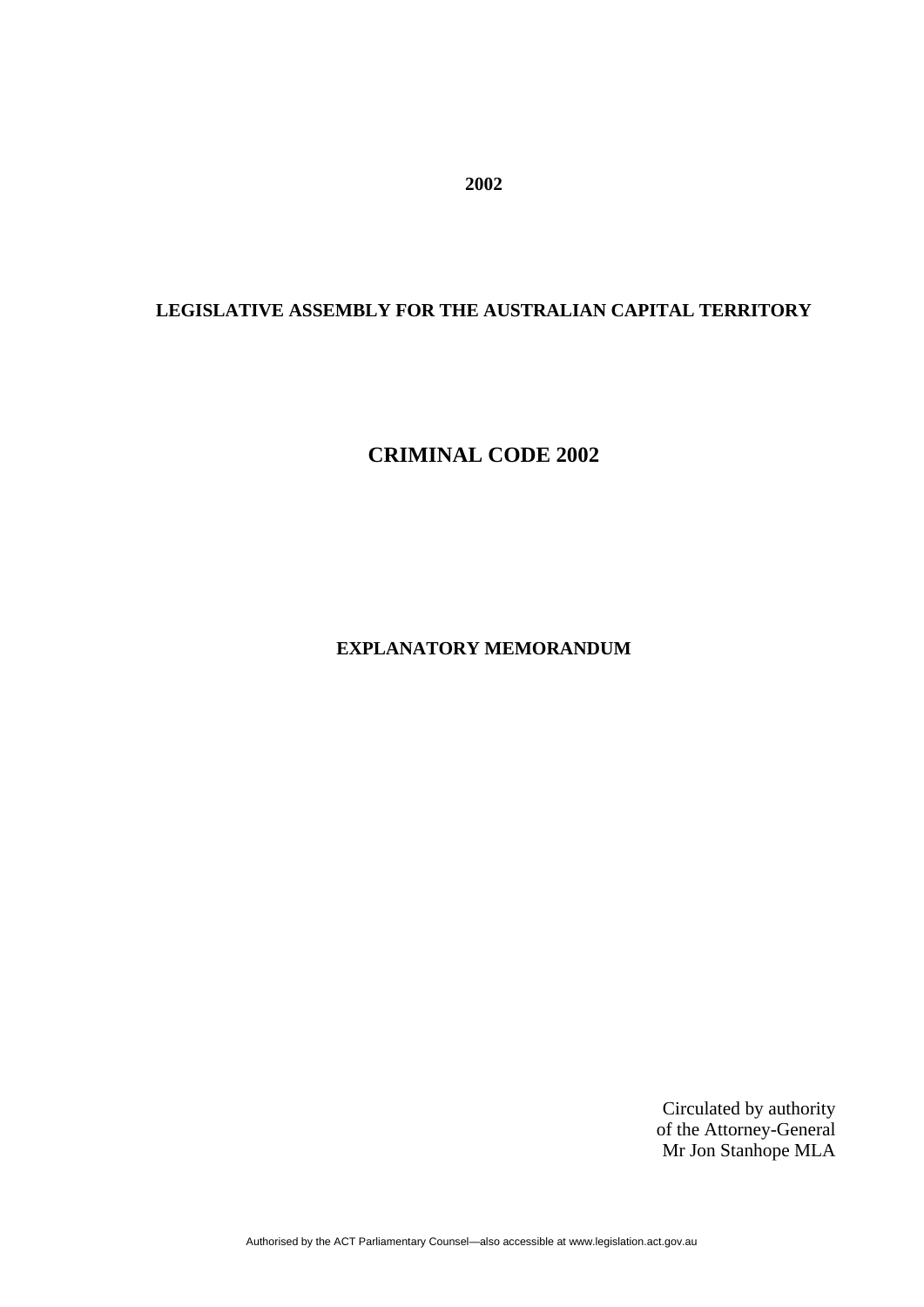#### **CRIMINAL CODE 2002**

#### **Outline**

The Criminal Code 2002 (the Bill) is the second stage in the progressive reform of the ACT's criminal legislation. The process commenced in September last year when the Legislative Assembly passed the *Criminal Code 2001* (the 2001 Code). The 2001 Code sets out some but not all of the general principles of criminal responsibility in Chapter 2 of the Model Criminal Code developed by the national Model Criminal Code Officers Committee ("MCCOC"), established by the Standing Committee of Attorneys-General. The Bill comprises Chapters 1, 2 and 4 of the Model Criminal Code. Chapter 1 is intended to eventually contain the mechanical provisions of the Code. It will not come into force until January 2006 and when it does there will be no common law offences in the ACT. Chapter 2 incorporates the provisions of the 2001 Code together with the remaining general principles of criminal responsibility recommended in Chapter 2 of the Model Criminal Code. Chapter 4 will enact modern property damage, computer and sabotage offences recommended in the MCCOC report, *Damage and Computer Offences*, issued in February 2001. To avoid the renumbering difficulties that would arise if the 2001 Code were amended section by section, the Bill repeals the 2001 Code and replaces it with a new Code (the Code).

Chapter 2 of the Bill sets out general principles of criminal responsibility, which will eventually apply to all ACT offences. The principles are contained in Chapter 2 of the Model Criminal Code which has been endorsed by the Standing Committee of Attorneys-General. The principles will not apply to all offences immediately because there will be a large number of consequential amendments required in relation to many offences contained in legislation administered by various portfolios. These amendments are necessary because existing offences are drafted on the basis of different principles. It has been decided that the principles will first apply to offences created after the Code commences.

This Government has continued the staged approach to the adoption of Chapter 2 of the Model Criminal Code initiated by the previous Government, to spread the work involved in making the necessary consequential amendments. The staged approach should also assist practitioners and courts to adjust to the changed approach and minimise confusion.

The Commonwealth was the first Australian jurisdiction to enact Chapter 2 of the Model Criminal Code and the Bill is substantially similar to that passed by the Commonwealth in 1995. The enactment of Chapter 2 will be a valuable aid in interpreting and applying offences created by statute and should resolve concerns that have been expressed from time to time by the Scrutiny of Bills Committee about matters such as the burden of proof.

The Commonwealth prepared a very detailed Explanatory Memorandum for its Bill, which included a discussion of the case law from which the Code provisions were derived. This Explanatory Memorandum reproduces extracts from its Commonwealth counterpart, and the Government is grateful to the Commonwealth Attorney-General's Department for making the Commonwealth's Explanatory Memorandum available for use by the ACT. Extracts from the Commonwealth Explanatory Memorandum included in this brief have been amended slightly to ensure that the references to particular provisions reflect the numbering in the ACT Bill.

Chapter 4 of the Bill substantially reproduces the Model Criminal Code property damage, computer and sabotage offences, which in turn draw significantly on the United Kingdom *Criminal Damage Act 1971* and *Computer Misuse Act 1990*, the Council of Europe *Draft*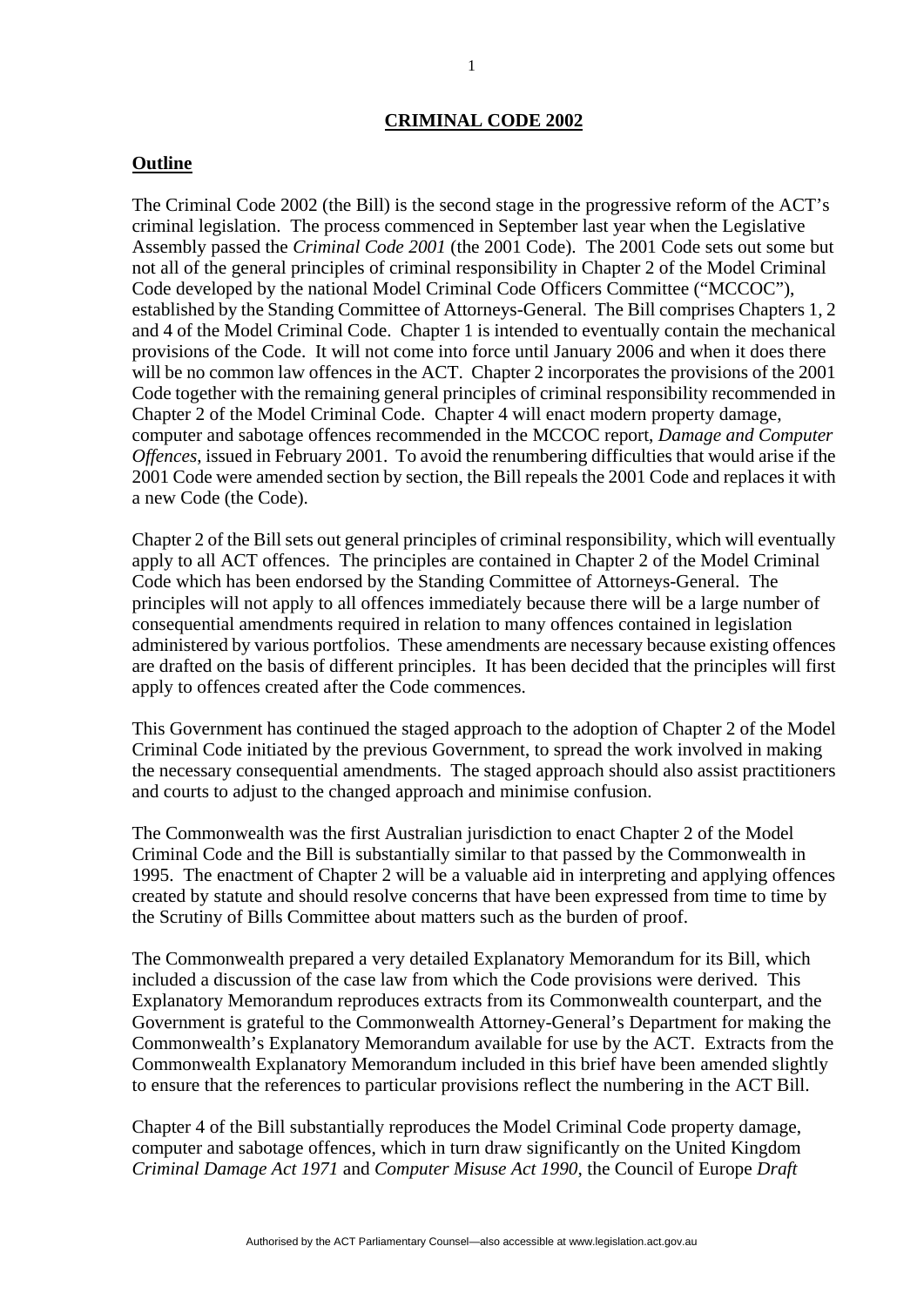*Convention on Cybercrime* and the United Nations General Assembly *Convention for the Suppression of Terrorist Bombing*. The Chapter 4 provisions comprise a complementary scheme of legislation, with interlocking parts. The computer offences extend familiar concepts of criminal damage or destruction to conduct which impairs computer data or electronic communication between computers and the sabotage offences are in turn directed at persons who cause or threaten to cause damage to a public facility by committing a property damage offence or by causing an unauthorised computer function. Because of the overlap that can sometimes occur, the criminal damage and computer offences in clauses 103, 116 and 117 allow, in appropriate cases, for an alternative verdict to be returned for any one of those offences if one of them is charged.

Part 4.1 of Chapter 4 contains the property damage offences. In addition to the basic offence of damaging property (clause 103), the Part includes offences of threat to cause property damage (clause 107) threat to cause property damage to induce fear of death or injury (clause 106), possession of a thing to damage property (clause 108), arson (clause 104), threat to damage property by arson (subclause  $104(2)$ ) and causing bushfires (clause 105). In addition to the other defences that may apply the Part also includes specific defences for some offences where the perpetrator has a claim of right or interest in the property (clause 110) or there is consent (to the property being damaged), believed consent or what may loosely be described as "constructive" consent (clause 109).

Part 4.2 of Chapter 4 deals with the misuse of computers and damage to computer data and provides for offences of unauthorised access, modification or impairment of data to commit a serious offence (clause 115), unauthorised modification of data to impair access to or reliability of data (clause 116), unauthorised impairment of electronic communications (clause 117), possession of data with intent to commit a serious computer offence (clause 118), producing, supplying or obtaining data intending a serious computer offence (clause 119), unauthorised access to or modification of restricted data (clause 120) and unauthorised impairment of data held in a computer disk, credit card, or other device used to store data by electronic means (clause 121). Part 4.3 contains the offences of sabotage (clause 123) and threatened sabotage (clause 124).

## **Financial Impact**

The Bill is not expected to have a financial impact in itself, however, the development of the Code will involve a considerable amount of drafting. This drafting will be funded from existing resources.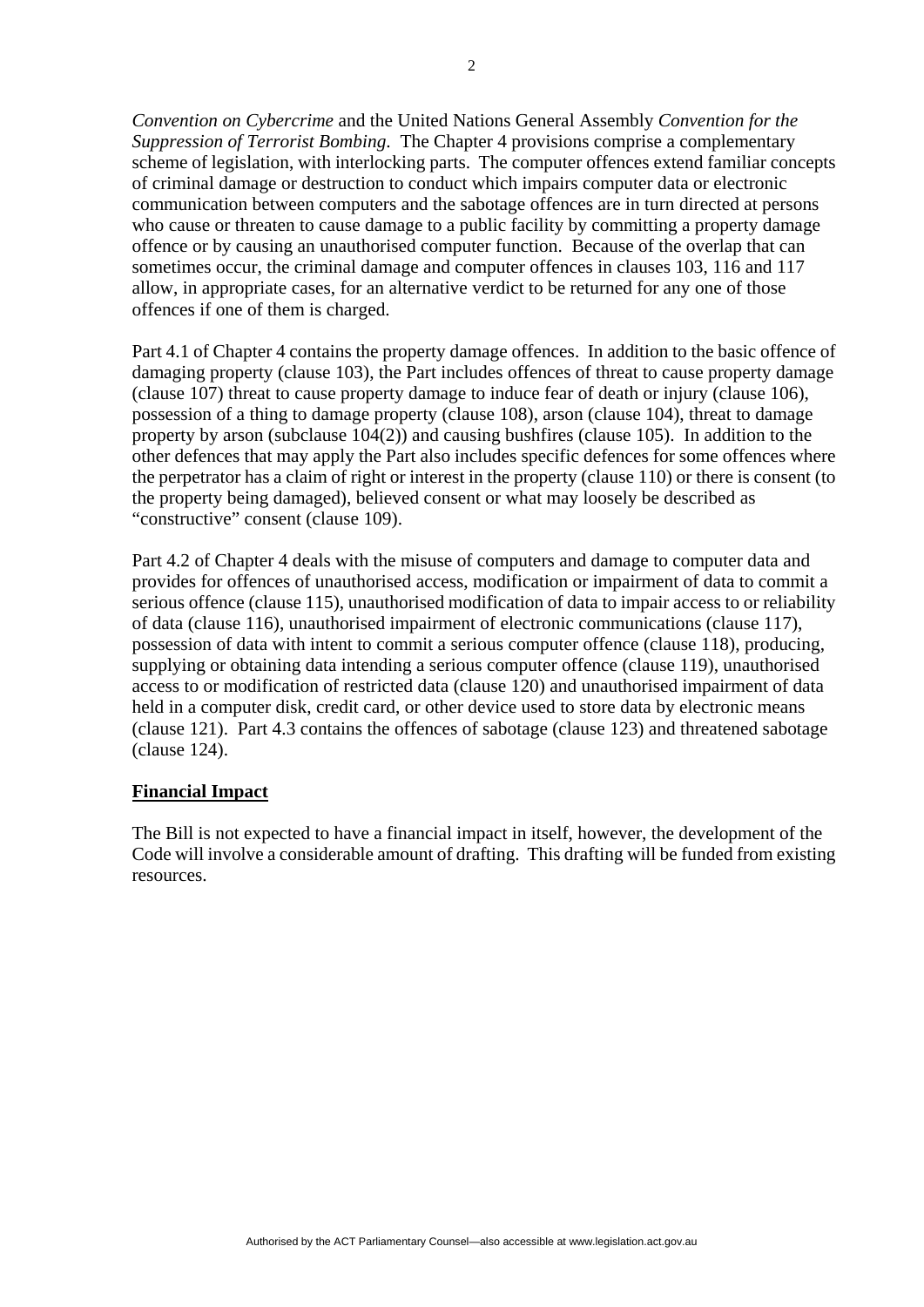# **NOTES ON CLAUSES**

# **Chapter 1 Preliminary**

## **Clause 1 Name of Act**

This clause explains that the name of the Act is the *Criminal Code 2002* ('the Code')*.* 

#### **Clause 2 Commencement**

This clause explains that the Code will commence on 1 January 2003. Not all of the provisions of the Code will apply immediately to all offences and this is explained in more detail below.

### **Clause 3 Dictionary**

Clause 3 explains that there is a dictionary at the end of the Code, which forms part of the Code.

#### **Clause 4 Notes**

This provision explains that the *Notes* that appear in the Code are explanatory only and do not form part of the Code. They are no more than a guide to readers and are not part of the actual legislation that constitutes the Code.

### **Clause 5 Codification**

Once the Code comes fully into force there will be no common law offences in the ACT. Accordingly this clause provides that the only offences will be those created by or under the authority of the Code or some other ACT legislation, including subordinate legislation. This provision lies at the heart of the codification project, which is to make the criminal law more accessible and more easily understood.

This provision will not come into effect until the "default application date" (currently 1 January 2006 - see clause 10) to allow time to properly examine the full range of existing common law offences and convert those to be retained in a statutory form in the Code. The reason for delaying the application of the Code with respect to existing offences is explained in more detail in the commentary to clause 8 below.

## **Chapter 2 General Principles of Criminal Responsibility**

## **Part 2.1 Purpose and application**

#### **Clause 6 Purpose of ch 2**

This clause explains the purpose of Chapter 2, which is to codify the general principles of criminal responsibility. It contains all of the general principles that apply to any ACT offence irrespective of how the offence is created.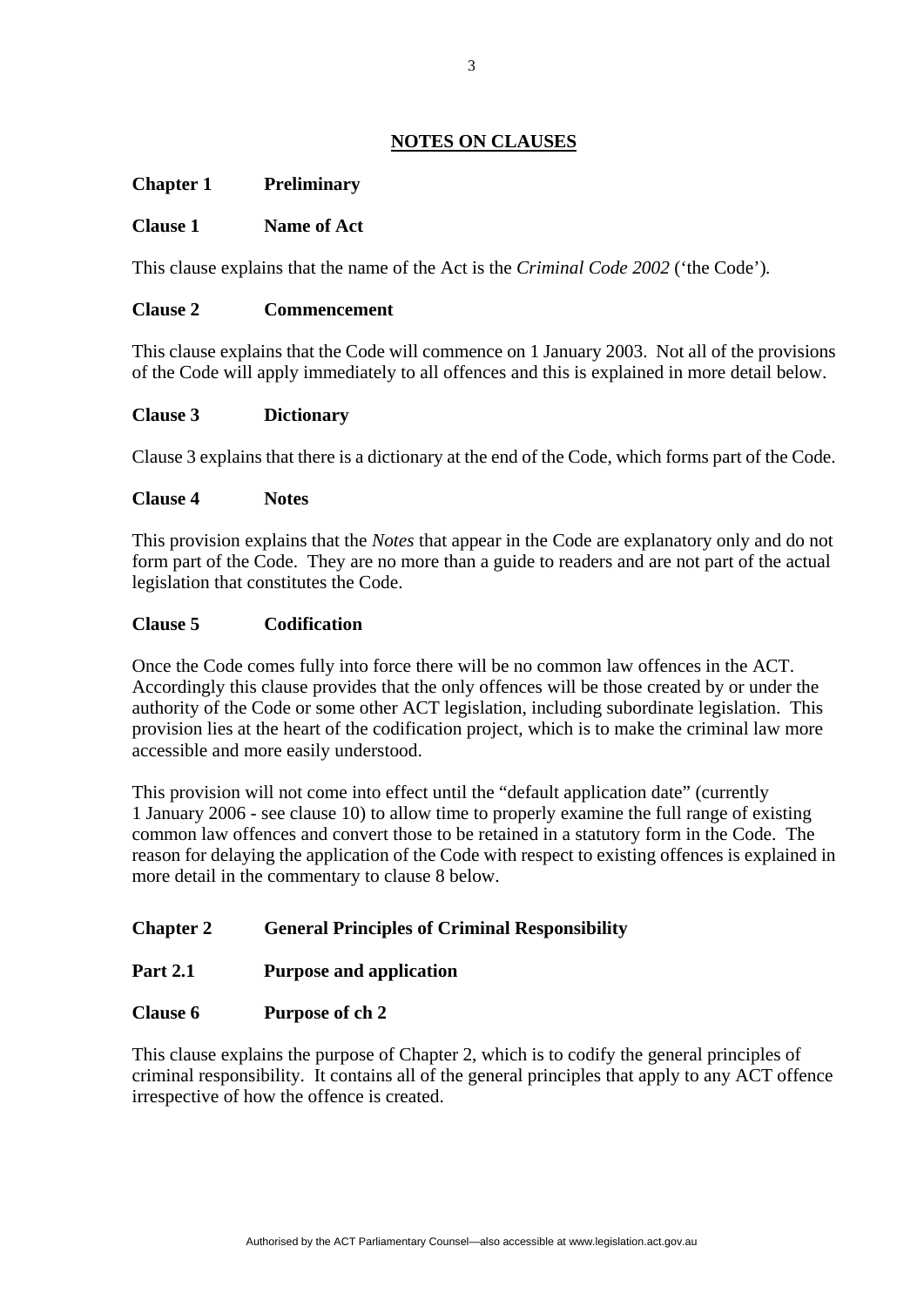# **Clause 7 Application of ch 2**

In accordance with the purpose expressed in clause 6, this clause provides that the general principles of criminal responsibility in Chapter 2 apply to all ACT offences, whether they are contained in the Code or in any other ACT legislation, including subordinate legislation. However, this provision needs to be read in conjunction with clause 8 which, with some exceptions, will delay the application of the Code with respect to offences created before 1 January 2003.

# **Clause 8 Delayed application of ch 2 to certain offences**

Clauses 8, 9 and 10 should be read together. They explain the stages at which the various provisions of the Code will come into force with respect to existing and new offences. The effect of these provisions is that first, except for Division 2.3.2 (Lack of capacity – mental impairment) and paragraph 66(2)(d), all the provisions of Chapter 2 of the Code will apply immediately to all ACT offences created on or after 1 January 2003. Secondly, the "immediately applied provisions" of Chapter 2 (see the commentary on clause 10) will apply to all ACT offences, whether they were created before of after 1 January 2003. Finally, subclauses 8(1) and (2) provide, in effect, that the remainder of Chapter 2 will not apply to offences created before 1 January 2003 until the "default application date" (currently 1 January 2006) unless the relevant Act or subordinate legislation expressly applies Chapter 2 to the offence or expressly or otherwise manifestly displaces the delayed application provisions of this clause.

It is necessary to delay the application of Chapter 2 of the Code to allow sufficient time to properly examine all the existing offences in the ACT statute book and at common law and to make all consequential amendments to bring them into line with the general principles of Chapter 2 of the Code. This process is referred to in this explanatory memorandum as the "harmonisation process".

Subclause 8(3) makes it clear that subordinate legislation under an Act can apply the Code to offences created by the subordinate legislation.

Subclause 8(4) explains that all the provisions in Chapter 2 can be considered in determining the application of the "immediately applied provisions" to an offence.

Once the Code is fully in force the delayed application provisions of clause 8 will no longer be necessary. Accordingly subclause 8(5) provides that clause 8 will expire on the default application date.

# **Clause 9 Delayed application of div 2.3.2**

This clause explains that Division 2.3.2 (Lack of capacity – mental impairment) and paragraph 66(2)(d) will not apply to any offence (pre or post 1 January 2003) until the "default application date" (currently 1 January 2006). Again, the purpose of the delayed application is to ensure that careful and proper consideration is given to the amendments that will need to be made to relevant existing legislation to bring it into line so that it conforms with the general principles in the Code. This will include appropriate amendments to the *Mental Health (Treatment and Care) Act 1994*, the *Children and Young People Act 1999* and Part 13 of the *Crimes Act 1900* ("the Crimes Act").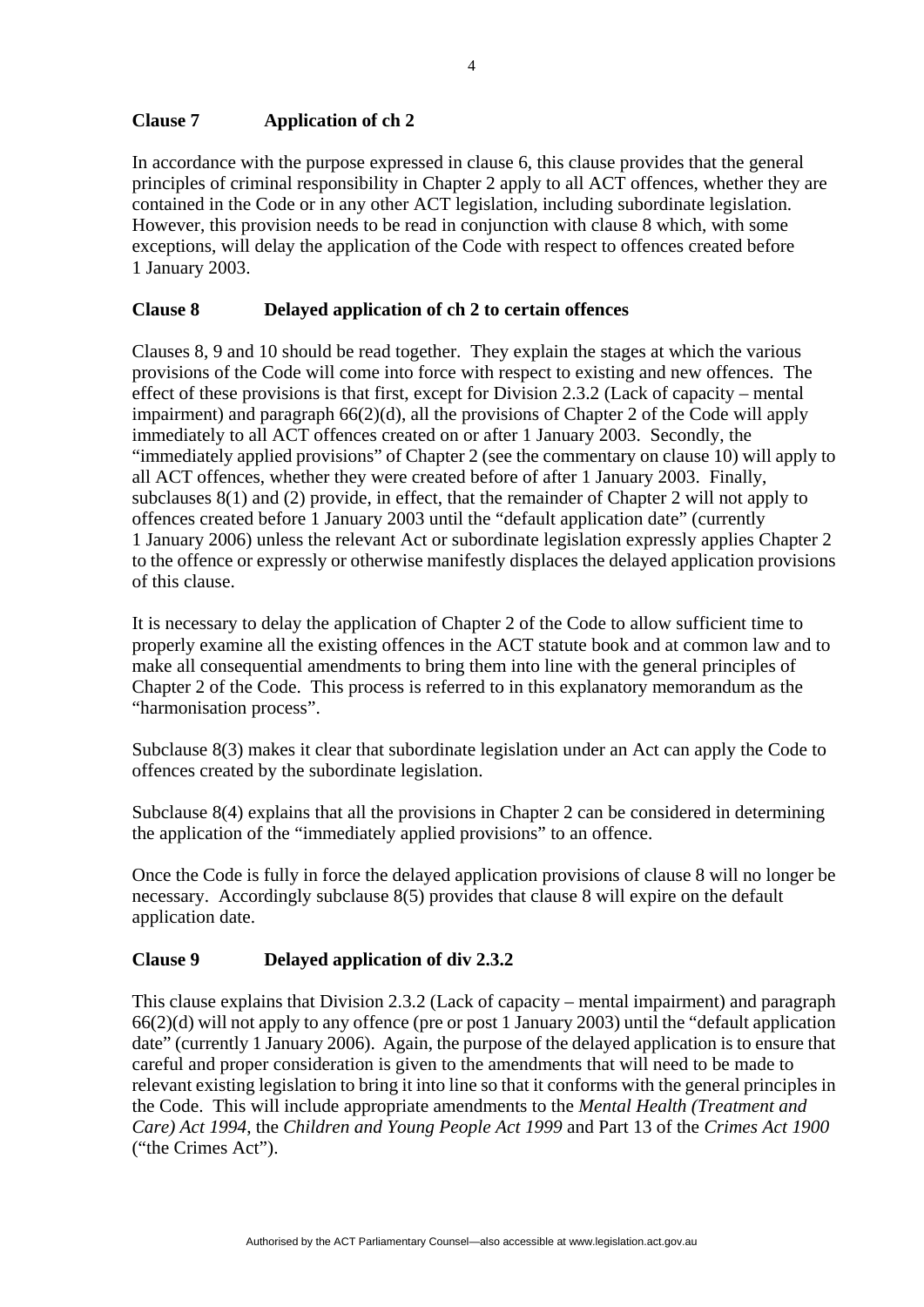This clause will also expire on the default application date.

# **Clause 10 Definitions – default application date and immediately applied provisions**

This clause explains that 1 January 2006 is the "default application date" unless the regulations prescribe another date. In the event that the harmonisation process is completed before 1 January 2006, the regulations can set another date for applying the Code to the pre January 2003 offences and the legislation relating to the mentally impaired.

This clause also lists the provisions of Chapter 2 that will apply immediately to all offences. The "immediately applied provisions", are subclause 15(5) (concerning evidence of self induced intoxication in determining whether conduct is voluntary); clauses 24 and 25 (concerning the criminal responsibility of children under the age of 14); clauses 29 to 33 (concerning the criminal responsibility of persons who are intoxicated); clauses 43 to 47 (which provide for the ancillary offences of "attempt", "complicity and common purpose", "innocent agency" "incitement" and "conspiracy"); Part 2.6 (proof of criminal responsibility) and Part 2.7 (except for paragraph  $66(2)(d)$ ) which concerns the extraterritorial application of ACT offences. The commentary below deals in more detail with each of the immediately applied provisions.

This clause will also expire on the default application date.

# **Part 2.2 The elements of an offence**

**Division 2.2.1 General** 

# **Clause 11 Elements**

Offences consist of physical and fault elements. The Code adopts the usual analytical division of the elements of criminal offences into the *actus reus* (which the Code terms "physical elements") and the *mens rea* (which the Code terms "fault elements").

Most offences consist of one or more physical elements each with its accompanying fault element. Subclause 11(2) explains that some offences do not have a fault element for one or any of the physical elements. Strict liability offences are an example of offences without fault elements. Sometimes there will be different fault elements for different physical elements.

# **Clause 12 Establishing guilt of offences**

This clause states the presumption of innocence in summary form. That is, a person is innocent of an offence until the elements of the offence are proved. In order to find a person guilty of an offence, it is necessary to prove the existence of the relevant physical elements of the offence and the relevant fault element or fault elements (if any) required for each physical element of the offence. If the law that creates the offence requires the existence of one of two or more fault elements for a physical element of the offence, it will be sufficient if only one of the alternative fault elements exists for that physical element. In rare cases where more than one fault element is required for a physical element of the offence all the fault elements for that physical element must exist. However, it is important to note subclause 20(4) in this regard. It provides that if "recklessness" is a fault elment for a physical element of an offence, proof of "intention", "knowledege" or recklessness will satisfy that fault element.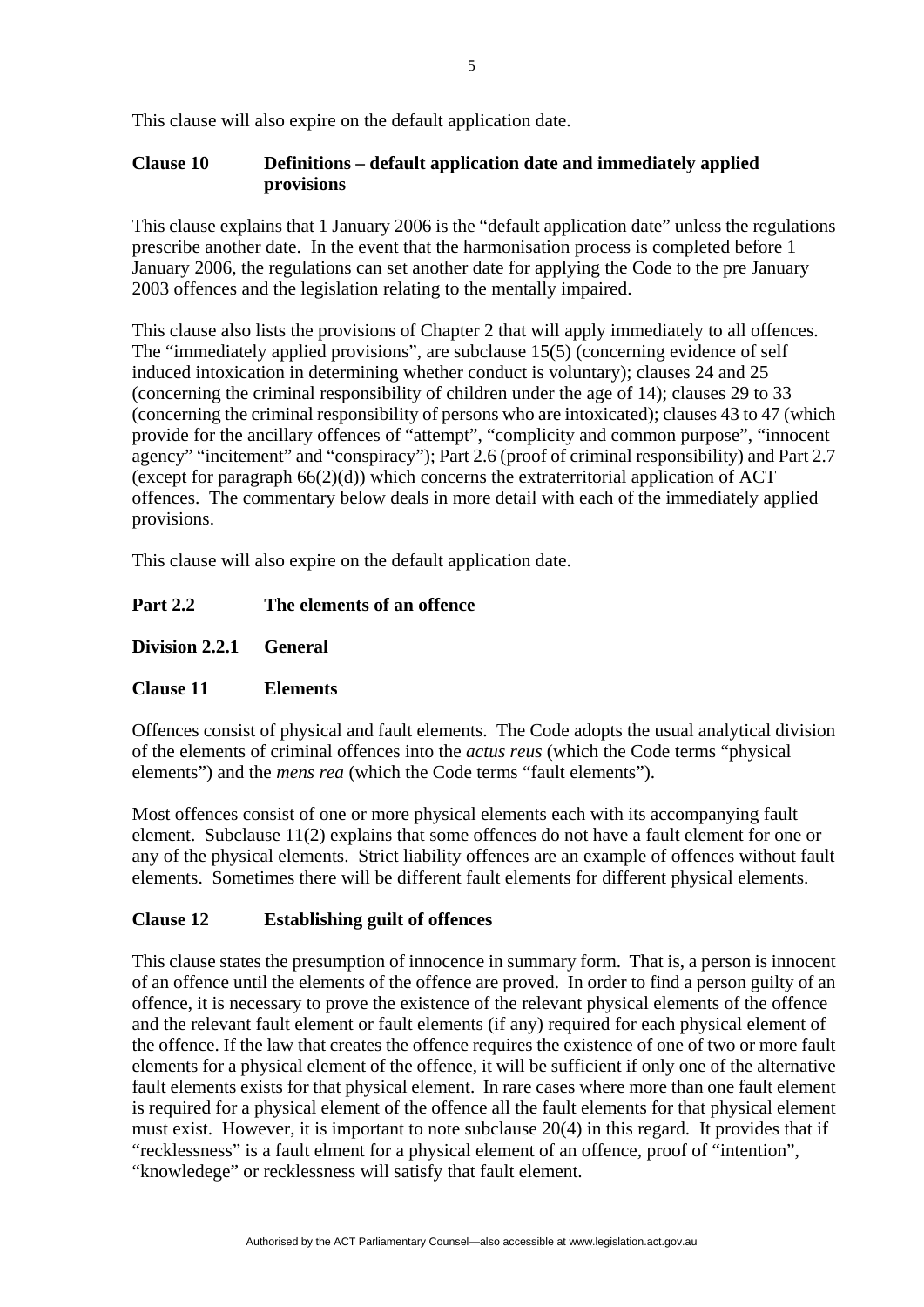The provisions dealing with who must prove the elements of an offence and to what standard, are set out in Part 2.6 of the Code.

### **Division 2.2.2 Physical elements**

#### **Clause 13 Definitions – conduct and engage in conduct**

This clause defines the terms "conduct" and "engage in conduct", which are used throughout the Act. "Conduct" can be an act, an omission to perform an act or a state of affairs. Similarly, "engage in conduct" means to do an act or omit to do an act.

#### **Clause 14 Physical elements**

This provision explains that the physical elements of an offence may be conduct, a result of conduct or a circumstance in which conduct or a result of conduct occurs.

There is no definition of the term "act". The reason for this omission is explained in the Commonwealth Explanatory Memorandum:

The meaning of the term "act" has been problematic both at common law and under the existing State 'Griffith Codes'. There are two difficulties.

The first difficulty is whether acts are comprised only of physical components or whether they also contain a minimal mental component of voluntariness, (that is the will to act). Voluntariness is usually regarded as part of the act and the Code has adopted that analysis. However, this makes it extremely difficult to distinguish between voluntariness and intent in simple offences (called offences of "basic intent"). This issue is dealt with in more detail in relation to voluntariness.

The second, more difficult, problem was how the Code should deal with the often crucial facts and circumstances surrounding conduct which gave that conduct colour and meaning but are not legal elements of the offence. For example, take a case where the defendant pushes a glass into a victims face. Should the "act" be understood narrowly as just a bodily movement (the movement of the defendant's hand) or more broadly to include the circumstance that the defendant had a glass in his hand? The problem is that if "act" includes circumstances defining the conduct, then the distinction between "act" and "circumstances" seems to collapse. This would also confuse the relationship between conduct and the fault elements. The fault elements should assume a distinction between acts and circumstances.

In a series of cases: *Vallance* (1961) 108 CLR 56; *Mamote-Kulang* (1964) 111 CLR 62; *Timbu Kolian* (1968) 119 CLR 47; *Kaporonovski* (1973) 133 CLR 209; and *Falconer* (1990) 171 CLR 30 the High Court has considered the meaning of "act" in section 23 of the State Griffith Codes. At first, different meanings were attributed to the term by different members of the Court. Thus, in the context of discharge of a firearm wounding a person, the meanings ranged from the physical movement involved in the contraction of the trigger finger to the actual wounding of the victim.

However, by 1973 with the *Kaporonovski* decision, one view had emerged as the broadly accepted view of the Court and this was confirmed in *Falconer*. In that case Mason CJ, Brennan and McHugh JJ at p.38 and 39 said:

"In our opinion, the true meaning of 'act' in s.23 is that which Kitto J. in *Vallance* attributed to 'act' in s.31(1) of the Tasmanian Code, namely, a bodily action which, either alone or in conjunction with some quality of the action, or consequence caused by it, or an accompanying state of mind, entails criminal responsibility ... Adopting the meaning of 'act' expressed by Kitto J. in *Vallance*, the act with which we are concerned in this case is the discharge by Mrs Falconer of the loaded gun; it is neither restricted to the mere contraction of the trigger finger nor does it extend to the fatal wounding of Mr Falconer."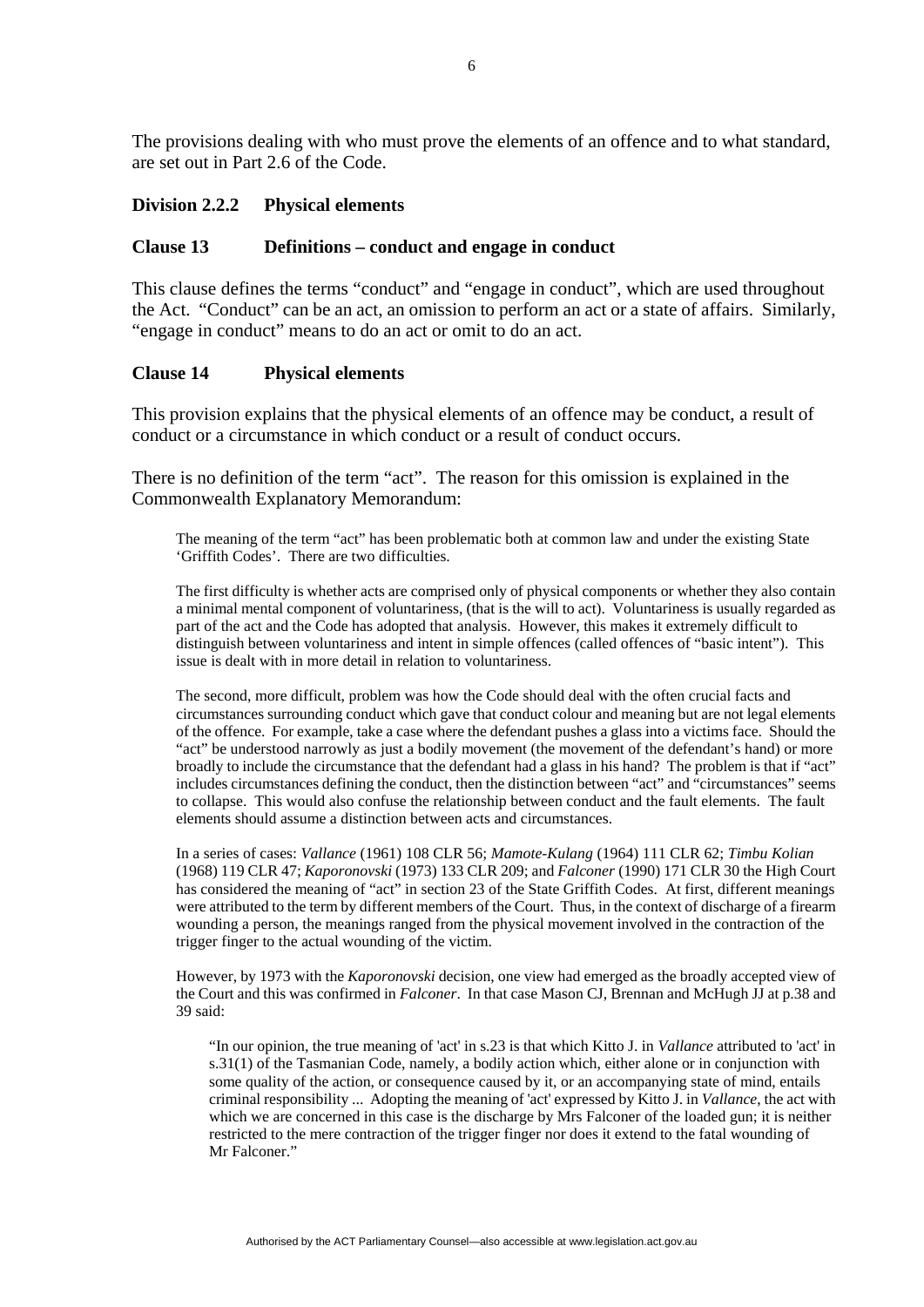A similar analysis has been applied by the High Court in cases on the common law. Ultimately, it was concluded that the better course is not to define "act" and to rely on the common sense approach of the courts to apply the interpretation in *Falconer*. Although this may not solve all the problems in this difficult area, defining "act" could well introduce other more difficult problems.

#### **Clause 15 Voluntariness**

Subclause 15(1) explains that in order for conduct to constitute a physical element of an offence it must be voluntary, and subclause 15(2) explains that conduct is only voluntary if it is willed by the person whose conduct it is.

In further explaining what is voluntary and what is not, the Commonwealth Explanatory Memorandum stated:

Despite the traditional analysis of crimes into *actus reus* and *mens rea*, the notion of what it means to "act" goes beyond mere physical movement. At a minimum there needs to be some operation of the will before a physical movement is described as an act. The physical movements of a person who is asleep, for example, probably should not be regarded as acts at all, and certainly should not be regarded as acts for the purposes of criminal responsibility. This would be inconsistent with the principle of free will which underlies the rules of criminal responsibility. These propositions are embodied in the rule that people are not held responsible for involuntary "acts", that is physical movements which occur without there being any will to perform that act. This situation is usually referred to as automatism.

In cases where the prosecution has to prove intention or recklessness, the practical operation of the voluntariness requirement is slight. This is because it will be easier for the accused simply to argue that he or she lacked the necessary fault element. The degree of the impairment of the accused's consciousness has to be profound before the claim that he or she did not intend to act *at all* will be credible. Further, for many offences where the mental element does not go beyond the immediate circumstances of the physical movement, the difference between voluntariness and intent almost disappears…

The practical significance of automatism arises in offences where the prosecution does not have to prove intent, knowledge or recklessness. The draft follows the current position in requiring that conduct be a product of the will. In light of *Falconer*, it is now clear that the common law and the Griffith Codes positions are the same on this issue.

[Subclause 15(2)] contains examples of conduct which is not voluntary and makes it clear that the list of conduct which is not voluntary is inclusive, though it is hard to imagine any involuntary conduct which would not be covered by the list. The term "reflex" is less appropriate than "unwilled bodily movement"; some reflex acts can be regarded as voluntary (for example, the reflex responses of a skilled sportsperson). Because impaired states of consciousness may vary in degree, [example 3 in subclause 15(2)] is drafted to leave the jury to decide whether the condition was so profound that it rendered the conduct involuntary…

The Commonwealth Explanatory Memorandum also explained the remaining provision of this clause as follows:

[Subclause 15(3)] provides that an omission to perform an act is only voluntary if the act omitted was one which the person is capable of performing.Clearly, the physical element of an offence constituted by conduct can include conduct constituted wholly by an omission to act. However, it was decided to accept the common law and Griffith Codes position that omissions attract liability only if the statute creating the offence explicitly says so, or the omission was in breach of a legal duty to act...

It will be necessary for the prosecution to prove that the omission was accompanied by any relevant fault element. The circumstances in which there is a legal duty to act will be set out in the relevant offence provisions.

[Subclause 15(4)] provides that if the offence consists only of a state of affairs, for example being a vagrant, then the state of affairs can only be voluntary if the person is capable of exercising control over it.Offences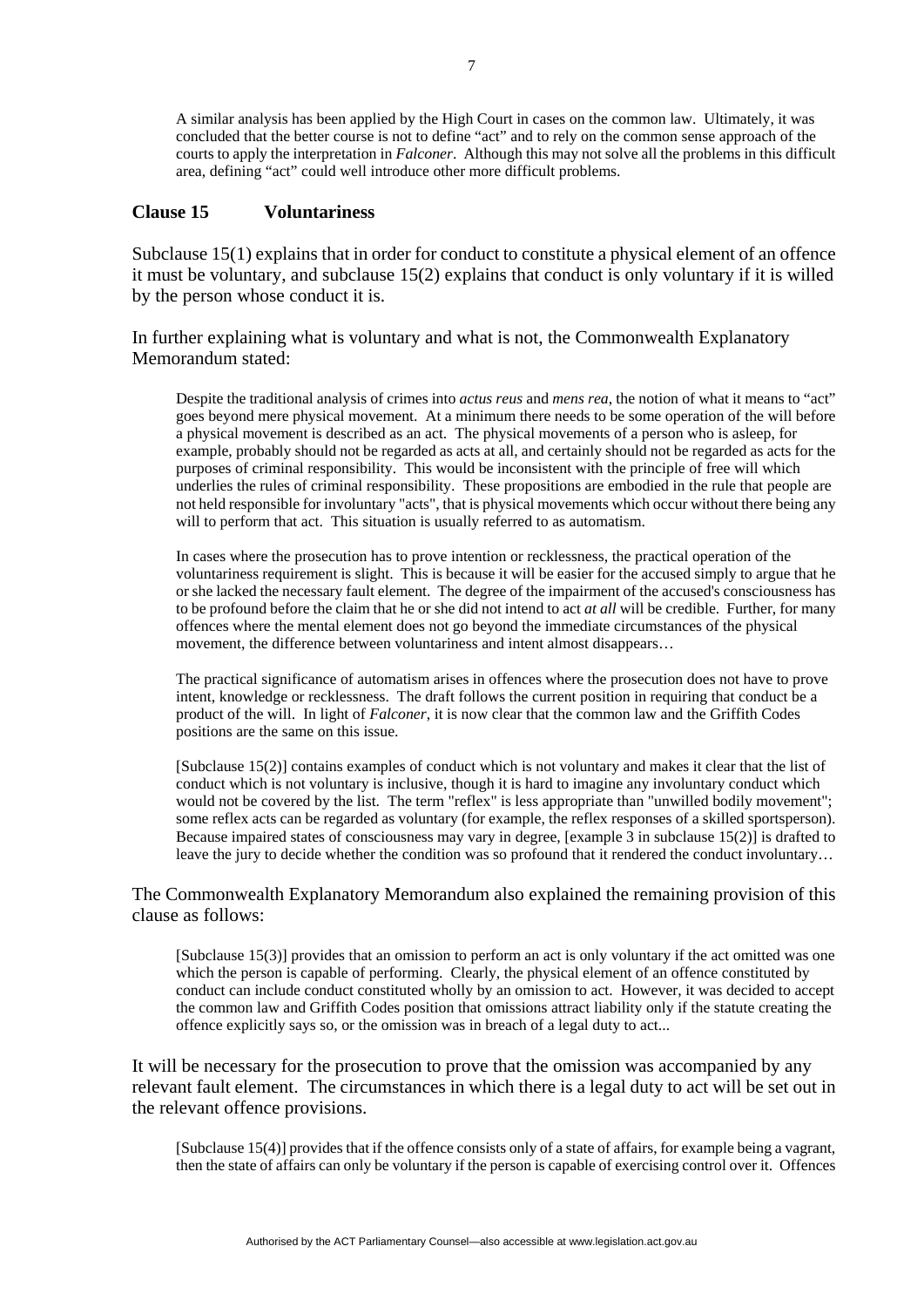like "being a drug addict" are to be avoided because that they penalise conduct which is involuntary. [Subclause 15(4)] maintains the general principle of voluntariness for such offences…

[Subclause 15(5)] provides that evidence of self-induced intoxication cannot be considered in determining whether the conduct was voluntary. It was decided in the Standing Committee of Attorneys-General that there should not be a defence of "gross intoxication" (where that intoxication was self-induced), that is the defendant was so grossly intoxicated that his or her act was not "voluntary" but instead it should follow the decision in *Majewski* [1977] AC 480. *Majewski* does allow evidence of intoxication to be used to deny intention or recklessness in offences of "specific intent." This approach is consistent with that adopted in the main common law jurisdictions (England, Canada and the USA; and the Griffith Code States (Queensland, Western Australia, Tasmania and the Northern Territory). It will replace the common law in [other Australian jurisdictions] where 'gross intoxication' may be taken into account in relation to all offences as a result of the High Court's decision in *O'Connor'* (1980) 146 CLR 64. Ministers recognised that to legislate to enable intoxication to be used as an excuse for otherwise criminal conduct in relation to simple offences of "basic intent" (such as assault), when alcohol and drug abuse are such a significant social problem, would be unacceptable.

The commentary below on clauses 30 and 31 explain what constitutes self induced intoxication and offences of "basic" and "specific" intent.

### **Clause 16 Omissions**

This clause explains that an omission to perform an act can only be a physical element of an offence if the offence provision makes it a physical element or impliedly provides that the offence is committed by an omission to perform an act that the defendant has a legal duty to perform.

### **Division 2.2.3 Fault elements**

### **Clause 17 Fault elements**

This clause explains that the fault elements for a physical element may be intention, knowledge, recklessness or negligence. These are set out in descending order of culpability. Intention is regarded as more blameworthy than negligence and therefore offences with a fault element of intention will have higher penalties than similar offences with a fault element of negligence.

The four fault elements referred to in subclause 17(1) are the usual or "standard" fault elements of an offence but they are not an exhaustive list of the fault elements that can apply. Accordingly, subclause 17(2) makes it clear that a law that creates an offence can specify other fault elements for physical elements of the offence. For example, some offences have a fault element of doing, or failing to do, something "dishonestly" or "unreasonably".

## The Commonwealth Explanatory Memorandum discussed the key fault elements set out in subclause 17(1):

The Griffith Codes and the common law take different approaches to the structure of the rules of criminal responsibility. However, while the difference should not be minimised, its practical effect is less than is often thought. The essential difference between the two systems is that criminal responsibility under the common law is based on subjective fault elements: what the accused knew, believed or intended at the time of the conduct. This is not so under the basic provisions of the Griffith Codes.

In many offences under the Griffith Codes (eg section 302 of the Queensland Code (murder)), one or more forms of intention are express elements of the offence. In these cases, the difference between the Griffith Codes and the common law as regards intention is less marked. While many of the provisions of the Codes — particularly those related to property — also require a subjective fault element, the basic provisions of the Codes do not. Instead, under those provisions criminal responsibility is negated by accident, or honest and reasonable mistake, or where the event occurred independently of the will of the accused. Under the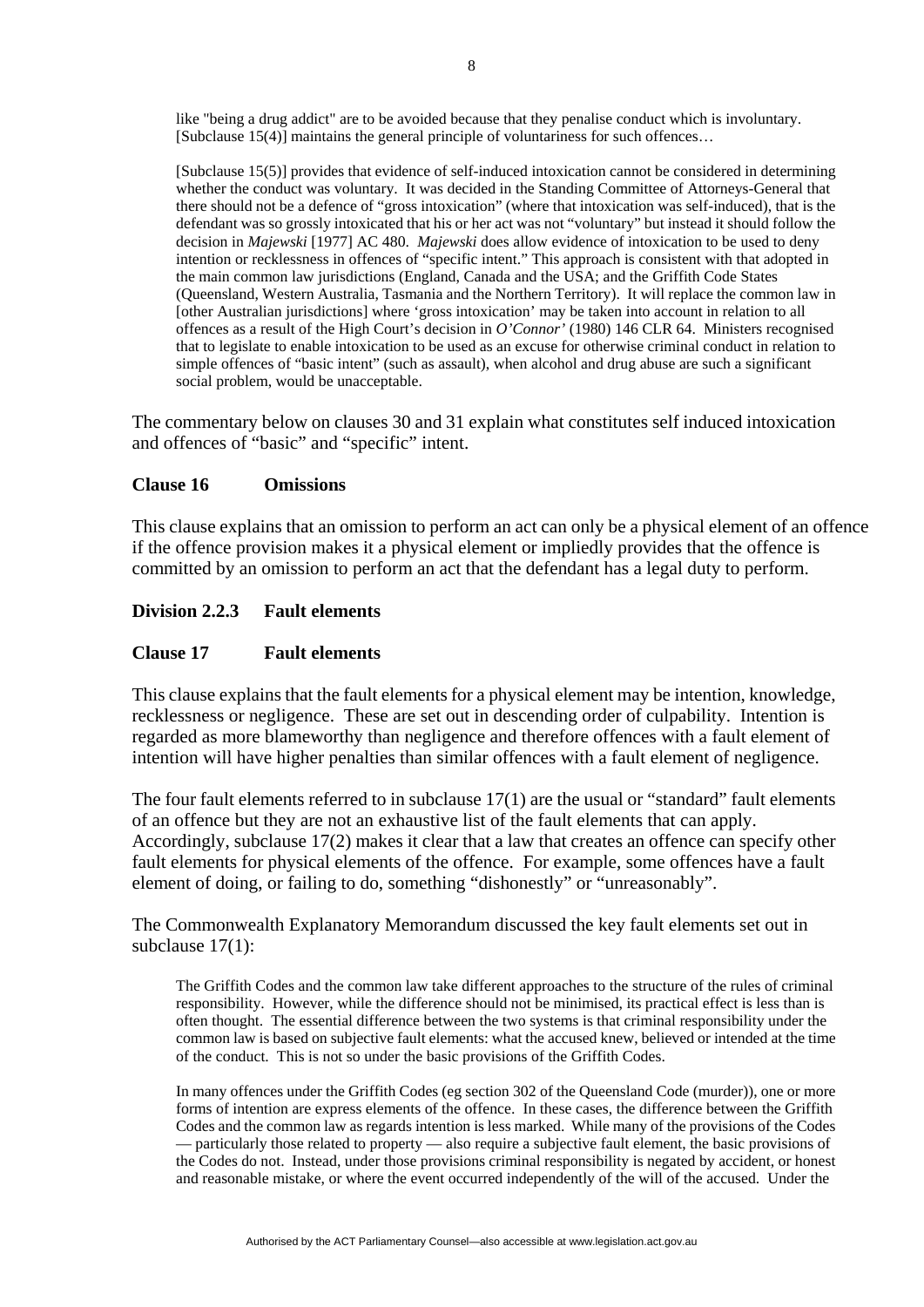relevant Code provisions, as interpreted by the courts, a range of grounds of exculpation are thus available to the defence.

The differences between the two approaches can be illustrated by an example based on section 317A of the Qld Code. This section makes it an offence, amongst other things, to carry or place dangerous goods on board an aircraft. No element of intention is stated.

Under common law rules, the onus would be on the prosecution to establish that the defendant knew he or she was placing dangerous goods on board an aircraft (see *He Kaw Teh* (1985) 157 CLR 523) or was aware of at least a likelihood that the goods he or she was placing were dangerous: *Bahri Kural* (1987) 162 CLR 502. In a common law jurisdiction, the case would not be allowed to go to the jury if the Crown failed to prove this element. Under the Griffith Codes, the prosecution case would normally go to the jury without proof of knowledge by the defendant of the nature of the goods. The Crown would only need to disprove involuntariness and accident in terms of section 23, or honest and reasonable but mistaken belief under section 24, if those issues were raised.

The defence of mistake is also a point of difference. At common law, an honest albeit unreasonable mistake can afford a defence to offences involving a mental element. Under the Griffith Codes, regardless of whether the offence involves a mental element, a mistake of fact will only afford a defence where a mistake is both honest and reasonable. Notwithstanding that apparent difference, the experience of juries in common law jurisdictions is that they reject the defence where the mistake is not credible because it is unreasonable. In light of these considerations, it can be seen that while the difference between the Griffith Codes and common law jurisdictions is not as great as it is sometimes portrayed, there are differences which will affect the outcome in some cases. In particular, fewer cases are likely to get to the jury under the common law because generally under the Griffith Codes the prosecution does not have to prove a fault element.

The Griffith Codes have served their respective jurisdictions well. However, it must be noted that when first enacted in the late nineteenth/early twentieth century, the Griffith Codes were closer to the common law as it then stood. The common law has changed significantly since then. The main change lies in the strengthening of the presumption that intent is part of the definition of all offences and the combination of that change with the spirit of *Woolmington* [1935] AC 462 — that the prosecution bears the burden of proof, and hence the burden of proving intent. This contrasts with the significant group of Griffith Code provisions which do not specify intent but leave it to be raised indirectly if at all by casting an evidential burden on the defendant to raise accident or mistake under sections 23 or 24 before requiring the prosecution to disprove them. The Griffith Codes now stand outside the mainstream of legal development of the late 20th century which has stressed and indeed expanded the requirements for subjective fault. In this regard it was noted that the US Model Penal Code, the English Draft Code, the Canadian Draft Code, the Gibbs Committee's Draft Bill and the NZ Crimes Bill 1989 have all taken the subjective fault element approach.

Therefore it was decided to follow the subjective fault element approach in this Code.

#### **Clause 18 Intention**

The purpose of this clause is to explain what is meant by "intention", the most culpable fault element. It provides that a person has intention with respect to conduct if he or she means to engage in that conduct.

The Commonwealth Explanatory Memorandum explained that:

The definition is based on the English Draft Code, but the definition of intention in relation to "conduct" is derived from the Canadian Draft Code.

[Subclause 18(3)] provides that a person has intention with respect to a circumstance if he or she believes that it exists or will exist.While the distinction between circumstances and consequences is problematic at the margins, there is a clear difference in most cases.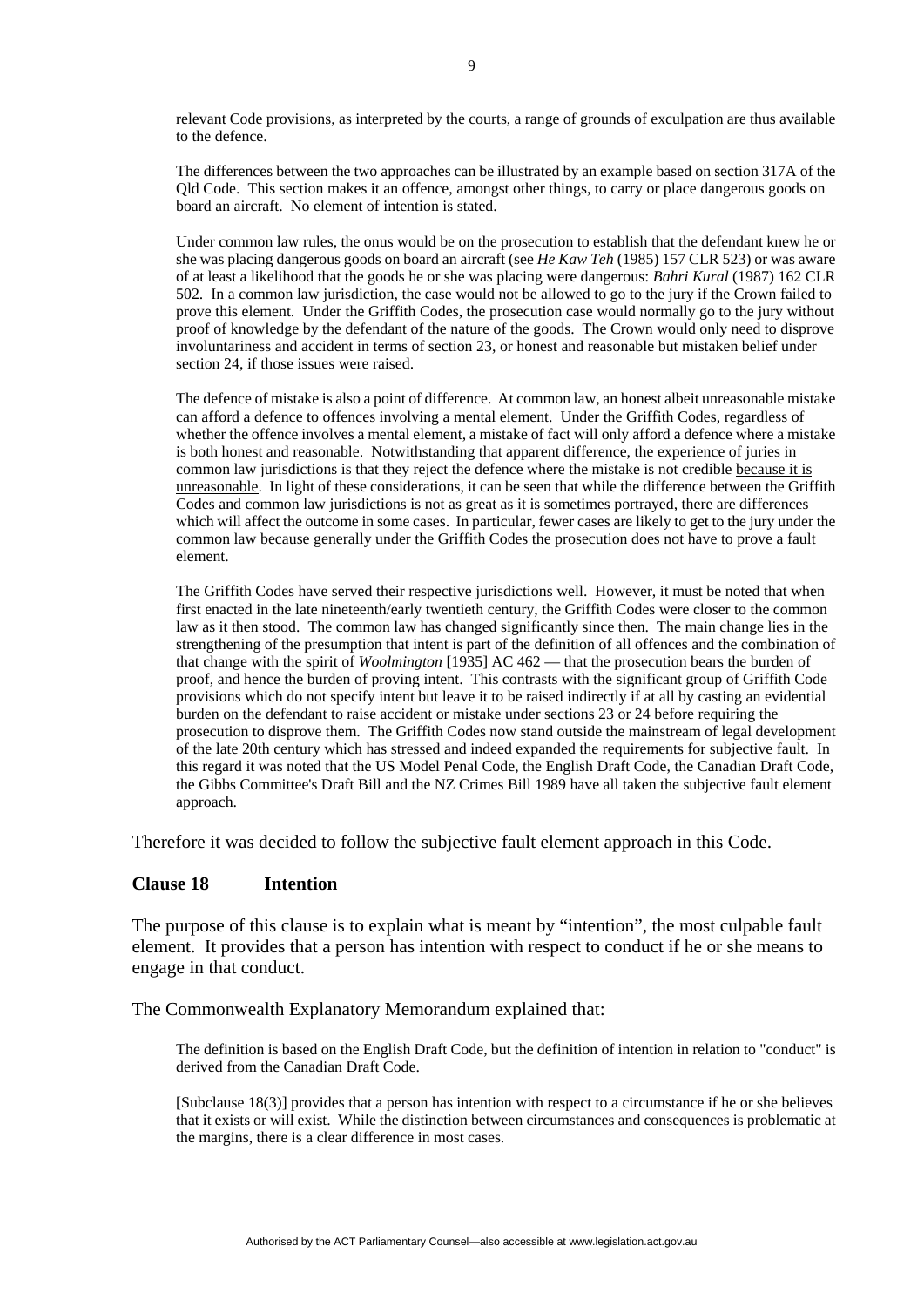The approach taken is at variance with the Gibbs Committee's decision to define "intention" to include advertence to probability. There are a number of reasons for this. Conceptually, it confuses intention and recklessness. Moreover, the legislature and the courts are unduly hampered if they want to require proof of "true intention" — in the sense of meaning an event to occur. In relation to recklessness, advertence to probability without the evaluative element of unjustifiability of risk omits a central component of the notion of recklessness which is discussed further in the note on [Clause 20].

[Subclause 18(2)] provides that a person has intention with respect to a result if he or she means to bring it about or is aware that it will occur in the ordinary course of events. It was felt the definition of "intention" should include awareness that the result will occur in the ordinary course of events, or is morally or virtually certain to occur. Therefore the definition follows the wording proposed in the English Draft Code. The contrary position is that such an awareness or foresight is at best evidence, perhaps very good evidence, of intention, but does not amount to intention. That is the position taken by the House of Lords in *Moloney* [1985] AC 905; *Hancock* [1986] AC 455. See also *Nedrick* [1986] 1 WLR 1025.

#### **Clause 19 Knowledge**

The effect of this clause is to make it clear that a person has knowledge of a circumstance or result if he or she is aware that it exists or will exist in the ordinary course of events.

The Commonwealth Explanatory Memorandum explained:

Knowledge is defined in relation to circumstances and results, but not in relation to conduct. There were no circumstances that could be thought of in which knowledge of conduct- as opposed to intention in relation to conduct - would be appropriate. It was decided knowledge should not be defined in terms of foresight of probability for similar reasons to those given in the context of intention. In addition to define knowledge in terms of foresight collapses knowledge and belief. One cannot "know" something unless it is so; but one can foresee the likelihood of something that is not so or will not be so.

It was decided that "wilful blindness" could not be considered to be a discrete fault element. Knowledge and recklessness fairly cover the field.

## **Clause 20 Recklessness**

Subclause 20(1) explains that a person is reckless in relation to a result if he or she is aware that there is a substantial risk that the result will happen, and that having regard to the known circumstances, it is unjustifiable to take the risk.

Subclause 20(2) explains that a person is reckless in relation to a circumstance if he or she is aware that there is a substantial risk that the circumstance exists or will exist, and that having regard to the known circumstances, it is unjustifiable to take the risk.

The Commonwealth Explanatory Memorandum detailed the history of these provisions:

This definition [in subclause 20(2)] substantially follows the US Model Penal Code in using "substantial" and "unjustifiable" as the two key words. Recklessness has been defined in terms of a "substantial" risk rather than in terms of probability or possibility because those terms invite speculation about mathematical chances and ignore the link between the degree of risk and the unjustifiability of running that risk in any given situation.

[Subclause 20(1)] provides that a person is reckless with respect to result if he or she is aware of the substantial risk that the result will occur and having regard to the circumstances known to him/her it is unjustifiable to take the risk. It now seems clear at common law that foresight of probability is restricted to murder and the foresight of possibility is the test for all other offences, including complicity in murder.

[Subclauses 20(1) and (2)] makes it clear that the unjustifiability of the risk is to be assessed on the facts as the accused believes them to be. It was decided that the modification of the existing recklessness tests by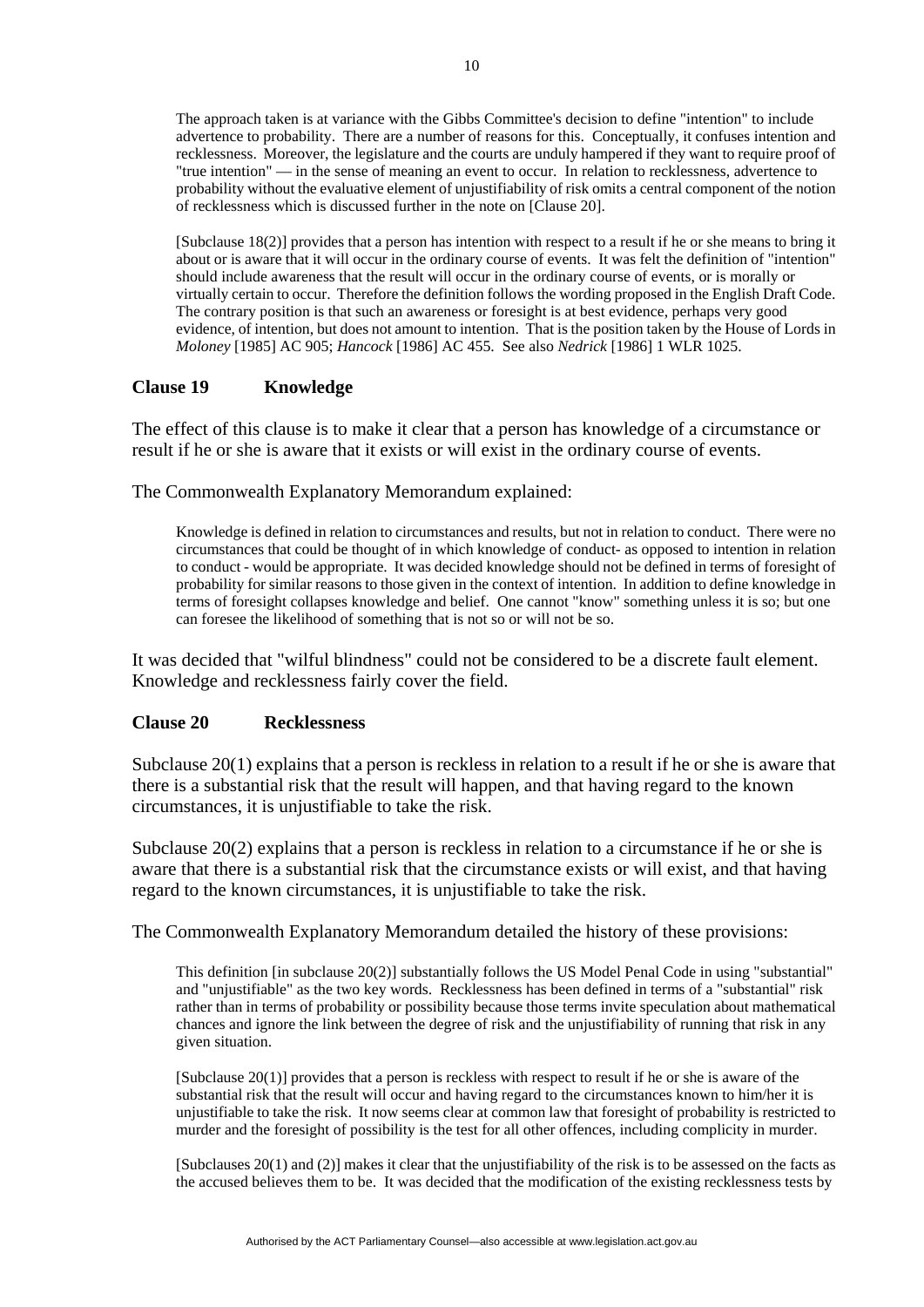substituting "substantial" for "probability" or "possibility" and adding the concept of unjustifiability set the proper level for recklessness. Distinguishing recklessness and negligence only on the basis of the subjective/objective test would have been too great a departure from the established concepts. The tests in proposed section [20] adequately distinguishes between the culpability of those who knowingly take substantial and unjustifiable risks and those who do not see risks but are criminally negligent. Although there may be some cases in which it may be more culpable to be negligent, in the generality of cases recklessness is traditionally and correctly seen as the more culpable state of mind.

[Subclause 20(3)] states that the question of whether a risk is unjustifiable is one of fact. The word "unjustifiable" has been used to express the evaluative element of recklessness rather than "unreasonably" as used by the Gibbs Committee in order to avoid confusion between recklessness and criminal negligence. This leaves the question whether the risk taken is "unjustifiable" for the jury (or the judge or magistrate in cases where there is no jury).

[Subclause 20(4)] provides that if recklessness is a fault element for a physical element of an offence proof of intention, knowledge or recklessness will satisfy that fault element.

Some jurisdictions employ the concept of "reckless indifference" in their criminal legislation. The Code definition should apply equally to that form of words. There are dicta to that effect in the High Court in *Royall* (1991) 65 ALJR 451.

### **Clause 21 Negligence**

A person will be regarded as negligent with respect to a physical element of an offence if his or her conduct:

- falls so far short of the standard of care that a reasonable person would have exercised in the circumstances; and
- involves such a high risk that the physical element exists or will exist that the conduct merits criminal punishment.

The Commonwealth Explanatory Memorandum explained:

The definition is based closely on *Nydam* [1977] VR 430.

The phrase "merits criminal punishment" is well-accepted and the best available to distinguish civil from criminal negligence, a distinction which has troubled courts since *Andrews* [1937] AC 576. The provision is designed to deal with different levels of criminal negligence for some offences (for example, the different levels of negligence for manslaughter and negligent driving, see *Buttsworth* [1983] 1 NSWLR 658).

The idea that recklessness is a more culpable state of mind than criminal negligence is put to the test when one defines criminal negligence as requiring a judgment that the falling short of community standards be so great as to warrant criminal punishment whereas recklessness is found by a mere decision to take a substantial and unjustifiable risk. This would have been a greater problem had recklessness been defined in terms of foresight of possibility and the taking of an "unreasonable" risk.

## **Clause 22 Offences that do not provide fault elements**

Subclause 22(1) provides that if the law that creates the offence does not specify a fault element for a physical element of the offence that consists only of conduct, intention is the fault element for that physical element.

Subclause 22(2) provides that if the law that creates the offence does not specify a fault element for a physical element of an offence that consists of a circumstance or a result, recklessness is the fault element for the physical element.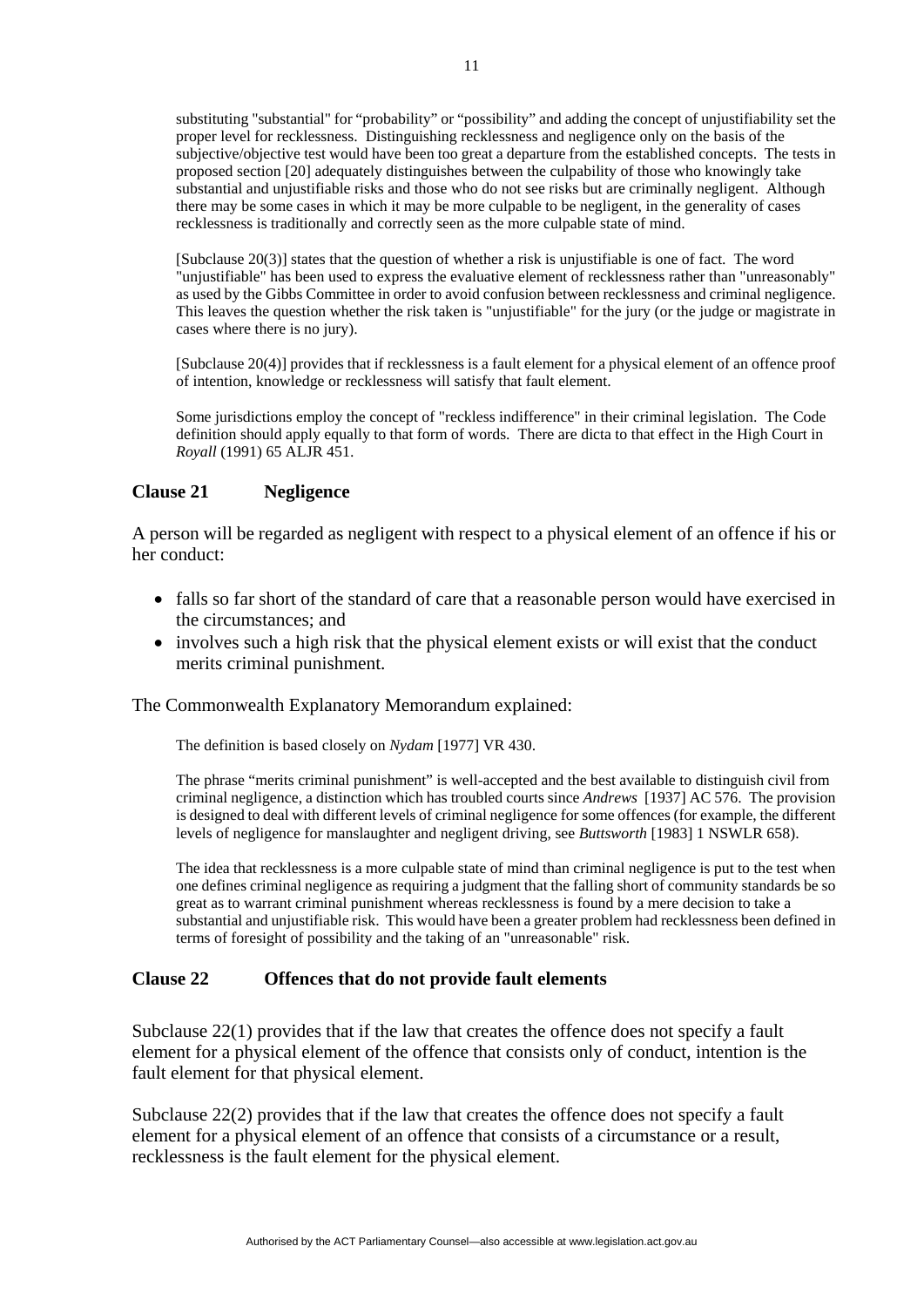The legislation must be specific if intention or recklessness is not the desired fault element for a physical element of the offence.

# **Division 2.2.4 Cases where fault elements are not required.**

# **Clause 23 Strict Liability**

In common with most Australian jurisdictions, ACT legislation contains a large number of strict liability offences (that is, no fault elements apply) that are not clearly identified as such. This is often the cause of considerable confusion and a waste of valuable court time. The aim of clause 23 is to ensure that in future, all ACT offences will make it clear on their face whether or not they are strict liability offences.

Subclause 23 (1) provides that if a law that creates an offence provides that the offence is one of strict liability, there are no fault elements for any of the physical elements of the offence. Essentially this means that conduct alone is sufficient to make the defendant culpable.

Subclause 23 (2) also envisages that there will be offences where strict liability applies to a particular physical element of the offence. There will be no fault element for this physical element, though fault elements could apply to another physical element of the offence.

Under the Code, all strict liability offences will have a specific defence of mistake of fact. This defence is not available for those offences without a fault element that are classified as offences of "absolute liability", which are discussed below.

Clause 23(3) makes it clear that other defences may still be available for use in strict liability offences.

## **Clause 24 Absolute Liability**

This clause deals with offences of absolute liability. If an offence states that it is one of absolute liability, there are no fault elements and the defence of mistake of fact is not available. Absolute liability may also apply to a particular physical element of an offence, and in such cases there is no fault element for that physical element and the defence of mistake of fact is not available.

The absence of a defence of mistake of fact accentuates the difference between strict liability and absolute liability offences. Other defences, for example that the person's conduct was not voluntary, would still be available.

# **Part 2.3 Circumstances where there is no criminal responsibility**

Divisions 2.3.1 to 2.3.3 set out the principles of criminal responsibility relating to children and young persons; mentally impaired persons and persons intoxicated at the time of their alleged conduct. Since the Code provisions on children and intoxication are essentially a restatement of the current law in the ACT they will take effect immediately from the time the Code comes into force on 1 January 2003. On the other hand, careful consideration will need to be given to the amendments required to the current law arising from the mental impairment provisions of the Code and therefore, for the present at least, those provisions will not come into force until the default application date.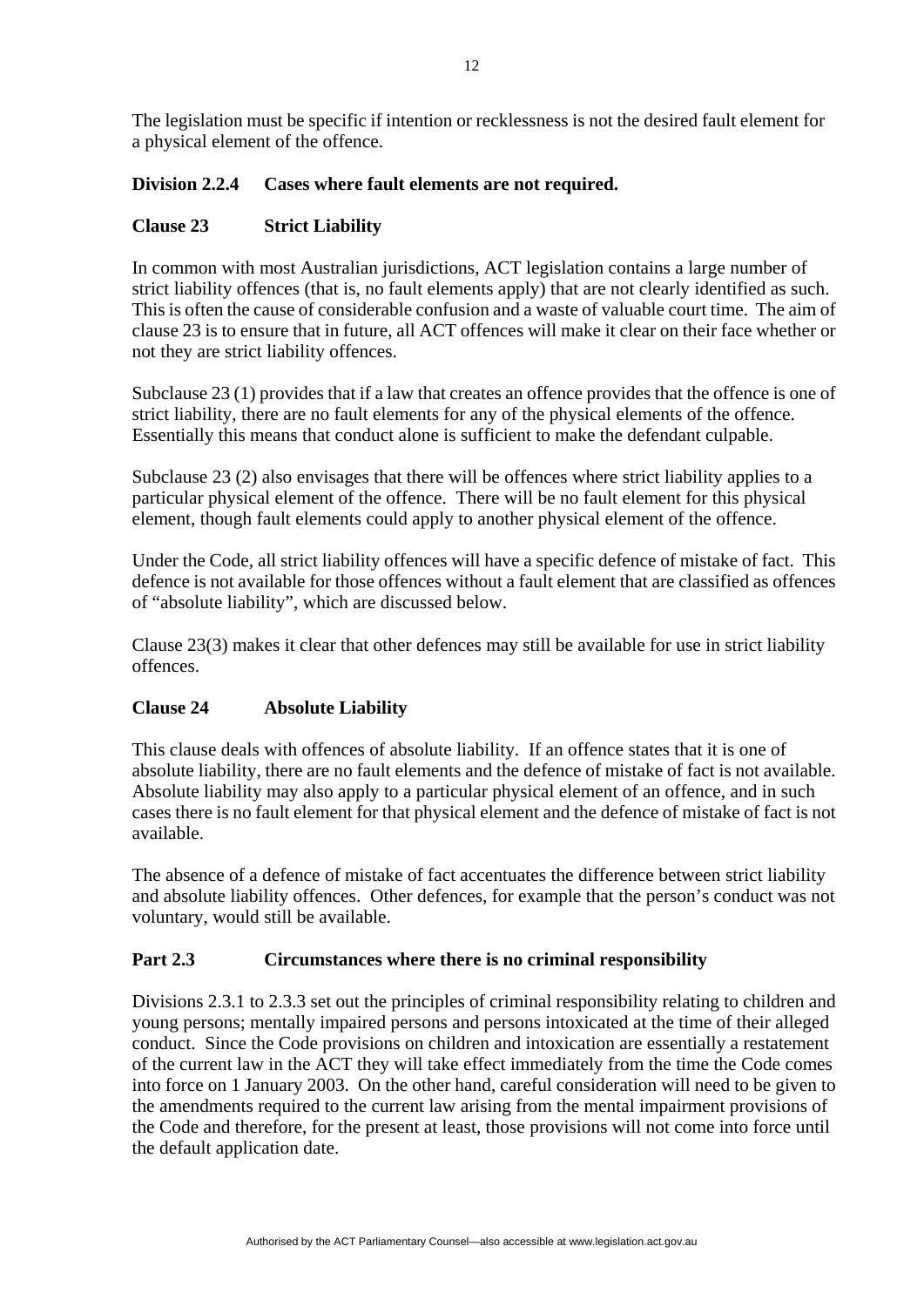# **Division 2.3.1 Lack of capacity – children**

### **Clause 25 Children under 10**

This clause provides that a child under the age of 10 lacks criminal responsibility and therefore cannot be convicted of a crime. This is currently the law in the ACT (section 71 of the *Children and Young People Act 1999*) and is consistent with the position in all jurisdictions in Australia, except Tasmania.

### **Clause 26 Children 10 and over but under 14**

This provision also repeats the law as it currently stands in the ACT and the rest of Australia. It provides that a child aged 10 or more but under 14 is not criminally responsible unless the child knows that his or her conduct is wrong. To establish criminal responsibility in these case the onus will be on the prosecution to prove beyond a reasonable doubt that the child knew that his or her conduct was wrong. Since this is essentially a question of fact, it will ultimately lie on the jury to determine on the evidence whether the child in fact knew that the conduct was wrong.

## **Division 2.3.2 Lack of Capacity – mental impairment**

### **Clause 27 Definition – mental impairment**

This is an important provision that sets out definitions of "mental impairment" and "mental illness" for the purposes of the Code and more particularly, for the purposes of clauses 28 and 29, which encompass the principles on the criminal responsibility of mentally impaired persons. Mental impairment is defined to include senility, intellectual disability, mental illness (which is also defined), brain damage and severe personality disorder. The definition is not exhaustive and therefore other forms of mental impairment may give rise to a lack of criminal responsibility.

The Commonwealth Explanatory Memorandum expanded on this and on the definition of "mental illness", as follows:

[The definition of "mental impairment"] is an inclusory definition because the *McNaghten* term "disease of the mind" has caused a great deal of difficulty for the courts without any satisfactory conclusion. The balance of authority favours the view that ultimately the question of whether a condition is a "disease of the mind" is for the jury.

This definition includes severe personality disorders within the definition of "mental impairment", thus allowing that condition to form the basis of a mental impairment defence.

The issues in relation to criminal responsibility are moral rather than medical. Ultimately, it was decided that the issue of personality disorder was too complex to be resolved by a blanket exclusion and that a jury should be allowed to consider whether, for example, a defendant's severe personality disorder prevented him or her from knowing the wrongness of the conduct. This approach accords with the broad definition of "disease of the mind" under the *McNaghten* Rules. The term "severe" was included to emphasise the degree of the disorder.

[Clause 27] defines mental illness as an underlying pathological infirmity of the mind, whether of long or short duration and whether permanent or temporary, but does not include a condition that results from the reaction of a healthy mind to extraordinary external stimuli, (though such a condition may be evidence of mental illness if it involves some abnormality and is prone to recur).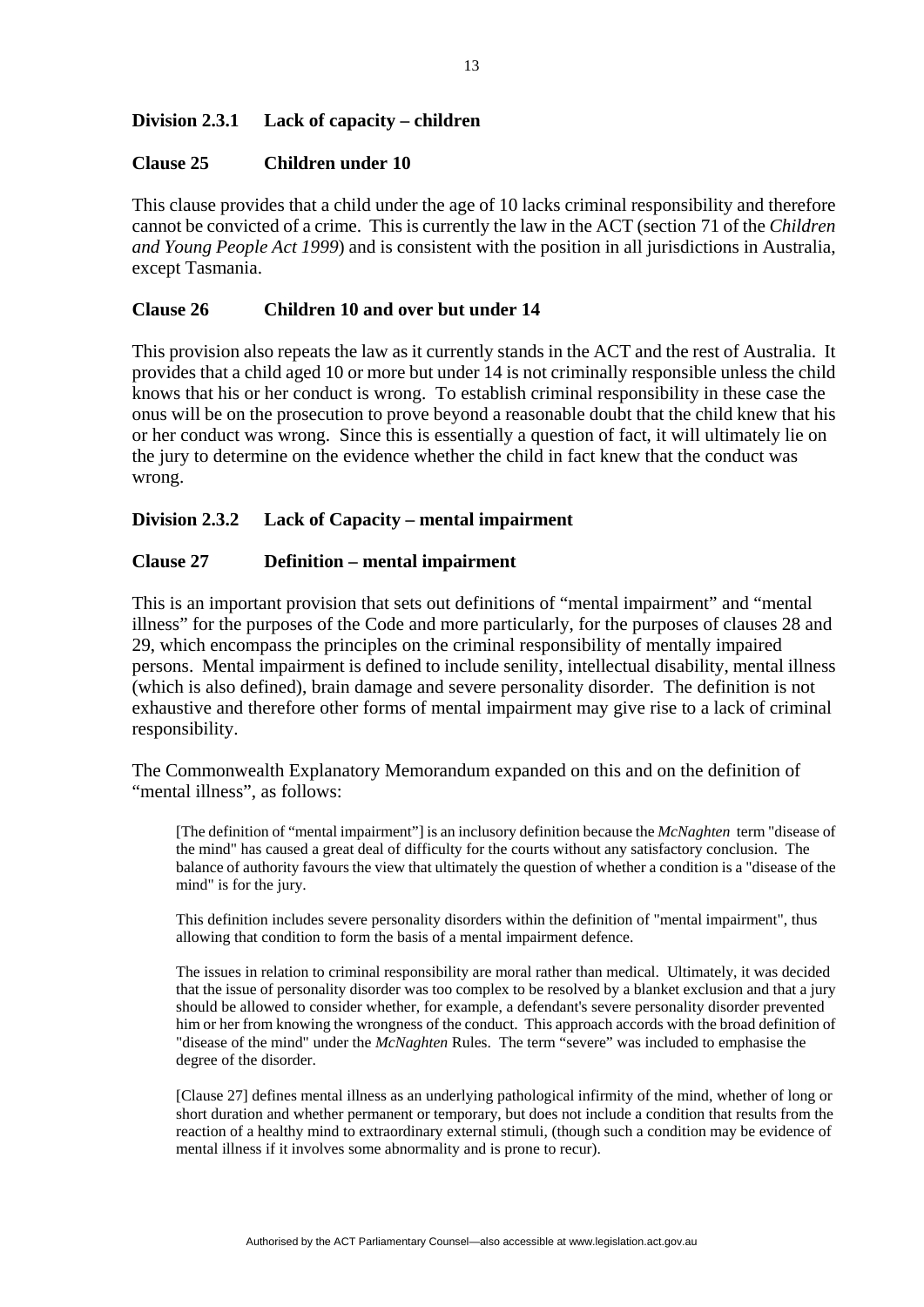The Code confines a defendant who argues that a mental impairment caused him or her to act involuntarily or without the necessary fault element to the mental impairment defence [subclause 29(1)]. Therefore, in some cases - for example, when involuntariness is in issue, it will be crucial to determine whether the involuntariness arose from a mental impairment. Difficulties have arisen in deciding whether conditions such as epilepsy, diabetes and dissociation amount to a mental illness. Ultimately, the test settled on by the majority of the High Court in *Falconer* asks the jury to determine whether the defendant's mind was healthy or unhealthy, (1990-91) 171 CLR 30 at 53-4. Although that test will leave a quite fundamental question to the jury in a limited number of cases, it was considered that there is no way to specify the issue more closely. Therefore the proposed subsection codifies the *Falconer* test.

#### **Clause 28 Mental impairment and criminal responsibility**

This clause provides that a person is not criminally responsible for an offence if, at the time of the relevant conduct, the person was suffering from a mental impairment that had the effect that (a) the person did not know the nature and quality of the conduct; or (b) that the person did not know that the conduct was wrong; or (c) that the person was unable to control the conduct. A mentally impaired person is not criminally responsible if any one of these effects is present at the time of his or her conduct.

The Commonwealth Explanatory Memorandum explained:

The provision is based on the *McNaghten* test. The *McNaghten* test proceeds in two stages. First, it must be established that the defendant has a "disease of the mind". Then it must be shown that the "disease of the mind" caused the defendant not to "know" the nature and quality of his or her act, or that it was wrong.

The first arm of the test in [subclause 28(1)] follows *McNaghten* closely. The second arm of the test also follows *McNaghten* but incorporates the famous formulation, often used by trial courts to this day, formulated by Mr Justice Dixon in *Porter* (1933) 55 CLR 182. Although some concern was expressed about codifying the case law in this way, the consultation process revealed that the formulation is widely used in trial courts and, in view of this, it was concluded that it should be reflected in the Code. (As pointed out in *Willgoss* (1960) 105 CLR 295, 301, a direction in these terms would not be appropriate in the case of a person who *knows* his or her conduct is wrong but has no *feeling* that it is wrong.)

This formulation moves away from the existing Griffith Code concepts based on *capacity* in favour of tests phrased in terms of what the defendant actually knew.

[Paragraph 28(1)(c)] adds a third head to the *McNaghten* rules: inability to control conduct. This is available under the Griffith Codes but not at common law; see *Brown* [1960] AC 432. The Murray Report in Western Australia (1983) and the O'Regan Report in Queensland (1991) recommended its retention. On the other hand, the Gibbs Committee and the VLRC, *Mental Malfunction* did not recommend it.

[Subclause 28(2)] provides that the reference to rightness and wrongness in the second arm of the test is to the sense of right and wrong held by reasonable people. This follows the VLRC, *Mental Malfunction* at para 55. It is also in accord with a comprehensive review of authority and principle in *Chaulk* (1991) 62 CCC (3d) 193.

[Subclause 28(3)] provides that the question of whether a person is suffering from a mental impairment is one of fact; thus it must be decided by a jury.

Under [Subclause 28(4)] there is a presumption that a person is not suffering from a mental impairment. This can be displaced by either the prosecution or defence on the balance of probabilities.

In all jurisdictions, if the defendant wishes to rely on the insanity defence, he or she bears the burden of proving the defence on the balance of probabilities.

The rule has been the subject of considerable discussion and criticism. (See, for example, the case of *Chaulk* (1991) 62 CCC (3d) 193 and *Youssef* (1990) 50 A Crim R 1). The Draft follows the recommendations of VLRC Mental Malfunction paras 67-70, which pointed out the severe difficulties involved in changing the standard of proof in this area. It is contrary to the decision of the Western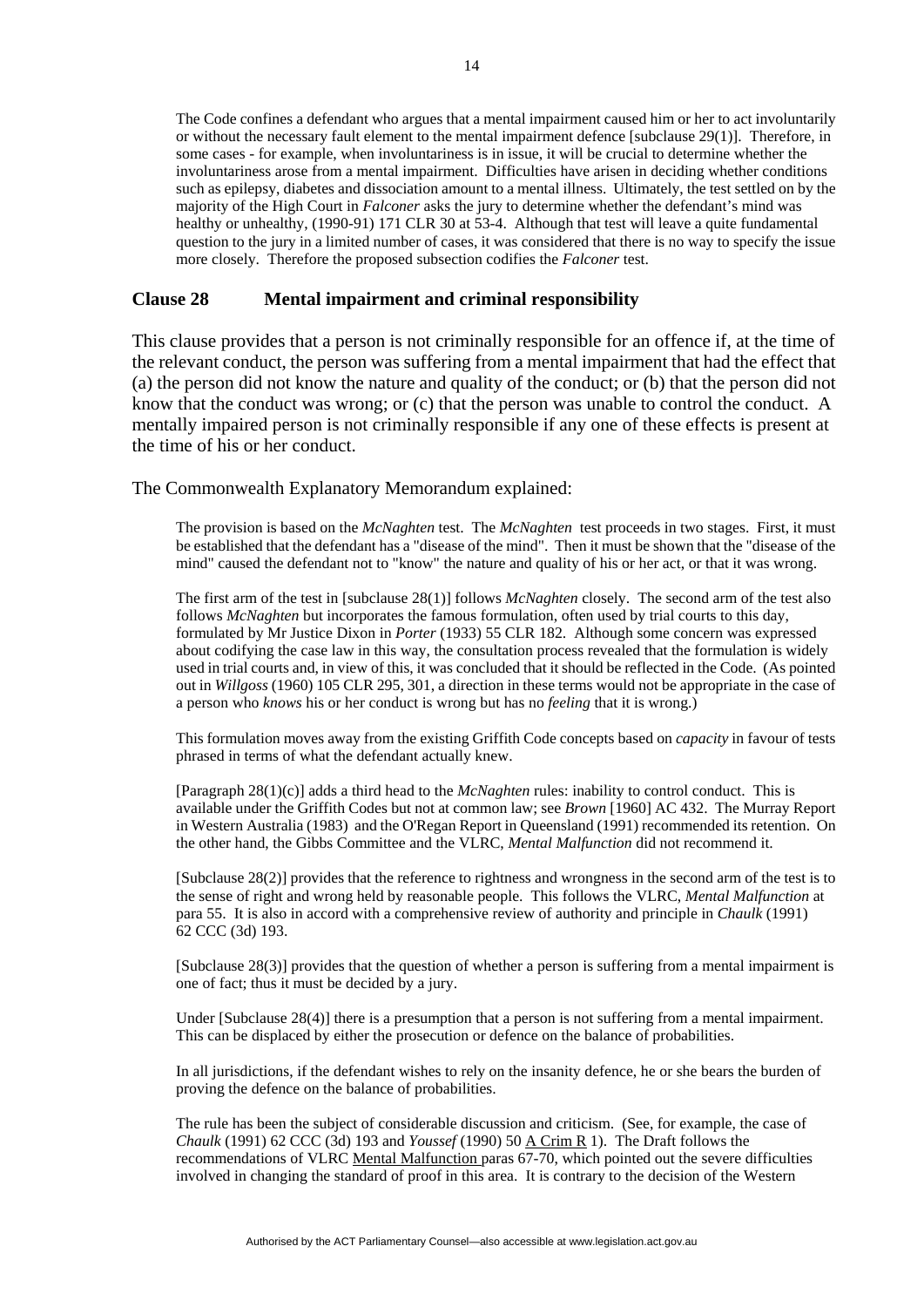Australian Court of Criminal Appeal in *Donovan* [1990] WAR 112 but consistent with the views of the WA Law Reform Commission, Criminal Process and Persons Suffering from Mental Disorder at p.21. The criticism- that the reverse onus of proof can remove the onus on the prosecution to prove the fault element - is dealt with below in the note concerning [subclauses  $28(7)$  &  $29(1)$ ] - 'priority of defences.' In the common law jurisdictions, it now appears the prosecution can raise insanity (*Bratty* [1963] AC 386, *Ayoub* (1984) 10 Crim LR 312.) The position in the Griffith Code States varies.

[Subclause 28(6)] only allows the prosecution to rely on this section if the court gives leave. While the prosecution may raise the mental impairment defence in the common law jurisdictions, under the Queensland Code, the prosecution may only raise the insanity defence once evidence of a "disease of the mind or natural mental infirmity" has been admitted. The Gibbs Committee also favoured a leave requirement (para 9.42) and the Criminal Law Officers Committee came to the same conclusion in view of the consequences of the mental impairment verdict.

[Subclauses 28(7) & 29(1)] provide for priority of defences. Thus [subclause 28(7)] provides that the tribunal of fact (in the case of jury trials, the jury) must return a special verdict that a person is not guilty of an offence because of mental impairment if and only if it is satisfied that the person is not criminally responsible for the offence only because of a mental impairment.

### **Clause 29 Mental impairment and other defences**

Subclause 29(1) explains that a person cannot rely on a mental impairment to deny voluntariness or the existence of a fault element but can rely on mental impairment to deny criminal responsibility. The Commonwealth Explanatory Memorandum explained:

Where the accused lacks a fault element required by the crime alleged, or lacked (due to "mental impairment" as defined) "voluntariness", the accused is confined to the mental impairment defence… [A] verdict of acquittal on the basis of involuntariness under [subclause 15(1)] is precluded by [subclause 28(7)] if the jury is satisfied that the involuntariness flowed from a mental impairment. This is consistent with the VLRC, *Mental Malfunction* at para 61; *Bratty* [1963] AC 386; and s.36 of the English Draft Code.

[Subclause 29(2)] provides that if the tribunal of fact is satisfied that a person carried out conduct as a result of a delusion caused by mental impairment, the delusion cannot otherwise be relied upon as a defence. Such defendants should be confined to the mental impairment defence [subclause 29(1)].

#### **Division 2.3.3 Intoxication**

#### **Clause 30 Intoxication - interpretation**

This is a definition provision that applies to the Code generally but more particularly to clauses 31 to 34, which set out the relevant principles that apply in cases where an alleged offender is intoxicated at the time of the relevant conduct.

The term "fault element of basic intent" is pivotal to these provisions and is defined as a fault element of intention for a physical element that consists only of conduct.

The Commonwealth Explanatory Memorandum expanded on this as follows:

A fault element of intention with respect to a circumstance or with respect to a [result] is not a fault element of basic intent. *DPP -v- Majewski* [1977] AC 480 refers to 'basic intent offences' but, because an offence may have a number of fault elements [the definition of "fault element of basic intent"] is drafted in terms of basic intent fault elements rather than basic intent offences. This is the drafting approach used throughout chapter 2.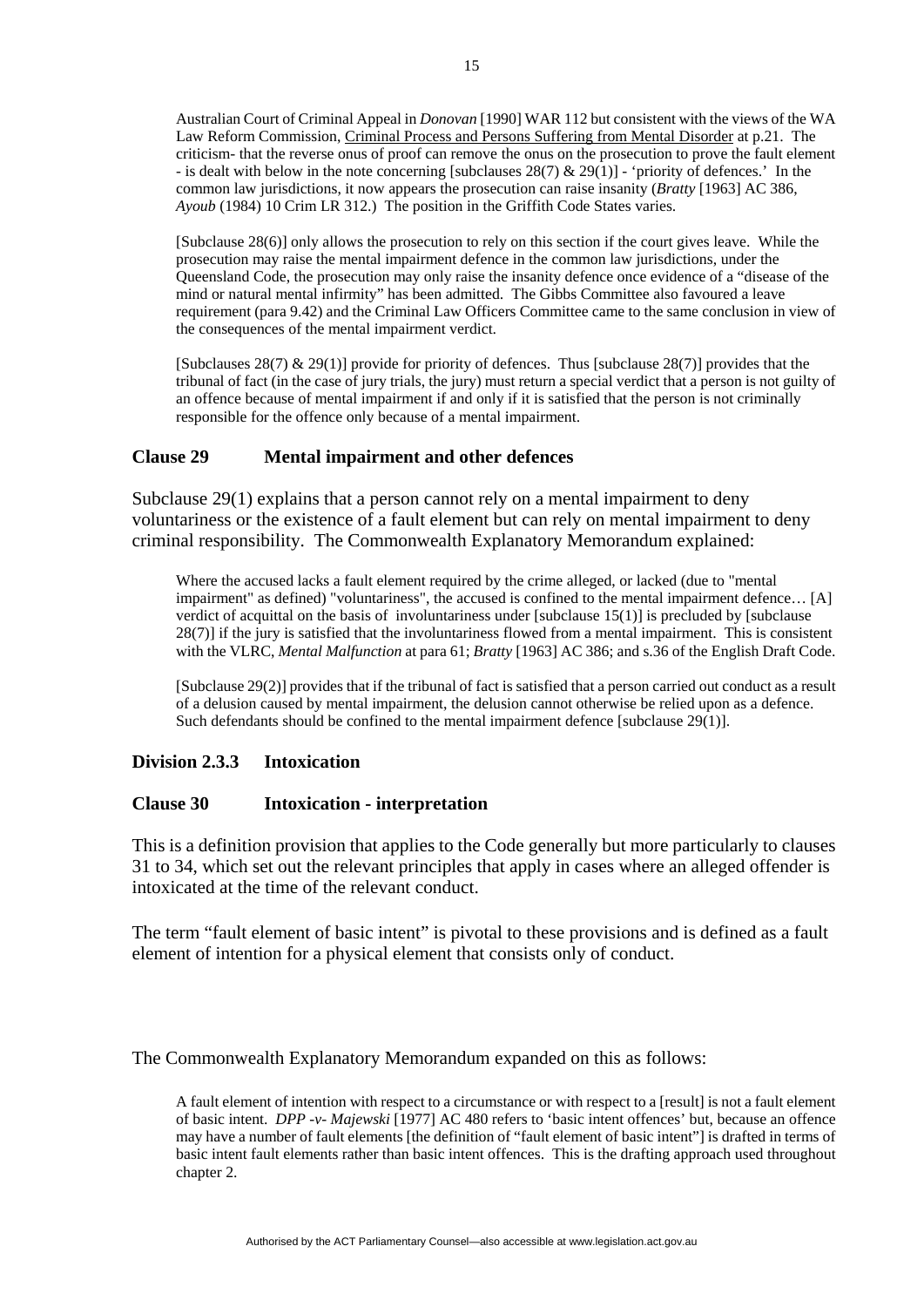Conceptually [the definition of "fault element of basic intent"] is tied to the definitions of the fault elements in [clauses 17 to 21]. [This definition] applies to a fault element which requires proof of intent (not knowledge or recklessness) and is basic intent in the sense that it only applies to intent to engage in conduct (not intent with respect to circumstances or consequences). This implements the law in Majewski. Thus a defendant would not be able to use voluntary intoxication to deny intent to act or omit, but could use it to deny intent, knowledge or recklessness with respect to circumstances or consequences.

A person's intoxication may be caused by alcohol, a drug or any other substance and will be taken to be self-induced unless it is brought about involuntarily or by fraud or sudden or extraordinary emergency, accident, reasonable mistake, duress or force. It will also be regarded as not self–induced if a person takes a drug in accordance with the directions of a medical practitioner (in the case of a prescription drug) or the recommendations of the manufacturer (in the case of non prescription drugs) and suffers an adverse or abnormal reaction resulting in intoxication. This is intended to ensure that persons are not held criminally liable for the adverse or abnormal reactions they may suffer to a drug taken properly and for the purpose for which it was intended. But these exceptions will not apply if, at the time the person takes the drug, he or she knew or had reason to believe that using the drug would significantly impair his or her judgment or control.

### **Clause 31 Intoxication – offences involving basic intent**

This clause provides that evidence of intoxication that is self-induced cannot be considered in determining whether the defendant intended to carry out the conduct (or intended to omit carrying out the conduct) that constituted the offence. This provision lies at the heart of the Code regime on intoxication and ensures that persons cannot rely on self-induced intoxication to escape criminal liability by claiming that they lacked the "basic intent" to commit the crime. But as indicated above, this provision does not prevent the court from considering evidence of self-induced intoxication in relation to a fault element of intention with regard to a result or a circumstance. For example, in the case of an assault, evidence of self-induced intoxication cannot be used to show that the defendant lacked the "basic" intent to carry out the act of punching the victim but such evidence can be used to show that the defendant lacked the intention to bring about the result of inflicting grievous bodily harm on the victim.

The Commonwealth Explanatory Memorandum described the remaining provisions in clause 31, as follows:

[Subclause 31(2)] provides that the section does not prevent evidence of self-induced intoxication being taken into consideration in determining whether conduct was accidental. This may apply to the drunk who stumbles into another person lying in the street as opposed to the drunk who kicks the other person.

[Subclause 31(3)] provides that the section does not prevent evidence of self-induced intoxication being taken into consideration in determining whether a person had a mistaken belief about facts if the person had considered whether or not the facts existed.

Under [Subclause 31(4)] a person may be regarded as having considered whether or not facts exist if he or she had considered, on a previous occasion, whether those facts existed in circumstances surrounding that occasion and he or she honestly and reasonably believed that the circumstances surrounding the present occasion were the same, or substantially the same, as those surrounding the previous occasion. This is consistent with [clause 36] (Mistake of fact - strict liability) and provides a fair way of dealing with mistake, but at the same time remain[s] consistent with the principles in relation to intoxication.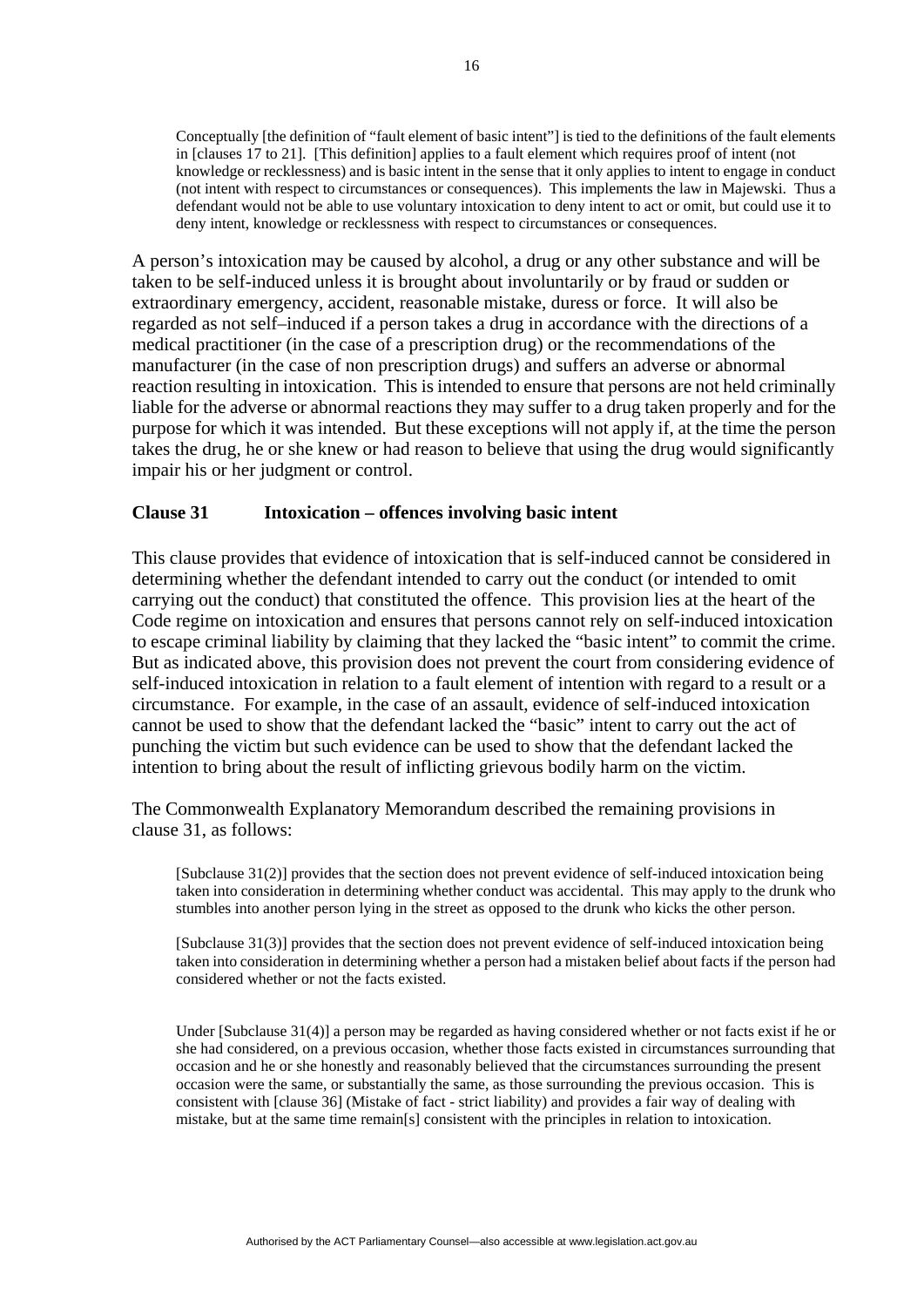#### **Clause 32 Intoxication – negligence as fault element**

This clause sets out special rules for intoxication where "negligence' is a fault element of an offence. The Commonwealth Explanatory Memorandum described the provisions as follows:

[Subclause 32(1)] provides that if negligence is a fault element for a particular physical element of an offence then in order to determine whether the fault element existed in relation to an intoxicated person, regard must be had to the standard of a reasonable person who is not intoxicated. Intoxication has no relevance to offences based on negligence, strict or absolute responsibility, unless the issue of voluntariness is raised, because they do not involve any subjective fault element. For example, the fact that the defendant was intoxicated is not relevant to the reasonable person test in negligence; the reasonable person is not intoxicated.

[Subclause 32(2)] provides that if intoxication is not self-induced regard must be had to the standard of a reasonable person intoxicated to the same extent as the person concerned. However, the restrictions on intoxication do not apply to people who become intoxicated involuntarily, for example, by fraud [paragraph 30(2)(b)]. Because the Code allows a consideration of evidence of intoxication to all fault element offences other than those of basic intent and negligence, there is no need to provide for involuntary intoxication in those cases. However, basic intent and negligence offences raise a special problem. It would be unfair to hold a person who had become involuntarily intoxicated to the standard of a reasonable person. In such cases, the defendant should be assessed by reference to the standard of a reasonable person who was intoxicated to the same extent as the defendant. Intoxication can vary in degree. An accused who is only moderately intoxicated as a result of being deceived by some third party will still be liable if his or her conduct falls greatly short of the standard of care that a reasonable person, intoxicated to the same extent, would have exercised As in the rest of the Code, it is possible expressly to exclude the operation of these rules on intoxication for specific offences. This will be considered, offence by offence, in codifying the substantive offences.

## **Clause 33 Intoxication – relevance to defences**

Subclause 33(1) provides that if any part of a defence is based on actual knowledge or belief, evidence of intoxication can be considered in determining whether that knowledge or belief existed. However, this does not apply to an offence where each physical element has a fault element of basic intent and any part of a defence is based on actual knowledge or belief. Subclause 33(2) provides that in such cases evidence of self-induced intoxication cannot be considered in determining whether the relevant knowledge or belief existed.

If any part of a defence is based on reasonable belief, one of two rules will apply in determining whether the reasonable belief exists, depending on whether the defendant's intoxication is self induced or not. If it is self-induced subclause 33(3) provides that the standard of a reasonable person who is not intoxicated will apply in determining whether the reasonable belief exists. If the intoxication is not self-induced subclause 33(4) provides that the standard of a reasonable person intoxicated to the same extent as the defendant will apply.

## **Clause 34 Involuntary Intoxication**

This clause provides that a person is not criminally responsible for an offence if his or her conduct is the result of intoxication that is not self-induced. The Commonwealth Explanatory Memorandum explained:

In *Kingston (1993)* WLR 676 a defence was established akin to duress that the defendant only formed the relevant fault element as a result of involuntary intoxication, and this forms part of the law surrounding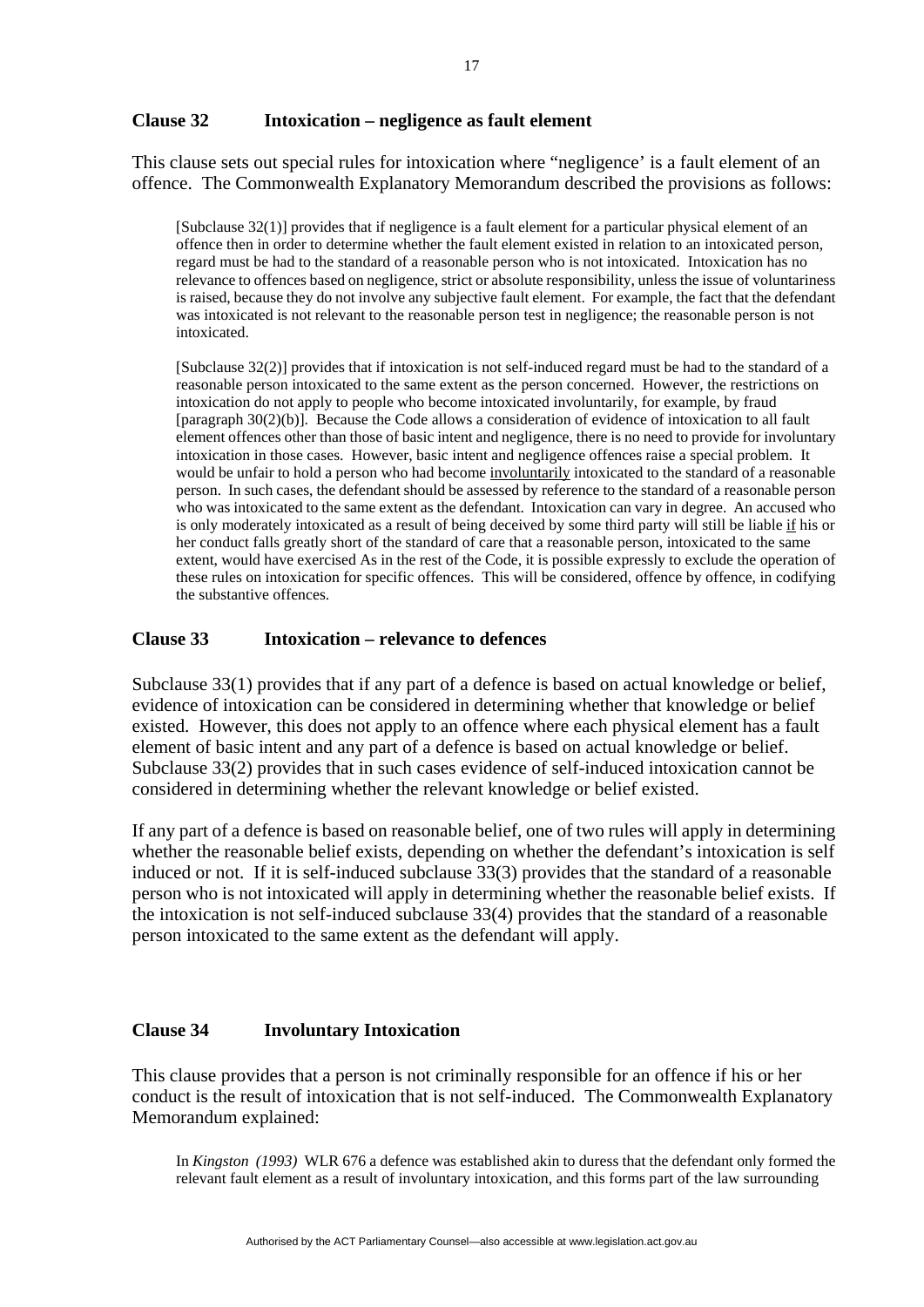*Majewski.* The case dealt with a situation where the defendant knew what he was doing when he committed the offence but had been influenced in his conduct as a result of someone else unknown to him spiking his drink.

## **Division 2.3.4 Mistake and ignorance.**

### **Clause 35 Mistake or ignorance of fact - fault elements other than negligence**

This clause explains that in certain circumstances a person is not criminally responsible for an offence with a physical element for which there is a fault element other than negligence. If a person is under a mistaken belief, or is ignorant of relevant facts, when the physical element occurs, the existence of that mistaken belief or ignorance negates any fault element applying to that physical element. Consistent with the approach based on subjective fault elements, the Code provides that mistaken belief may negative intention, knowledge and recklessness. This codifies the common law position. The defence of mistake or ignorance of fact is not appropriate in negligence offences.

Subclause 35(2) explains that the reasonableness of the mistake is a factor for the "tribunal of fact" (the jury in the case of trial by jury, the court in other cases) to consider in deciding whether the mistaken belief was actually held. In other words, if the mistake or ignorance seems very unreasonable, the jury or the court may form the view that the defendant was not genuinely mistaken or ignorant.

As the Commonwealth Explanatory Memorandum explained:

This is consistent with the common law position (*Morgan* [1976] AC 182) but different from the approach taken under section 24 of the Griffith Codes which requires that the mistake be reasonable. [Subclause 35(1)] differs slightly from the Griffith Codes in that there is no explicit reference to the mistaken belief being "honest"; the inclusion of this word would be redundant.

Under [subclause 35(2)] the tribunal of fact may consider whether the mistaken belief or ignorance was reasonable in the circumstances. Although, strictly speaking, evidence of a mistake is only one sort of evidence which may cast doubt on the presence of a fault element, for the sake of clarity, the Code states the matter explicitly.

#### **Clause 36 Mistake of fact – strict liability**

This clause explains when a person is not criminally liable for a strict liability offence, or a relevant physical element to which strict liability applies, because of a mistake of fact. In brief, the defence will apply if, when the physical element occurs, the person considers whether or not facts exist and is under a mistaken but reasonable belief about those facts, and if the person had been correct the physical element would not have constituted an offence.

#### The Commonwealth Explanatory Memorandum explained:

This adopts the so-called *Proudman v Dayman* (1941) 67 CLR 536 defence of reasonable mistake of fact. Consideration was given to allowing ignorance as well as mistake. It was argued that there was little moral distinction between mistake and ignorance. Ultimately it was decided ignorance should not be included because this would make strict liability more like negligence, thus eroding the higher standard of compliance set by strict responsibility. The proposed section is also consistent with *McKenzie v Coles* [1986] WAR 224.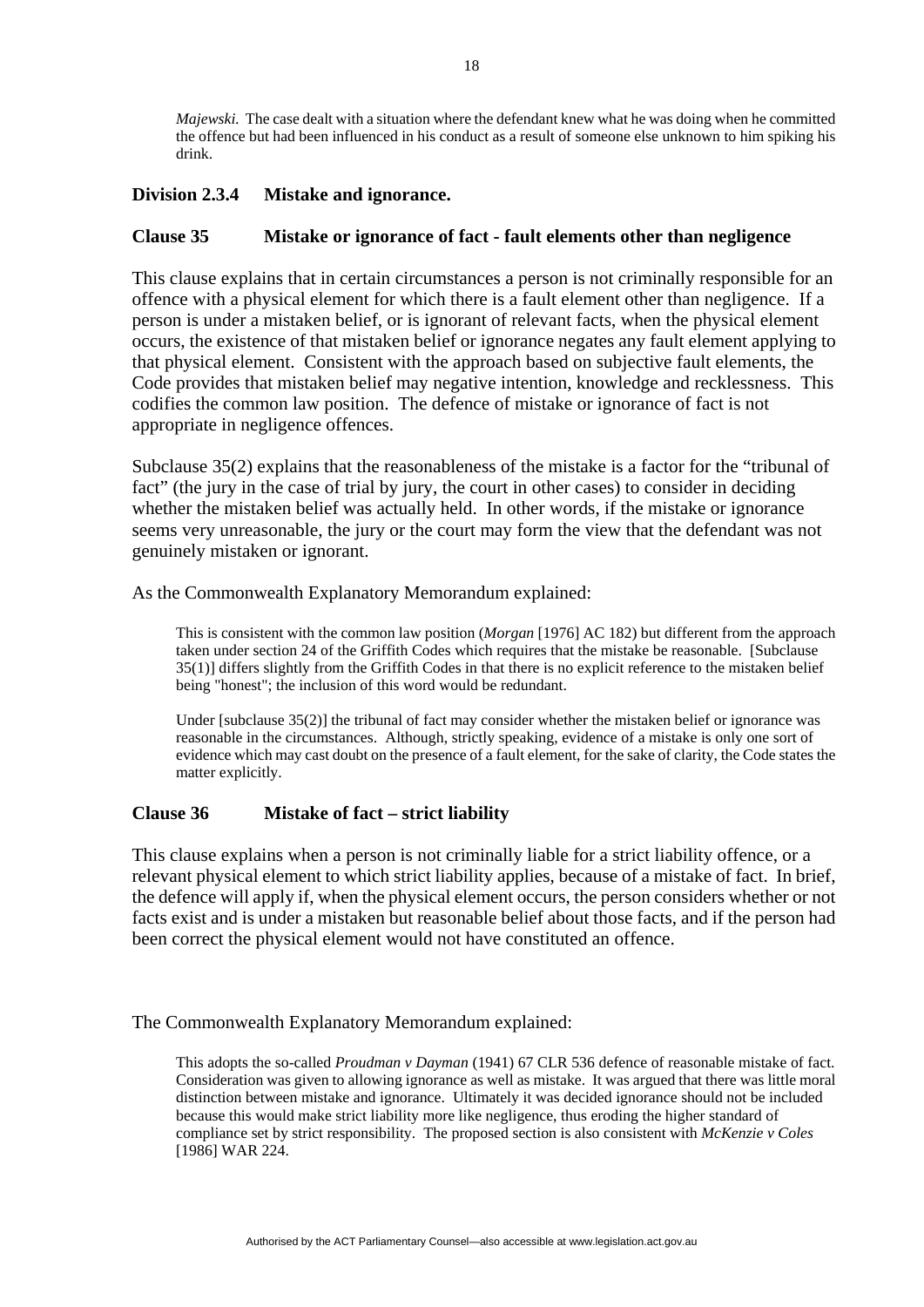[Subclause 36(2)] provides that a person may be regarded as having considered whether or not facts exist if he or she had considered, on a previous occasion, whether they existed in the circumstances surrounding that occasion and he or she honestly and reasonably believed that the circumstances surrounding the present occasion were the same or substantially the same as on the other occasion. This section was included to codify the rule in *Mayer v Marchant* (1973) 5 SASR 567 regarding a belief that a state of affairs is continuing.

Consideration was given to the situation where the accused acts contrary to law but under a mistaken belief which negatives a fault element of the offence charged but believes that he or she is committing another criminal offence. An example is a case in which the accused actually imports heroin believing that he or she is illegally importing dutiable watches.

The accused must be acquitted of the offence "actually committed"(in the example, knowingly importing heroin) because he or she lacked the relevant knowledge. Nor can the accused be convicted for illegally importing the watches because he or she has not done so. The Code requires proof of the physical element of the offence (importing watches) and that is absent. However, the accused should be liable to be convicted of attempting to commit the offence he or she believed was being committed…

The offence attempted may be of greater, lesser or of equal seriousness compared to the one charged. However, the attempt conviction should not be made upon the same indictment or in the same trial unless the case was conducted from the beginning on the basis of a possible alternative conviction. This is consistent with the operation of section 24 of the Queensland and WA Codes, but is a departure from the common law. There is no specific reference to the onus of proof applicable to these provisions. They are governed by the general provisions on the burden of proof in [Part 2.6] of this chapter. These apply the principles set out in *He Kaw Teh* (1985) 157 CLR 523. Hence, once evidence fit to go to the jury has been raised, the prosecution bears the onus of disproving the mistake.

## **Clause 37 Mistake or ignorance of law creating offence**

A person can be criminally responsible for an offence created by statute or regulation even if he or she is mistaken, or ignorant of, the existence or content of an offence or its scope.

Subclause 37(1) does not apply if the statute or regulation creating the offence so provides or the ignorance or mistake negates a fault element that applies to a physical element of the offence (subclause (2)).

## **Clause 38 Claim of right**

This clause explains that a person is not criminally responsible for an offence, in certain cases. If the offence has a physical element involving property, and when that element occurs, the person is under a mistaken belief about a proprietary or possessory right, which would negate a fault element of the offence, the person is not criminally liable.

The Commonwealth Explanatory Memorandum explained:

It was decided that the "defence" of claim of right should appear in this part of the Code. "Claim of right" normally negatives a fault element, usually, but not necessarily, one of dishonesty, and the Code should reflect that approach.

Under [subclause 38(2)] a person is not criminally responsible for any other offence arising necessarily out of the exercise of the proprietary or possessory right that he or she mistakenly believes to exist.

However, [subclause 38(3)] precludes claim of right in relation to the use of force. Thus in an armed robbery where a defendant had a claim of right in relation to the goods taken, the defendant could still be convicted of the armed assault.

# **Division 2.3.5 External factors**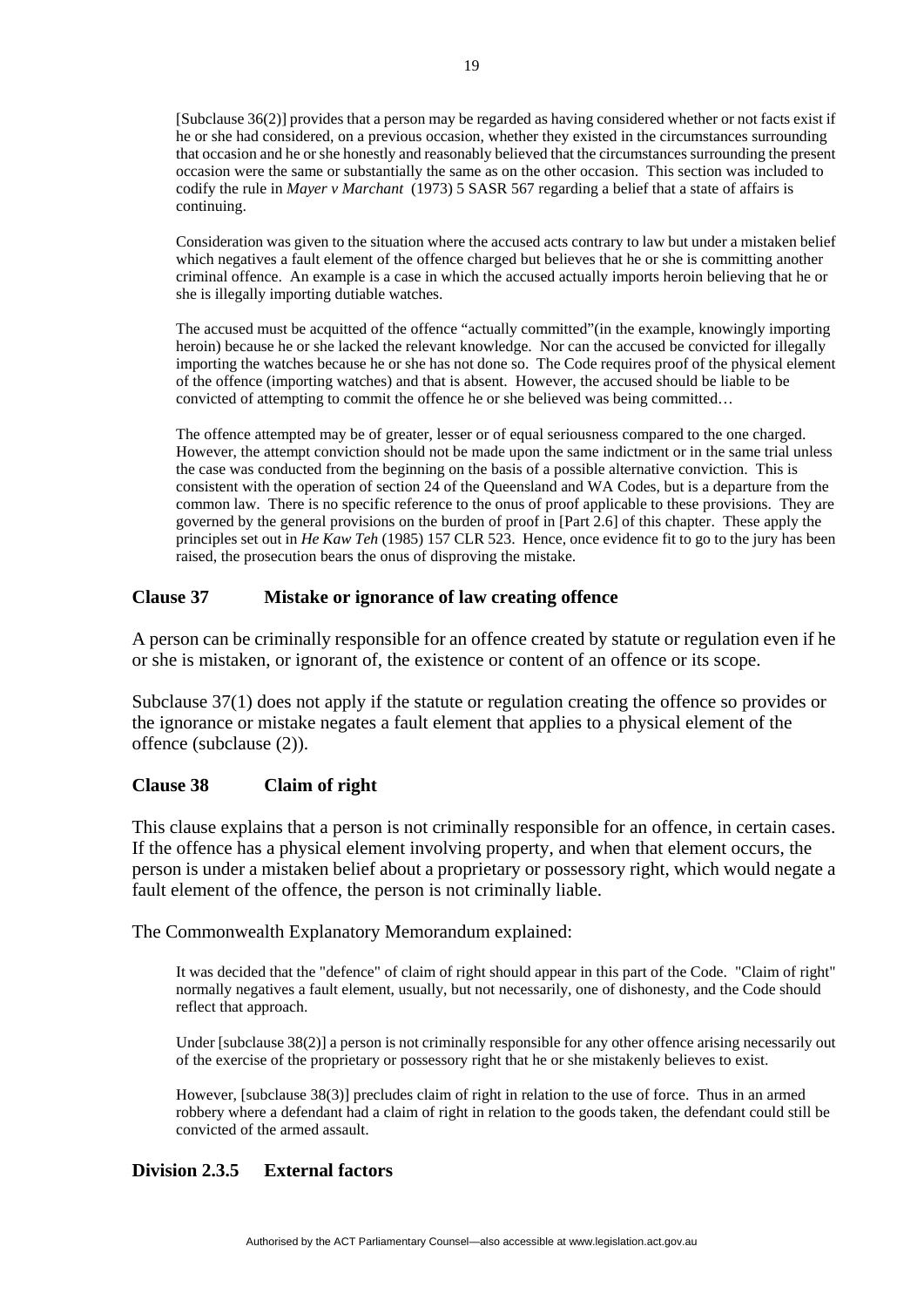This Division provides for a number of general defences that will apply to Territory offences.

### **Clause 39 Intervening conduct or event**

The defence of intervening conduct or event only applies to strict and absolute liability offences and to the strict and absolute liability component of fault element offences. A person is not criminally responsible for such offences if the physical element to which strict or absolute liability applies is brought about by someone else or by a non-human act or event over which the person has no control and could not reasonably be expected to have guarded against.

The Commonwealth Explanatory Memorandum explained:

The common law contains a defence of "external intervention" for strict and absolute responsibility offences. The defence is set out by Bray CJ in *Mayer v Marchant* (1973) 5 SASR 567:

"It is a defence to any criminal charge to show that the forbidden conduct occurred as the result of an act of a stranger, or as the result of non-human activity, over which the defendant had no control and against which he or she could not reasonably have been expected to guard."

Although this looks like it might be a principle of causation, it operates in practice as a defence based on lack of fault to crimes of strict or absolute liability where a defendant can be proved to have committed the physical element of a strict liability offence. Despite the fact, for example, that the defendant's truck exceeded the prescribed weight limit, it did so because a third person had secretly loaded it with additional items and the defendant could not reasonably have been expected to guard against this. The defence is not necessary for offences containing fault elements because the defendant will lack the fault element or, in the case of negligence, argue that she or he had taken reasonable care.

The WA and Queensland Codes have a similar provision in section 23 concerning accident. Both rules operate in a similar way to provide a defence to the defendant based on lack of fault in offences where no fault element is required. Because the Griffith Codes do not take the fault element approach and have a large number of offences lacking fault elements, the section 23 defence is more frequently used than in the common law jurisdictions. Under the Code, which does take the fault element approach, it is only necessary to provide this defence for strict and absolute liability offences.

#### **Clause 40 Duress**

This clause provides that a person is not criminally responsible for an offence that he or she carries out under duress. A person will be taken to be acting (or omitting to act) under duress only if he or she reasonably believes (a) that a threat has been made and will be carried out unless an offence is committed; (b) that there is no reasonable way that the threat can be rendered ineffective and (c) that the conduct is a reasonable response to the threat.

The Commonwealth Explanatory Memorandum explained the provisions of this clause as follows:

It was decided that the defence should not be further limited in artificial ways. Where free will is overborne by duress, the nature of the offence is not relevant. The reasoning of the House of Lords in *Howe* [1987] 1 All ER 771 and the preceding decisions that duress should not be available in murder cases was not followed. The approach taken differs from section 31 of the WA Code which limits the applicability of the defence to certain defined kinds of serious offences. However, the approach taken accords with that taken by the Murray Report for WA (I, 48 and 160) and the VLRC, *Homicide* at pp. 100-6, but not with the O'Regan Report for Queensland at 37.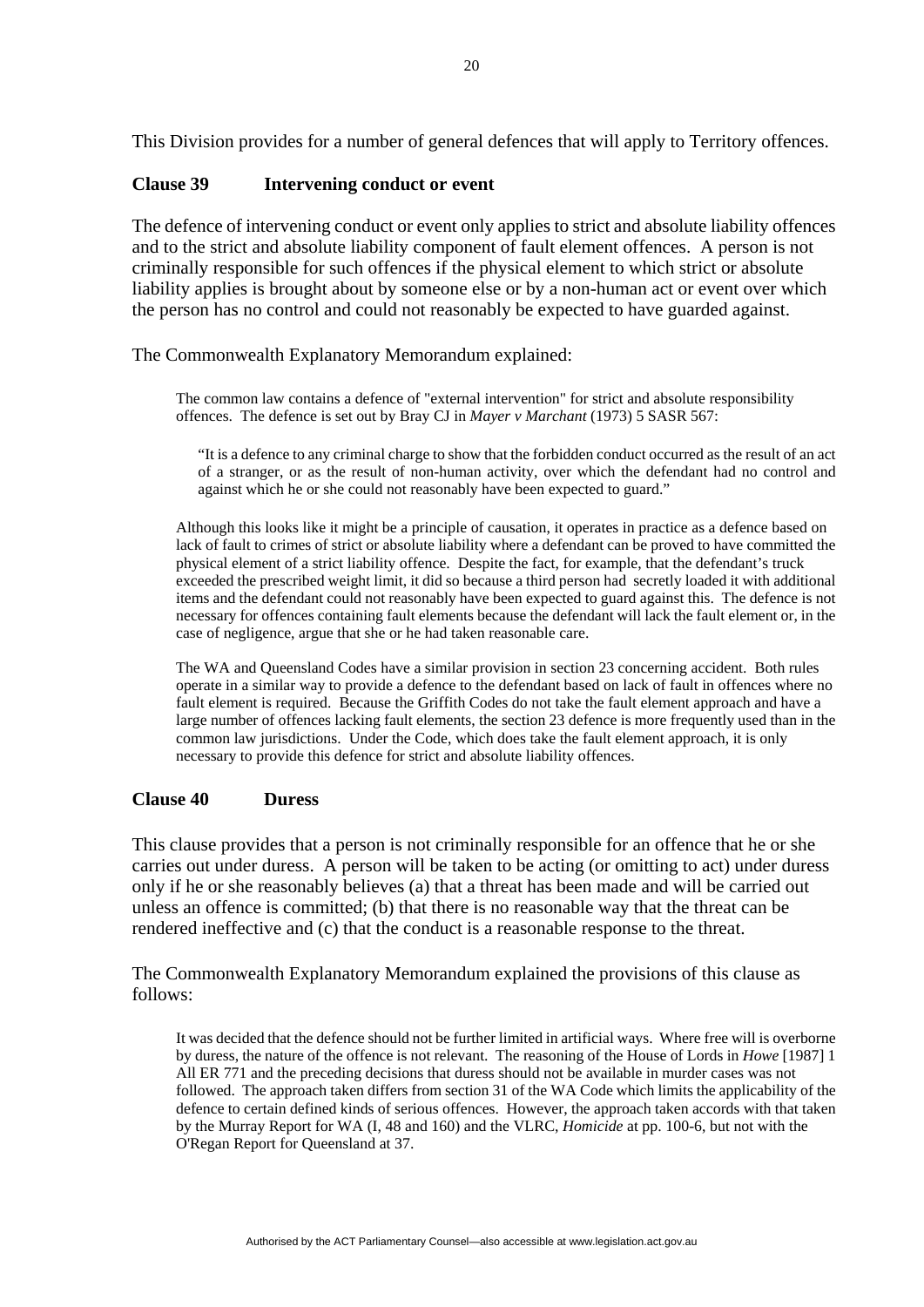Finally, [subclause 40(3)] provides that the section does not apply if the threat is made by or on behalf of a person with whom the person under duress is voluntarily associating for the purpose of carrying out conduct of the kind actually carried out. This limitation reflects the last substantive paragraph of section 31 of the WA Code. [Subclause 40(3)] includes the term "associating" to establish a temporal link between the association and the loss of the duress defence.

The defence should not be limited to defined kinds of threats (such as threats to inflict death or grievous bodily harm). It is usual to say that the defence is not available unless the accused or another has been threatened by death or grievous bodily harm. This appears in the case-law and also appears in the provisions of the Griffith Codes and the Gibbs recommendations (although the latter would also include threats of "serious sexual assault"). Yeo, "Private Defences, Duress and Necessity" (1991) 15 *Crim LJ* 139 at 143, argues that there should be no such limitation as a matter of logic-

"Once a person is under the influence of a threat, whatever he or she does depends on what the threatener demands. The crime demanded might be trivial or serious but it has no necessary connection with the type of threat confronting the accused. Policy reasons would, however, insist on a requirement that the accused's response was reasonably appropriate to the threat."

The objective test should provide a sufficient safeguard against abuse of the defence.

### **Clause 41 Sudden or extraordinary emergency**

This clause provides that a person is not criminally responsible for an offence where his or her conduct is a response to circumstances of sudden or extraordinary emergency. The defence applies to fault element offences as well as strict and absolute liability offences. The Commonwealth Explanatory Memorandum explained the provisions of this clause as follows:

The usual term for this defence at common law is "necessity", but it was felt section 25 of the Griffith Codes is more appropriate, and that the defence should be available only in "a sudden or extraordinary emergency". In his notes to the Draft Griffith Code, Sir Samuel Griffith stated:

"This section gives effect to the principle that no man is expected (for the purposes of the criminal law at all events) to be wiser and better than all mankind. It is conceived that it is a rule of the common law, as it undoubtedly is a rule upon which any jury would desire to act. It may, perhaps, be said that it sums up nearly all the common law rules as to excuses for an act which is prima facie criminal."

[Subsection 41(2)] provides the test for sudden or extraordinary emergency. It provides that the section applies if and only if the person carrying out the conduct reasonably believes that circumstances of sudden or extraordinary emergency exist and committing the offence is the only reasonable way to deal with the emergency and the conduct is a reasonable response to the emergency.

It recognises that an accused person is excused from committing what would otherwise be a criminal act in very limited circumstances. Like duress, the necessity of the occasion and the response to it are both subject to an objective test. The approach taken is an amalgam of the principles underlying the common law of necessity and the Griffith Codes equivalent. The proposed section has been redrafted so that the words "sudden or extraordinary emergency" are not defined in terms of "an urgent situation of imminent peril" but are left to the jury as ordinary words in the English language.

#### **Clause 42 Self-defence**

The provisions of this clause simplify the law on self-defence. The general principle is set out in subclause 42(1), which provides that a person is not criminally responsible for an offence if his or her conduct is carried out in self-defence.

The elements of the defence are essentially set out in subclause 42(2) which provides that it is only self-defence if the person's conduct is reasonable in the circumstances he or she perceives and the person believes the conduct is necessary for any one or more of the following reasons: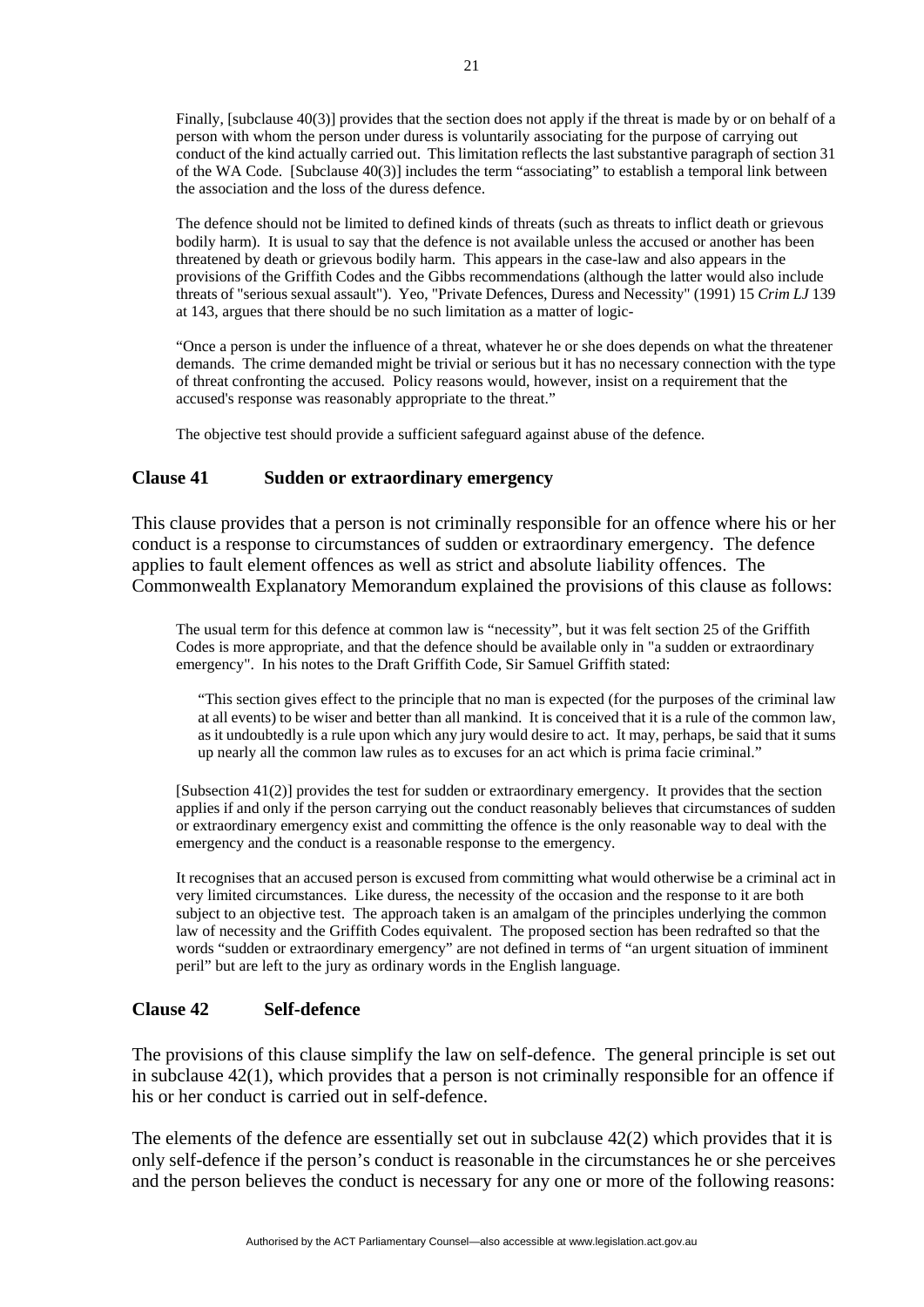- to defend himself, herself or another;
- to prevent or terminate the unlawful imprisonment of himself, herself or another;
- to protect property from unlawful appropriation, destruction, damage or interference;
- to prevent any criminal trespass to any land or premises; and
- to remove from any land or premises a person who is committing criminal trespass.

The Commonwealth Explanatory Memorandum explained the provisions of clause 42 as follows:

The test as to necessity is subjective but the test as to proportion is objective. It requires the response of the accused to be objectively proportionate to the situation which the accused subjectively believed she or he faced (the words "as perceived by him or her" were added to make this clear). This approach is consistent with section 45 of the Tasmanian Code.

[Subclause 42(3)] restricts the defence to ensure it does not apply to force that involves the intentional infliction of death or really serious injury for the purpose of protecting property rights.

It was decided not to define "really serious injury". These words are the equivalent to "grievous bodily harm", a term the courts been reluctant to define. The word "intentional" was added to ensure cases of accidental harm were not covered. This approach is consistent with the South Australian *Criminal Law Consolidation (Self-Defence) Amendment Act 1991* and the Western Australian *Criminal Law Amendment Act 1991*.

The extension of the right to use force to situations where the purpose is to terminate the unlawful imprisonment of the accused or another is rarely invoked at common law and consequently the law is in an unsatisfactory state. The leading case *Rowe v Hawkins* (1858) 1 F&F 91, 175 ER 640 is draconian. [Subclause 42(2)] extends the current provisions in the Griffith Codes, although it may be argued that subsection 31(3) of the WA Code may be broad enough to cover the situation if the expression "unlawful violence" is wide enough to encompass the concept of unlawful imprisonment.

In [paragraph 42(3)(b)] a further restriction is placed on the right to use force in self-defence, so that it is not available where the accused was responding to force which was in fact lawful and which the accused knew to be lawful. However the proposed section does allow a person to use self-defence against a deadly attack by a child or an insane person, even though the attacker is not criminally responsible [subclause 42(4)]. This provision is based on a similar recommendation made by the VLRC, *Homicide*, para 226.

Although not of great practical relevance to Federal offences, revision of the law of self-defence is very important in State and Territory legislation to which the same principles will apply. In this connection the approach taken in [clause 42] should be noted. The decisions in the cases of *Runjanic* and *Kontinnen* [1991] 114 on the issue of battered women's syndrome have an important bearing on the defence of self-defence. Those cases recognised that expert evidence could be admitted to show that women who have suffered "habitual domestic violence are typically affected psychologically to the extent that their reactions and responses differ from those which might be expected from those which might be expected by persons who lack the advantage of an acquaintance with the results of those studies." The emphasis on subjectivity in the tests for self-defence in [clause 42] - compared to objective tests based on the perception of the reasonable person - will allow expert evidence on battered women's syndrome to be used to make the *actual* perceptions and responses of the woman defendant to be placed before the jury. The test of the necessity to use force in [clause 42] is fully subjective. The test of the proportionality of the response is objective but it is measured according to the defendant's perception of the situation she confronts. The approach of drawing the rules relating to defences in a way that would fairly accommodate the responses of women and men was preferred to an approach which would make such syndromes free-standing defences.

## **Clause 43 Lawful authority**

This clause provides that a person is not criminally responsible for an offence if his or her conduct is justified or excused under law. The usual example is a police officer who uses physical force to effect an arrest. Although the officer's conduct may technically amount to an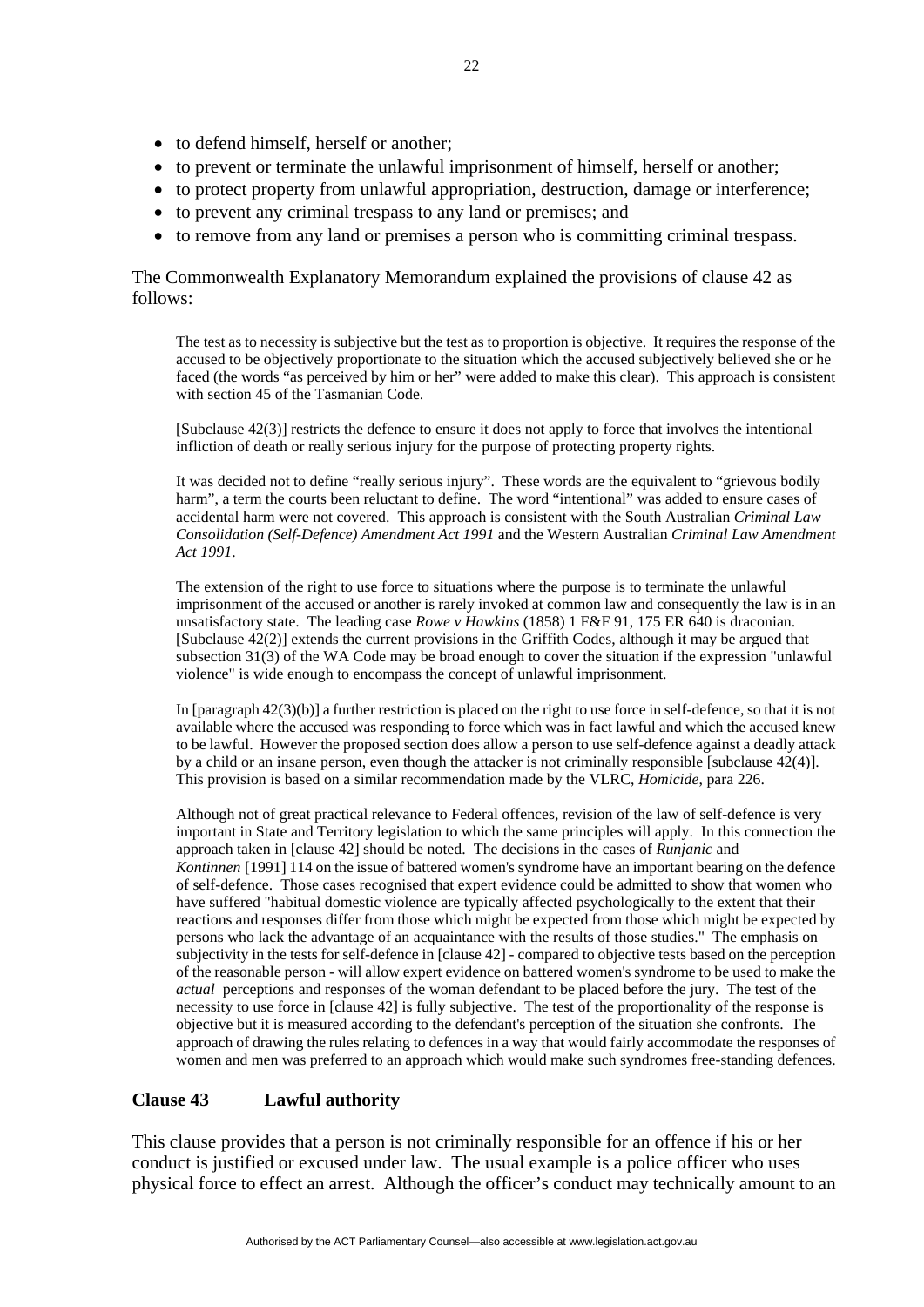assault, an offence is not committed because of his or her power (at common law and under sections 212 and 221 of the Crimes Act) to arrest and use reasonable force in circumstances where it is necessary.

# **Part 2.4 Extensions of criminal responsibility**

This Part sets out the ancillary and inchoate offences that will apply in the ACT. These provisions will apply as soon as the Code comes into force on 1 January 2003 and the corresponding provisions in the Crimes Act will be repealed.

## **Clause 44 Attempt**

Currently the law of attempt in the ACT is essentially defined by the principles laid down on that subject by the common law. This provision will codify the law of attempt in the ACT.

Subclause 44(1) provides that a person who attempts to commit an offence commits the offence of attempt. That is, it is a separate and distinct crime from the offence the person attempted to commit. However, in accordance with usual principles the crime of attempt is punishable as if the attempted offence had been committed (subclause 44(9)). This accords with the law as it currently stands in the ACT (section 182 of the Crimes Act).

Not all conduct directed to the commission of an offence will amount to a crime of attempt. As subclause 44(2) explains, the conduct must be more than merely preparatory to the commission of an offence. The question whether conduct is merely preparatory is a question of fact to be determined by the tribunal of fact, which in most cases will be a jury.

The Commonwealth Explanatory Memorandum explained the provisions of this clause, as follows:

The test for determining when a course of conduct has progressed far enough to warrant liability for attempt has been controversial in both Griffith Codes and common law jurisdictions. Tests such as "unequivocality", "substantial act", "acts of perpetration rather than preparation" and "the last act rule" have been debated in the cases and literature. The "more than merely preparatory" test catches cases where the defendant has the necessary fault element and has taken a step beyond mere preparation towards the perpetration of the offence.

There will be cases where the distinction between preparation and perpetration will be difficult. The best solution to this problem is to leave it to the tribunal of fact. ...

[Subclause 44(5)] provides that the fault elements for attempt are intention or knowledge. The starting point for attempt is that the accused must act intentionally or knowingly with respect to each physical element of the offence attempted.

It was decided that it should be possible to commit an attempt by an omission, so long as the circumstances are such that the general rules of the Code permits the omission to be treated as criminal. See the English Law Commission, Attempt (para 13.46) and the Gibbs Committee recommendations (para 21.37-31.38,  $s.7C(5)$ ) to the same effect. The use of the definition of "conduct" to achieve this result follows the Victorian provision (Crimes Act, s.321N) and the course advocated in consultations conducted by the Criminal Law Officers Committee. It follows that it should be possible, in the appropriate circumstances, for a person to be guilty of attempting to commit an offence, the conduct element of which is constituted by an omission. It is possible to attempt strict and absolute liability offences but intent or knowledge will have to be shown. This codifies the existing position, see *Mohan* [1976] QB 1.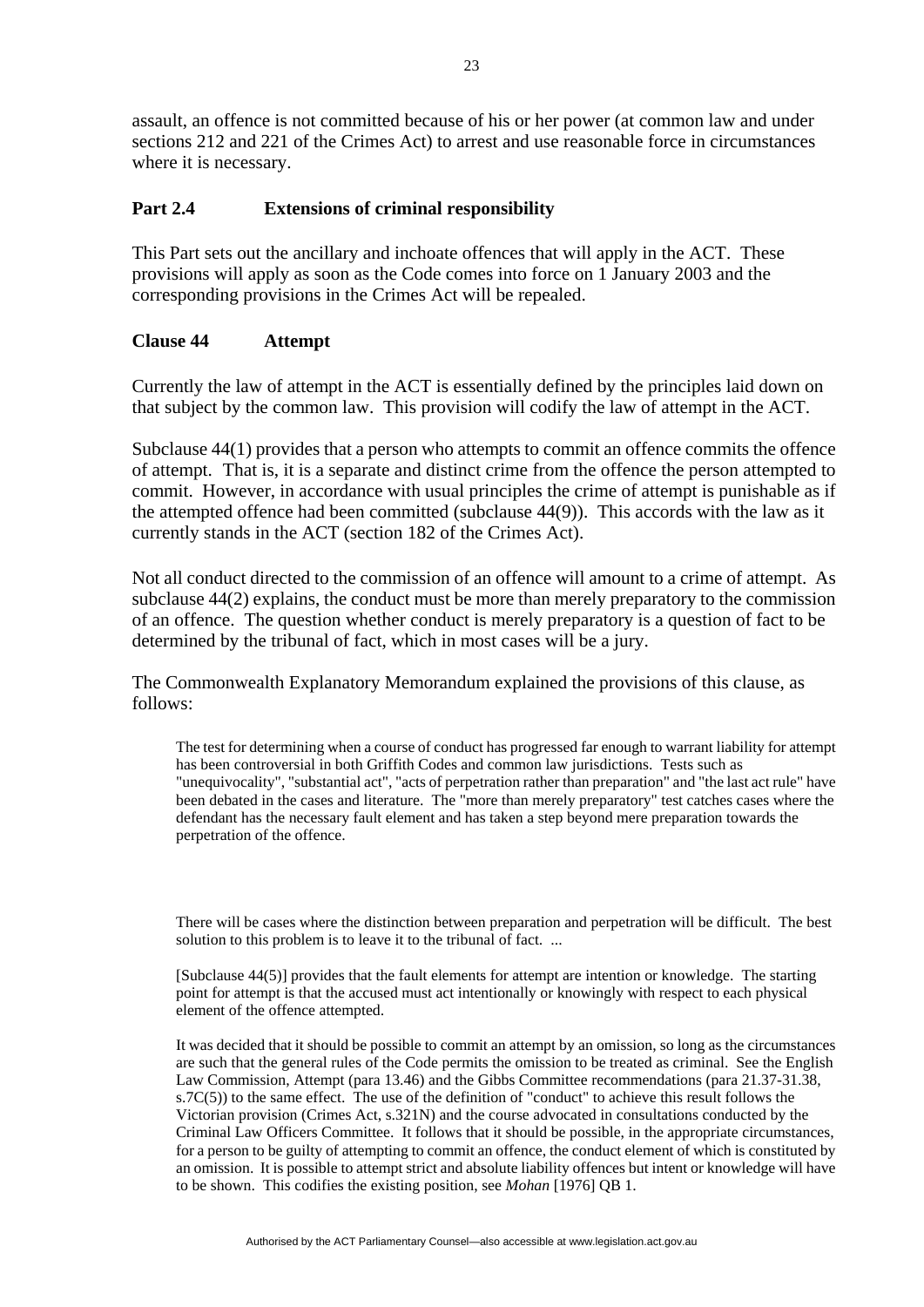Subclause 44(6) adds an important qualification to subclause 44(5). It provides that any "special liability provision" that applies to the primary offence also applies to the attempt to commit the primary offence. A "special liability provision" is defined in the Dictionary as either (a) a provision that applies absolute liability to one or more (but not all) the physical elements of an offence; or (b) a provision that provides that in prosecuting an offence it is not necessary to prove that the defendant knew or believed a particular thing.

The effect of subclause 44(6) is that to establish an attempt it will not be necessary to prove that the defendant had intention or knowledge with respect to those elements of the primary offence to which a special liability provision applies. Thus if the primary offence states that it is an offence to assault a police officer but that to establish that offence it is not necessary to prove that the defendant knew that the person was a police officer, then it is not necessary to prove that knowledge to establish the crime of attempt to assault a police officer.

The Commonwealth Explanatory Memorandum explained the remaining provisions of this clause as follows:

[Subclause 44(4)] provides that a person may be found guilty even if committing the offence attempted is impossible or the person actually committed the offence attempted. This follows the Gibbs Committee recommendations. At pages 339-340 of their July 1990 report the Gibbs Committee referred to problems which arose in *Britten v Alpogut* (1986) 23 A Crim. R. 254 where the defendant was charged with attempting to import cannabis into Australia. The evidence established that the defendant believed that he was importing such a substance, but the actual substance found in the concealed bottom of a suitcase collected by the defendant was not cannabis - it was a substance which was not prohibited. The Gibbs Committee noted that if the English case of *Smith* [1975] AC 476 were to be followed in Australia, on no possible analysis of the facts could the defendant, under the existing law, be convicted for the attempted importation charge. Yet the defendant had done all in his power to commit the offence of importing prohibited drugs and was frustrated in this purpose only by the fact that the packages did not contain the drug. It follows that if defendants such as Alpogut were not punished, they might repeat the attempt and next time succeed. Therefore the Code makes it clear impossibility will not be a bar in this way. As a matter of consistency, the same rule also applies to conspiracy and incitement [see clauses 48 and 47 respectively].

[Subclause 44(8)] provides that a person who is found guilty of attempting to commit an offence cannot be subsequently charged for the completed offence. This is called "the doctrine of merger" which says that where the same facts constitute both a felony and a misdemeanour, the misdemeanour "merges" into the felony and hence, for all intents and purposes, disappears....

[Subclause 44(6)] provides that any defences, procedures, limitations or qualifying provisions that apply to an offence apply also to the offence of attempting to commit that offence. The word "defences" was added to take account of *Beckwith* (1976) 135 CLR 569.

[Subclause 44(10)] provides that there can be no offence of attempt in relation to [clauses 45] (complicity and common purpose) or [48] (conspiracy).

## **Clause 45 Complicity and Common Purpose**

This clause provides that a person who aids, abets, counsels or procures the commission of an offence by someone else is taken to have committed the offence and is punishable as if the person in fact committed the offence (subclauses 45(1) and (7)). The Code retains the traditional formula of "aid, abet, counsel or procure" because despite some difficulties with those terms, the meaning of the words is well understood.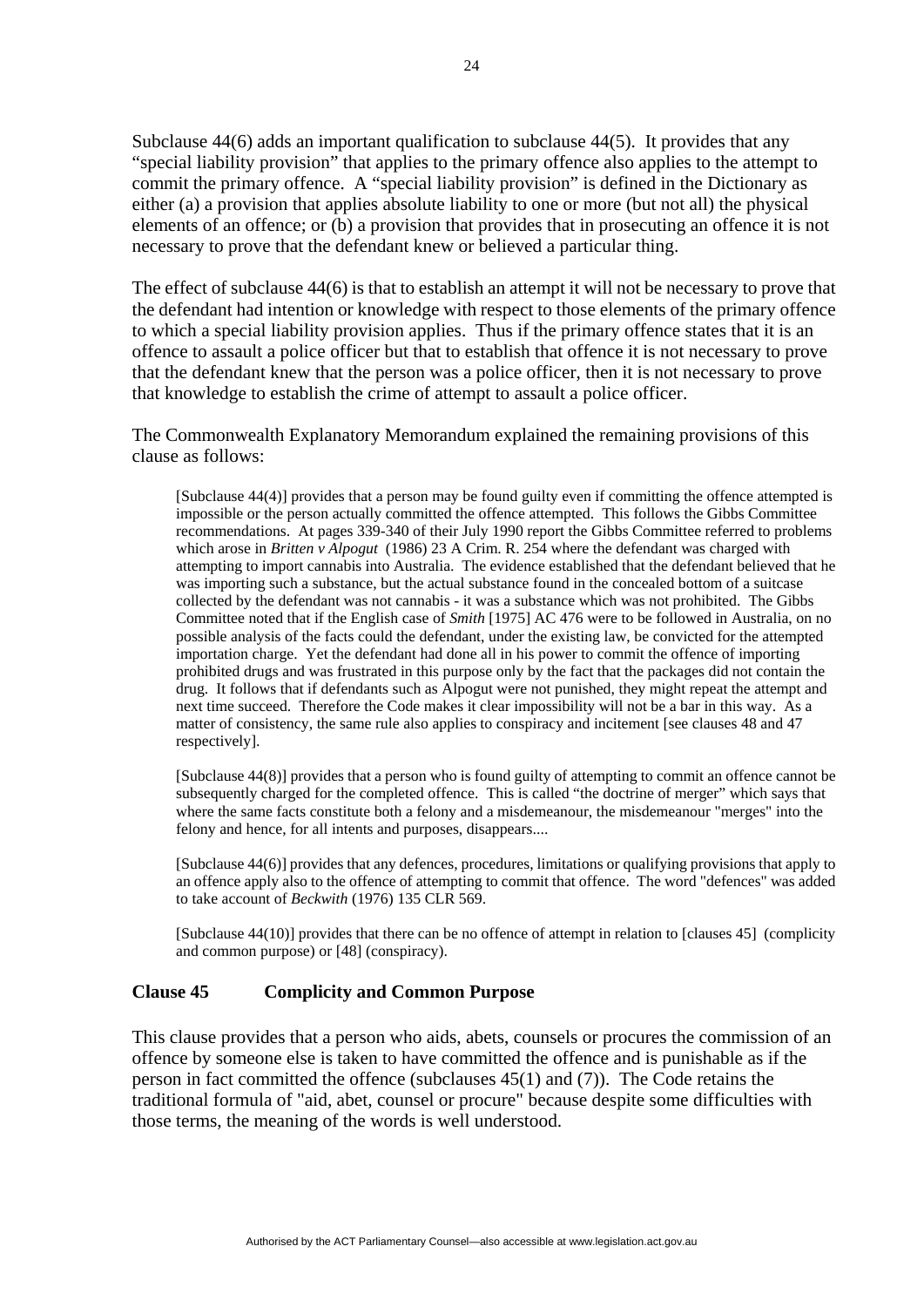For this offence to apply the other person must in fact commit an offence and the conduct of the defendant must in fact have aided, abetted, counselled or procured the offence by the other person (subclauses 45(2)(a) and (3)). Further, the defendant must have intended either (i) that his or her conduct would aid, etc the commission of any offence of the type the other person committed; or (ii) intended that his or her conduct would aid an offence and was reckless as to the possibility that the other person would commit the offence he or she in fact committed. Recklessness in this context amounts to an awareness of a substantial and unjustifiable risk that another offence beyond the one agreed would be committed. Thus a person who aids another to commit an armed robbery will also be guilty of murder if the other person commits murder and the first person had foreseen a substantial risk of that occurring, and it was unjustifiable to take that risk (subclause  $45(2)$ ).

Subclause 45(6) explains that a person may be found guilty of this offence even if the other person has not been prosecuted or has not been found guilty of the primary offence.

As in the case of the offence of attempt, subclause 45(4) provides that any "special liability provision" that applies to an offence will also apply to the offence of aiding, abetting, counselling or procuring the commission of the offence.

Subclause 45(5) is an important qualification to this offence in that it provides that a person cannot be found guilty of aiding etc the commission of an offence if, before the offence was committed, the person terminated his or her involvement and took all reasonable steps to prevent the offence.

The Commonwealth Explanatory Memorandum explained:

The defendant is required to take "all reasonable steps to prevent the commission of the offence". What will count as taking all reasonable steps will vary according to the case but examples might be discouraging the principal offender, alerting the proposed victim, withdrawing goods necessary for committing the crime (eg a getaway car) and/or giving a timely warning to an appropriate law enforcement authority. The models for this provision are s.2.06(6)(c) of the US Model Penal Code and section 8(2) of the Western Australian Code. A similar defence exists at common law, see *Croft* [1944] KB 195; *Beccara and Cooper* (1975) 62 Cr App R 212.

### **Clause 46 Innocent agency**

This clause provides that a person is taken to commit an offence if he or she has all the fault elements that apply to the physical elements of an offence and procures another person to engage in the conduct that makes up the conduct part of the physical elements of that offence. The person is punishable for this offence as if he or she had committed the offence.

The Commonwealth Explanatory Memorandum explained:

The doctrine of "innocent agency" is well known to the criminal law. Proposed section 11.3 draws on section 2.06(2)(a) of the US Model Penal Code and section 7 of the WA Code. It is not necessary that the defendant cause the innocent agent to commit all the elements of the offence. So, for example, if the defendant assaults a victim while an innocent agent steals from the victim, then the defendant will be guilty of robbery. The defendant has committed the assault element personally and has committed the theft element via an innocent agent. The bracketed words "whether or not together with any conduct engaged in by the procurer" are added to make this clear.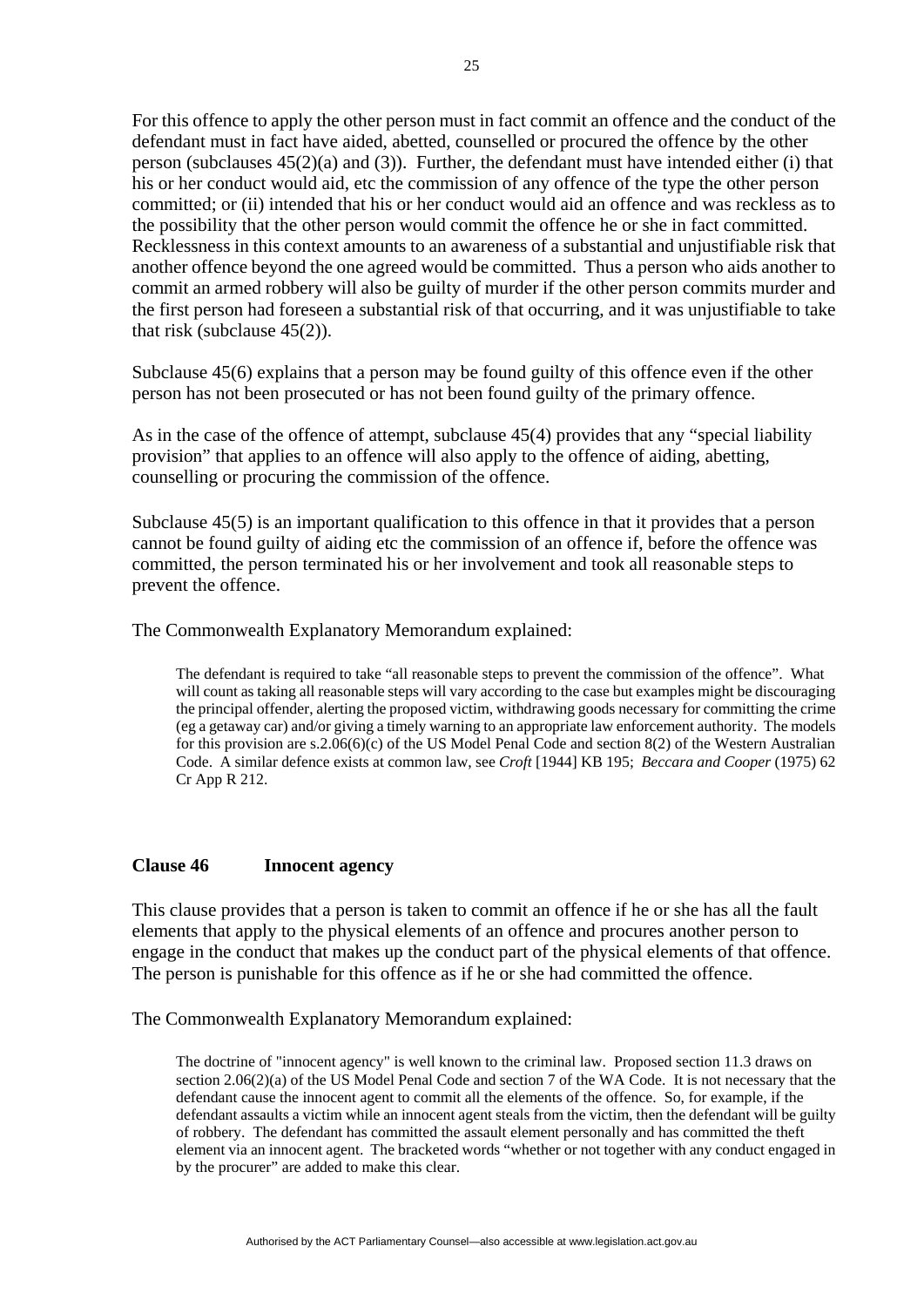The word "innocent" is not included to avoid the necessity for the prosecution to prove that the agent was innocent. The section now overlaps with complicity. This makes no difference to the defendant's liability since, if the agent was not innocent, the defendant would be guilty by reason of complicity.

#### **Clause 47 Incitement**

This clause provides that a person who urges another to commit an offence commits the offence of incitement.

The Commonwealth Explanatory Memorandum explained:

The word "urge" was chosen carefully. The Gibbs Committee Draft Bill, s.7B(1) preferred "incitement" rather than spelling out "counsels, commands or advises". There are differing verbs employed in this area with little consideration of what the differences, if any, may be. The US Model Penal Code uses "encourages or requests" (s.5.02(1)). Section 7A of the Commonwealth *Crimes Act* currently uses "incites to, urges, aids or encourages". The English Draft Code (s.47(1)) and the Victorian *Crimes Act* (s.321G(1)), like the Gibbs proposal, use "incite" only. The Canadian Draft Code collapses complicity and incitement, but refers to "advises, encourages, urges, incites". From concern that some courts have interpreted "incites" as only requiring causing rather than advocating the offence the word "urges" is preferred as avoiding ambiguity.

The fault element that must be proved to establish the offence of incitement is intention. That is, the person must intend the incited offence to be committed (subclause 47(2)). However, as in the case of the offence of attempt, subclause 47(3) provides that any "special liability provision" that applies to an offence will also apply to the incitement offence (see the commentary on subclause 44(6)). Similarly, subclause 47(5) provides that any defences, procedures, limitations or qualifying provisions apply also to the offence of incitement in respect of that offence.

Consistent with the position taken in relation to attempt, subclause 47(4) provides that a person may be found guilty of incitement even if the intended offence is impossible.

For associated offences, the Commonwealth Explanatory Memorandum explained:

[Subclause 47(6)] states that it should not be possible to be guilty of inciting to incite, inciting to conspire, or inciting to attempt. There has to be some limit on preliminary offences. This follows the position taken by the Gibbs Committee (paras 18.41-18.46) rather than that taken by the English Law Commission. The Gibbs Committee did not think it necessary to include a provision to achieve the abolition of incitement to incite in its Bill (s.7B) but, given the intention to codify, it would appear to be necessary.

However, there will be no bar to a charge of attempting to incite. The charge exists at common law (see *Crichton* [1915] SASR 1 and the English authority cited in Meehan, *The Law of Criminal Attempt* (1984) at 201, note 392). This is primarily designed to deal with the situation in which a communication amounting to an incitement does not, for some reason, reach its intended recipient. This is consistent with s.5.01(3) US Model Penal Code, and the English Law Commission, *Attempt,* para 2.121.

The maximum penalties that apply to the offence of incitement are set out in subclause  $47(1)$ . The Commonwealth Explanatory Memorandum explained:

The penalties have been graded to ensure that the penalty imposed for incitement properly reflects the gravity of the offence. The penalties reflect those recommended by the Gibbs Committee in its July 1990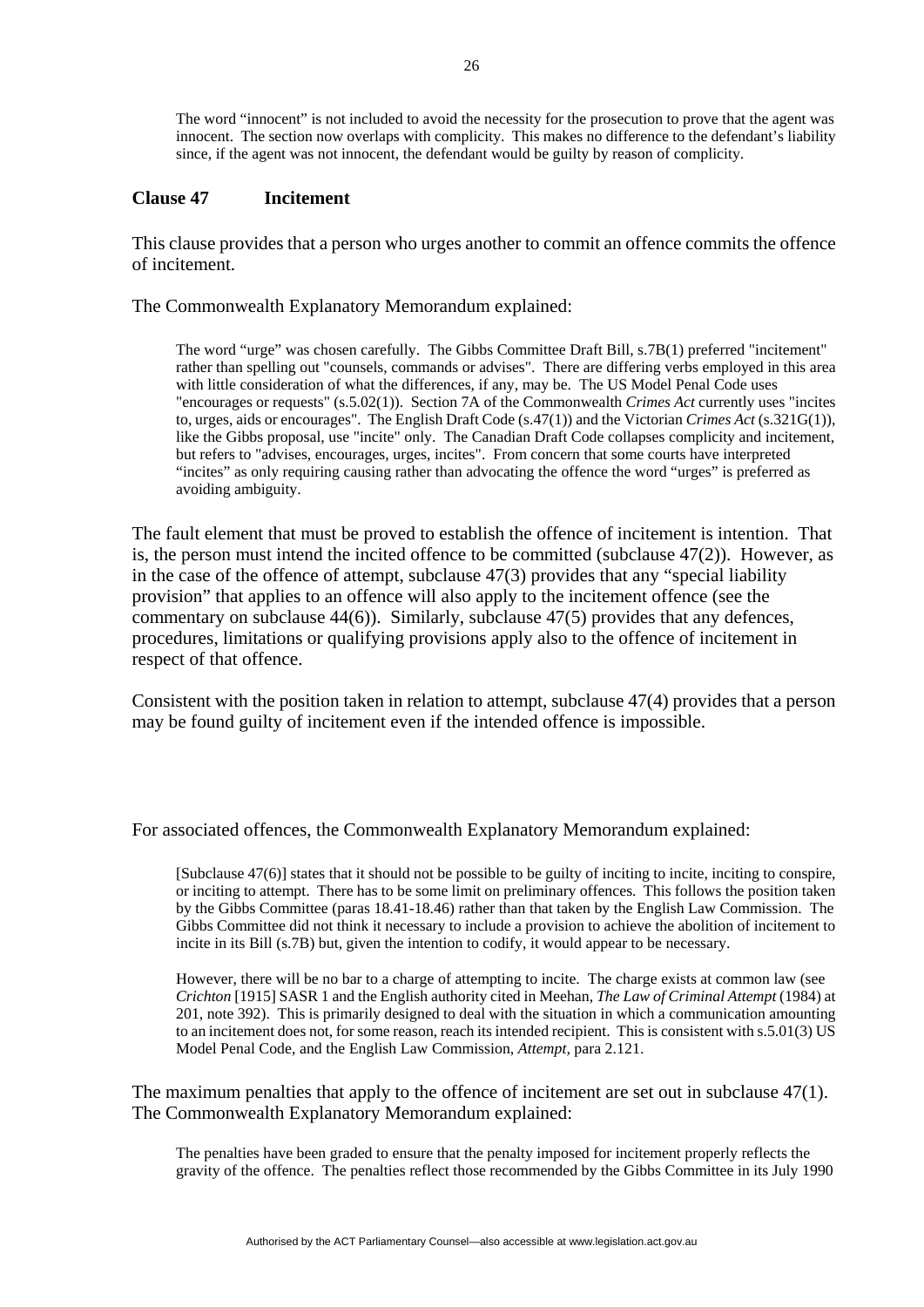report which at page 243 described the current general penalty under section 7A of the *Crimes Act 1914* which is only imprisonment for 12 months (or a fine of \$6000 or both) as inadequate.

#### **Clause 48 Conspiracy**

This clause makes it an offence for a person to conspire with another to commit an offence punishable by more than 1 year imprisonment or by a fine of 200 penalty units (\$20,000) or more, or both. An offence of conspiracy is punishable as if the conspired offence had been committed.

The offence is limited to conspired offences punishable by more than 1 year imprisonment (or the monetary equivalent) because it is considered that the conspiracy offence should not apply to minor offences. The offences to which the conspiracy offence applies coincide with the general definition of an indictable offence in section 136 of the *Legislation Act 2001*.

The Commonwealth Explanatory Memorandum explained the provisions of the conspiracy offence as follows:

[Subclause 48(2)] provides that for the person to be guilty, the person must have entered into an agreement with one or more other persons and the person and at least one other party to the agreement must have intended that an offence would be committed pursuant to the agreement and the person or at least one other party to the agreement must have committed an overt act pursuant to the agreement.

[Paragraphs  $48(2)(a)$  & (b)] are drafted to clearly separate the agreement component of the conspiracy from the intent to commit an offence pursuant to that agreement. It was decided that intention was required and that recklessness would not suffice. This is in accordance with the proposals of the Gibbs Committee, (s.7D(1)(c)), and the common law (*Gerakiteys* (1983) 153 CLR 317). The concept of recklessness is foreign to an offence based wholly on agreement.

The requirement of intention to commit the crime which was the object of agreement [paragraph 48(2)(b)] will prevent conviction for conspiracy where, for example, the only parties to the agreement are the accused and an agent provocateur.

[Paragraph 48(2)(c)] requires that the accused or at least one other party to the agreement committed an overt act pursuant to the agreement. The view is taken that a simple agreement to commit a criminal offence without any further action by any of those party to the agreement is insufficient to warrant the attention of the criminal law. The requirement of overt act is common in American law, see s.5.03(5) US Model Penal Code. The requirement was criticised in some submissions on the basis that it is vague. It is understood that the requirement works well in the American jurisdictions which have it and there is no reason to believe it will not work in Australia.

[Paragraph 48(4)(a)] provides that a person may be found guilty of conspiracy to commit an offence even if committing the offence is impossible (this is consistent with attempt and incitement).

[Paragraph 48(4)(b)] provides that the person may be found guilty if the other party to the agreement is a body corporate. It is well established at common law that a company can be guilty of conspiracy, see *ICR Haulage* [1944] 1 KB 551; *Simmonds* (1967) 51 Cr App R 316.

It was decided that it should be possible for a person to commit a conspiracy even where the only other party to the agreement is a person for whose benefit the offence exists. This is contained in paragraph [48(4)(c)]. An example would be an agreement between a child under the age of consent and an adult to commit the offence of unlawful sexual intercourse with the child. [For similar reasons the paragraph also provides that a person can be guilty of a conspiracy even if the other parties to the agreement are not criminally responsible].

[Paragraph 48(4)(d)] provides that a person may be found guilty even though other parties to the alleged agreement have been acquitted of the conspiracy, unless a finding of guilt would be inconsistent with those acquittals.... This decision is in accord with *Darby* (1981) 148 CLR 668 and section 321B *Crimes Act 1958*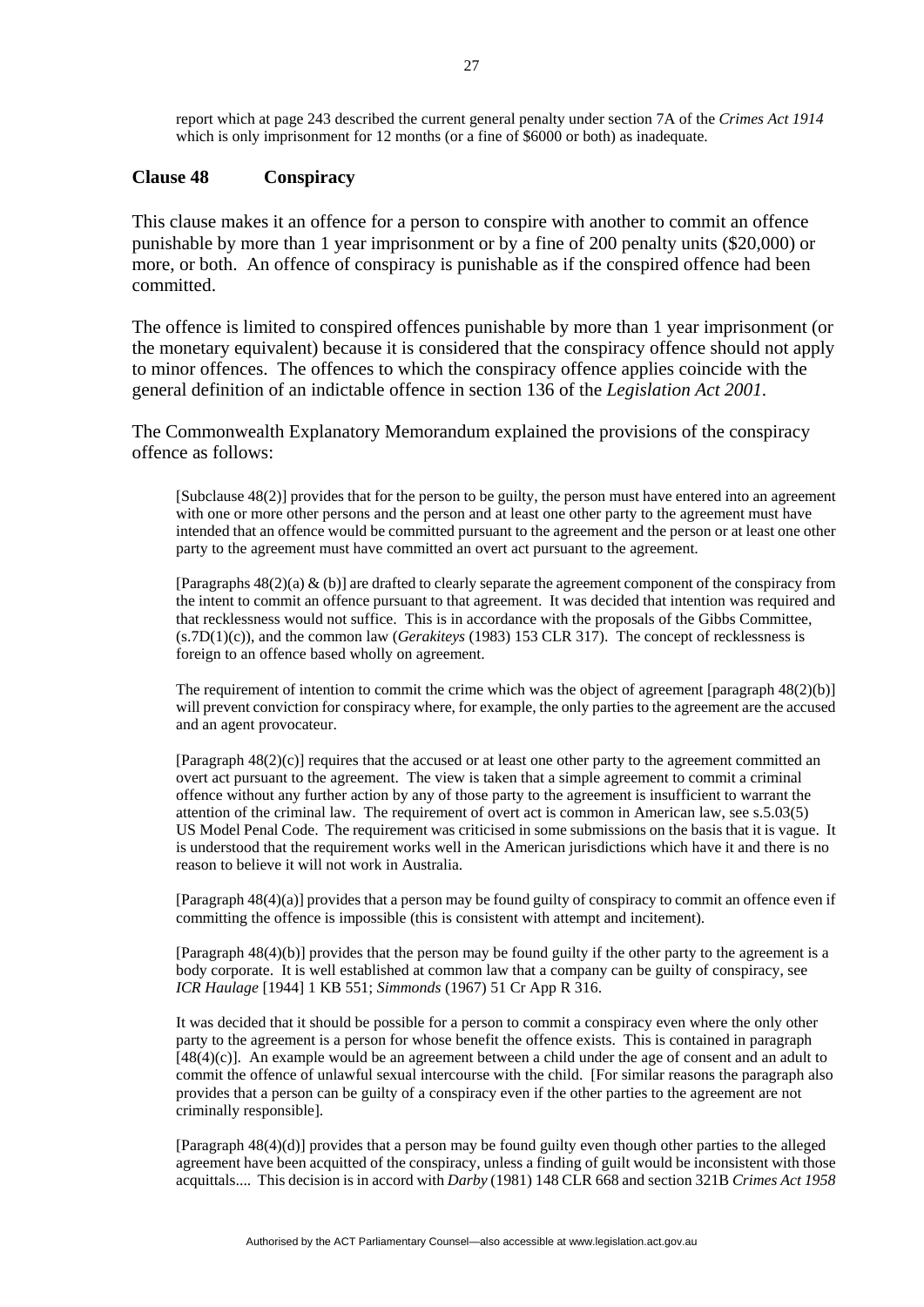(Vic). The Gibbs Committee concluded that the courts must not be hindered from examining the merits of what may be a quite complex situation by rules about formal inconsistencies on the face of the record.

On the other hand, under [subclause 48(6)], it was decided that the Code should provide that a person who is the protective object of an offence cannot be found guilty of a conspiracy to commit that offence.

[Subclause 48(5)] provides for disassociation from the offence.Consistent with the requirement of an overt act, there should be a defence of withdrawal or disassociation, for there would be time between the agreement and the commission of the overt act for that to take place. Unlike attempt and incitement, the disassociation here comes before there has been a criminal act. In that case, the policy of encouraging people to desist from criminal activity prevails. As for complicity, the requirement was changed from "making a reasonable effort" to taking "all reasonable steps" to prevent the commission of the offence agreed on. Again, what amounts to taking all reasonable steps will vary from case to case. Examples might include informing the other parties of the withdrawal, advising the intended victims and/or giving a timely warning to the appropriate law enforcement agency.

[Subclause 48(7)] permits the use of all defences, principles, limitations or qualifying provisions that apply also to the offence of conspiracy to commit that offence.

Consistent with the position of the Code concerning attempts and incitement subclause 48(3) provides that any "special liability provision" that applies to an offence will also apply to the conspiracy offence (see the commentary on subclause 44(6)).

In the past the courts have been critical of the "overuse" of the conspiracy offence. To address this concern subclause 48(8) allows a court to dismiss a conspiracy charge if it considers that the interests of justice require it to do so. The most likely use of the power to dismiss will arise when the substantive offence could have been used, a criticism repeatedly voiced by the courts (see, for example, *Hoar* (1981) 148 CLR 32).

In addition, subclause 48(9) provides that the consent of the Attorney-General or Director of Public Prosecutions must be obtained before conspiracy proceedings can be commenced. However, in recognition of the urgent circumstances that may sometimes arise, subclause 48(10) provides that a person may be arrested, charged, remanded in custody or on bail before consent is given.

# **Part 2.5 Corporate criminal responsibility**

## **Clause 49 General Principles**

This clause provides that the Code applies to companies in the same way as it applies to natural persons, subject to the modifications set out in Part 2.5 and any other modifications that may be necessary because criminal responsibility is being imposed on companies rather than natural persons. The "other modifications" (not contained in this Part) will be developed by the courts as this area develops. Essentially, this clause has the effect that the general principles of liability, such as the definition of conduct in clause 13 and the definitions of the various fault elements in clauses 17-21 (eg. recklessness in clause 20) apply to companies.

As the Note suggests this clause should be read in conjunction with section 161 of the *Legislation Act 2001* and, in particular with subsection 161(2), which provides that an offence provision can apply to a corporation even if the offence is punishable by imprisonment only.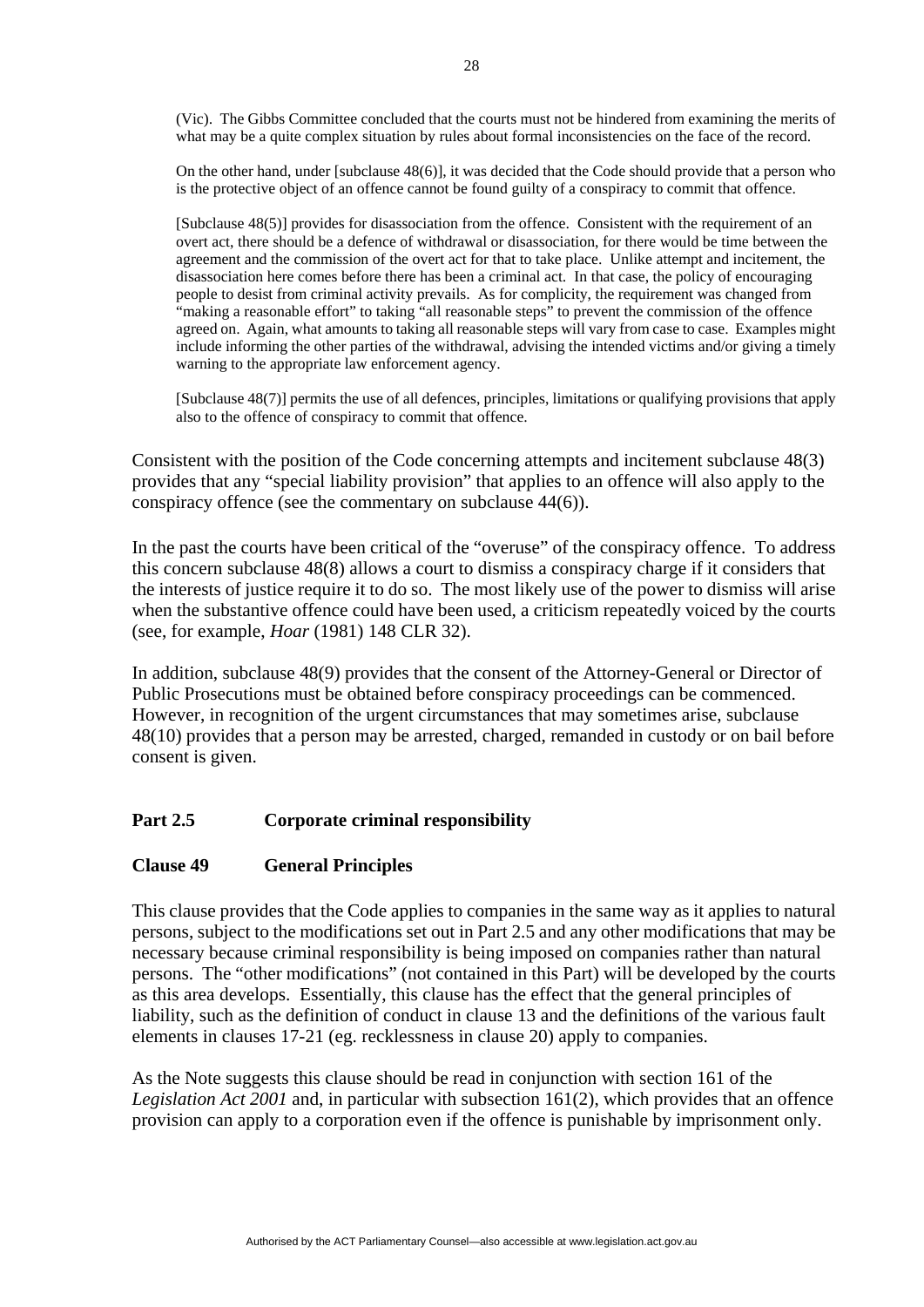## **Clause 50 Physical elements**

Clauses 50 to 52 explain how the physical and fault elements of an offence are attributed to companies.

Clause 50 provides that a physical element of an offence consisting of conduct is taken to be committed by a company if it is committed by an employee, agent or officer of the company acting within the actual or apparent scope of his or her employment, or within his or her actual or apparent authority. A person's actual or apparent authority may extend beyond the actual or apparent scope of his or her employment.

As clause 14 explains, a physical element of an offence may be conduct, a result of conduct or a circumstance in which conduct or a result occurs. Clause 50 only refers to a physical element "consisting of conduct". However, if an individual's conduct is attributed to a company under this clause, the existence of any circumstance (relevant to the offence) in which his or her conduct happens will become a circumstance in which the attributed conduct of the company happens. This will also be the case in relation to any requirement for a result of conduct.

### **Clause 51 Corporation - fault elements other than negligence**

A company is taken to have a fault element of intention, knowledge or recklessness in relation to an offence if it expressly, tacitly or impliedly authorises or permits the commission of the offence. Subclause 51(2) sets out the ways in which it may be established that a company authorised or permitted the commission of an offence.

The Commonwealth Explanatory Memorandum explained:

These include proving that the body corporate board of directors intentionally, knowingly or recklessly carried out the relevant conduct, or expressly, tacitly or impliedly authorised or permitted the commission of the offence [Paragraph 51(2)(a)].

They also include proving that a high managerial agent of the body corporate intentionally, knowingly or recklessly engaged in the relevant conduct, or expressly, tacitly or impliedly authorised or permitted the commission of the offence [Paragraph 51(2)(a)].

According to [Paragraphs  $51(2)(a)$  and (b)] it may be shown that the conduct was performed or tolerated by the board of directors or a high managerial agent (defined as someone whose position in the company can be said to represent the policy of the company [subclause 51(6)]. The test is based almost exactly on s.2.07(1)(c) US Model Penal Code. It is envisaged that this provision will be used in one-off situations where it cannot be said that there is any ongoing authorisation of the conduct. The company has a defence in the case of a high managerial agent if the company proves that it used due diligence to prevent the offence [subclause 51(3)]. The defence is not available in the case of the board of directors itself.

A further means by which it may be proved that a body corporate authorised or permitted the commission of the offence is proof that a corporate culture existed within the body corporate that directed, encouraged, tolerated or led to non-compliance with the relevant provisions [Paragraph  $51(2)(c)$ ].

A final means of proving the authorisation or permission is proving the body corporate failed to create and maintain a corporate culture that required compliance with the relevant provision [Paragraph 51(2)(d)].

[Subclause 51(4)] provides that factors relevant to the corporate culture provisions include whether authority to commit an offence of the same or a similar character had been given by a high managerial agent of the body corporate and whether the employee, agent or officer of the body corporate who committed the offence believed on reasonable grounds, or entertained a reasonable expectation, that a high managerial agent of the body corporate would have authorised or permitted the commission of the offence.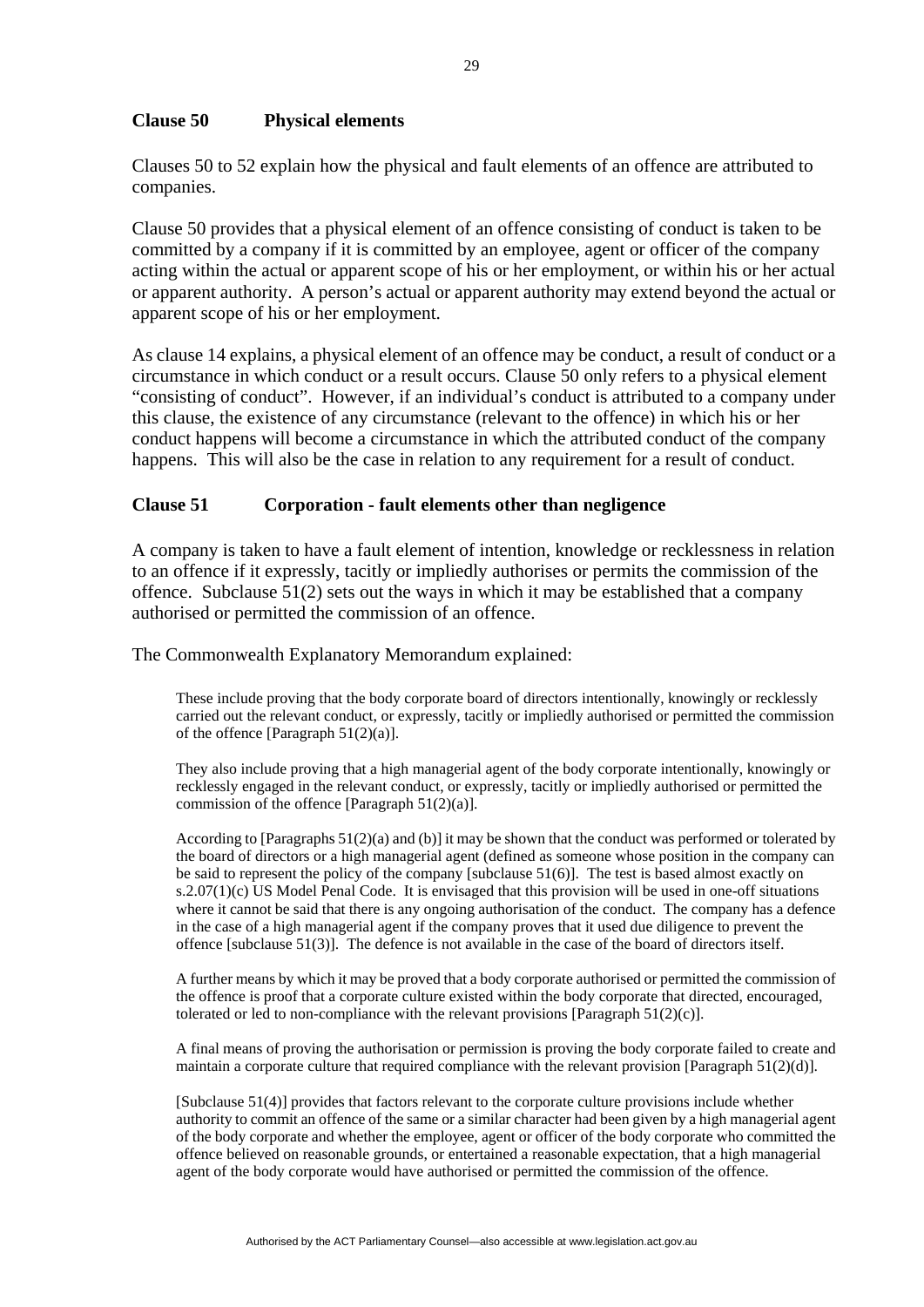"Corporate culture" is defined in [subclause 51(6)] to mean an attitude, policy, rule, course of conduct or practice existing within the body corporate generally or in the part of the body corporate in which the relevant activities take place.

[Paragraph 51(2)(c)] deals with the more elusive situation of implicit authorisation where the corporate culture encourages non-compliance or fails to encourage compliance. The rationale for holding corporations liable on this basis is that "...the policies, standing orders, regulations and institutionalised practices of corporations are evidence of corporate aims, intentions and knowledge of individuals within the corporation. Such regulations and standing orders are authoritative, not because any individual devised them, but because they have emerged from the decision making process recognised as authoritative within the corporation." (See Field and Jorg, "Corporate Manslaughter and Liability: Should we be going Dutch?" [1991] *Crim LR* 156 at 159).

The sub[clause] extends the *Tesco Supermarkets Ltd v Nattrass* [1972] AC 153 at 173 rule which recognises that corporations can be held primarily responsible for the conduct of very senior officers. The rationale for this primary responsibility is that such an officer is acting as the company and the mind which directs his or her actions is the mind of the company.

It extends the *Tesco* rule by allowing the prosecution to lead evidence that the company's unwritten rules tacitly authorised non-compliance or failed to create a culture of compliance. It would catch situations where, despite formal documents appearing to require compliance, the reality was that non-compliance was expected. For example, employees who know that if they do not break the law to meet production schedules (eg by removing safety guards on equipment), they will be dismissed. The company would be guilty of intentionally breaching safety legislation. Similarly, the corporate culture may tacitly authorise reckless offending (eg recklessly disregarding the substantial and unjustifiable risk of causing serious injury by removing the equipment guards). The company would be guilty of a reckless endangerment offence.

[Subclause 51(5)] provides that if recklessness is not a fault element in relation to a physical element of an offence, [Subclause 51(2)] does not enable the fault element to be proved by proving that the board of directors, or a high managerial agent, of the body corporate recklessly engaged in the conduct or recklessly authorised or permitted the commission of the offence.

## **Clause 52 Corporation – negligence**

Where the relevant fault element of an offence is negligence and no individual employee, agent or officer of the company has that fault element, the company may be taken to be negligent if its conduct is negligent when viewed as a whole.

The Commonwealth Explanatory Memorandum explained:

It is not necessary to establish that any *one* employee, etc was negligent. If the conduct of the company when viewed as a whole (that is by aggregating the acts of its servants, agents, employees and officers), is negligent, then the corporation is deemed to be negligent. In some cases this may involve balancing the acts of some servants against those of others in order to determine whether the company's conduct as a whole was negligent. This changes the common law on this point, see *R v HM Coroner for East Kent; ex parte Spooner* (1989) 88 Crim App R 10.

This provision should be read with clause 55, which provides that the alleged negligence of a company may be evidenced by the fact that the prohibited conduct was substantially attributable to inadequate management, control or supervision of the conduct of one or more of its employees, agents or officers or failure to provide adequate systems for providing relevant information to relevant people in the company.

#### **Clause 53 Corporation – mistake of fact – strict liability**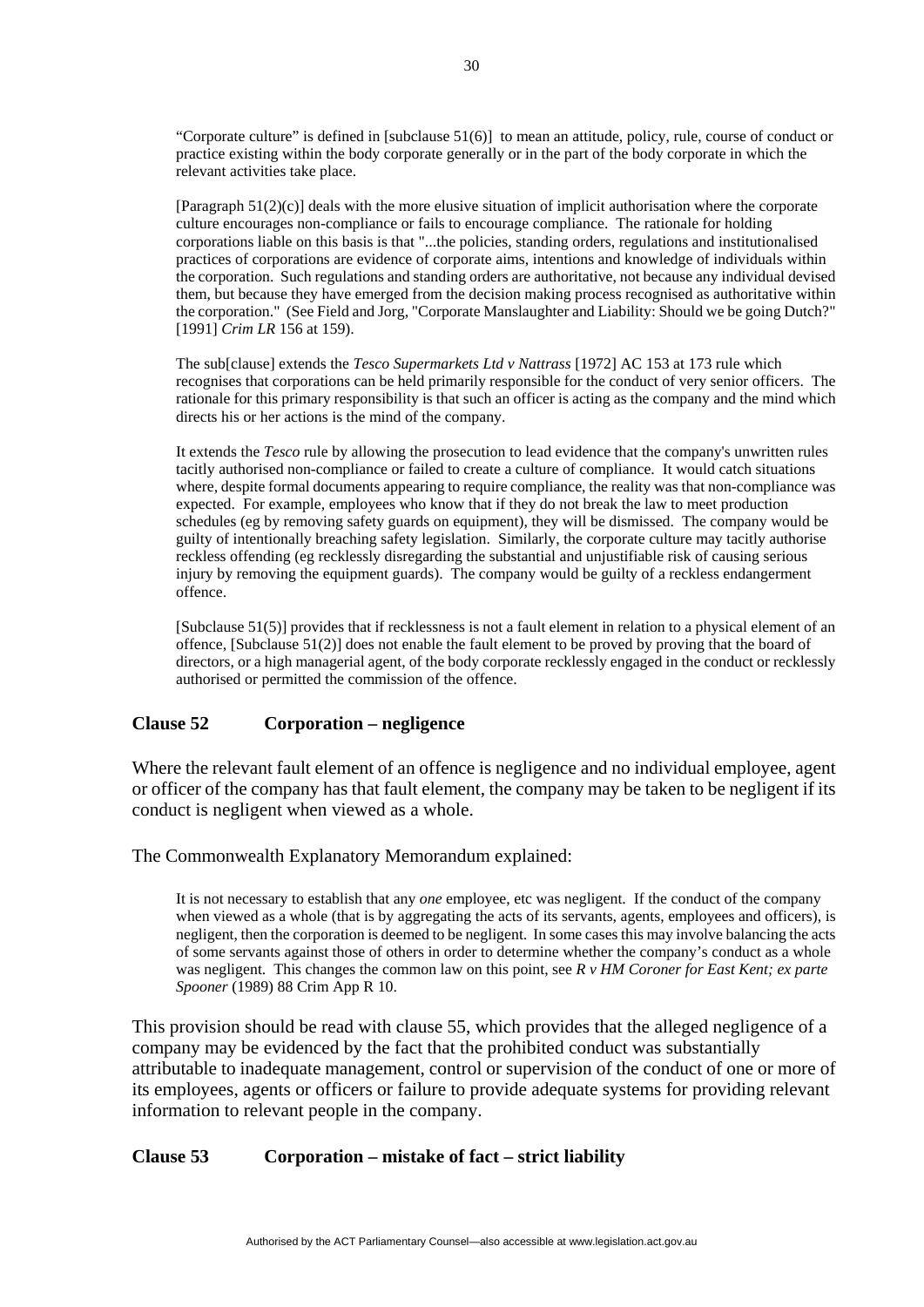This clause explains the mechanism by which a company can rely on the "mistake of fact defence" (clause 36). It provides that a company can only rely on the defence if the employee, agent or officer who carried out the conduct had a mistaken but reasonable belief about facts, which if they existed, would have meant that the conduct did not constitute an offence and the company proves that it exercised appropriate diligence to prevent the conduct. This is consistent with the general approach of this Part on corporate criminal responsibility.

Again, this provision should be read with clause 55, which provides that the alleged failure of a company to exercise appropriate diligence may be evidenced by the fact that the prohibited conduct was substantially attributable to inadequate management, control or supervision of the conduct of one or more of its employees, agents or officers or failure to provide adequate systems for providing relevant information to relevant people in the company.

# **Clause 54 Corporation - Intervening conduct or event.**

This clause provides that a company cannot rely on the defence of "intervening conduct or event" (clause 39) on the ground that a physical element of an offence was brought about by another person, if the other person is an employee, agent or officer of the company.

# **Clause 55 Evidence of negligence or failure to exercise appropriate diligence**

This is a definitional provision that relates to clauses 52 and 53 and is explained in the commentary to those provisions.

# Part 2.6 Proof of Criminal Responsibility

## **Clause 56 Legal burden of proof - prosecution**

This provision places on the prosecution the legal burden of proving every element of an offence relevant to the guilt of the person charged. The prosecution also bears the legal burden of disproving any matter in relation to which the defendant has discharged any evidential burden of proof which has been imposed on the defendant.

The "legal burden" means the burden of proving the existence of the matter to which the burden relates.

The Commonwealth Explanatory Memorandum stated:

One of the most respectfully cited statements in the law texts is the description in *Woolmington v Director of Public Prosecutions* (1935) AC 462 by Lord Sankey of the duty of the prosecution to prove the prisoner's guilt as "the golden thread always to be seen throughout the web of the English Criminal Law". Lord Sankey stated that the principle was subject to the special rules as to sanity and "subject also to any statutory exceptions".

Although it may seem unusual to include an apparently procedural issue in a chapter of the Code which deals with the general principles of responsibility, it is the combination of positive fault elements with the location of the burden of proving those elements on the prosecution that gives force to *Woolmington*.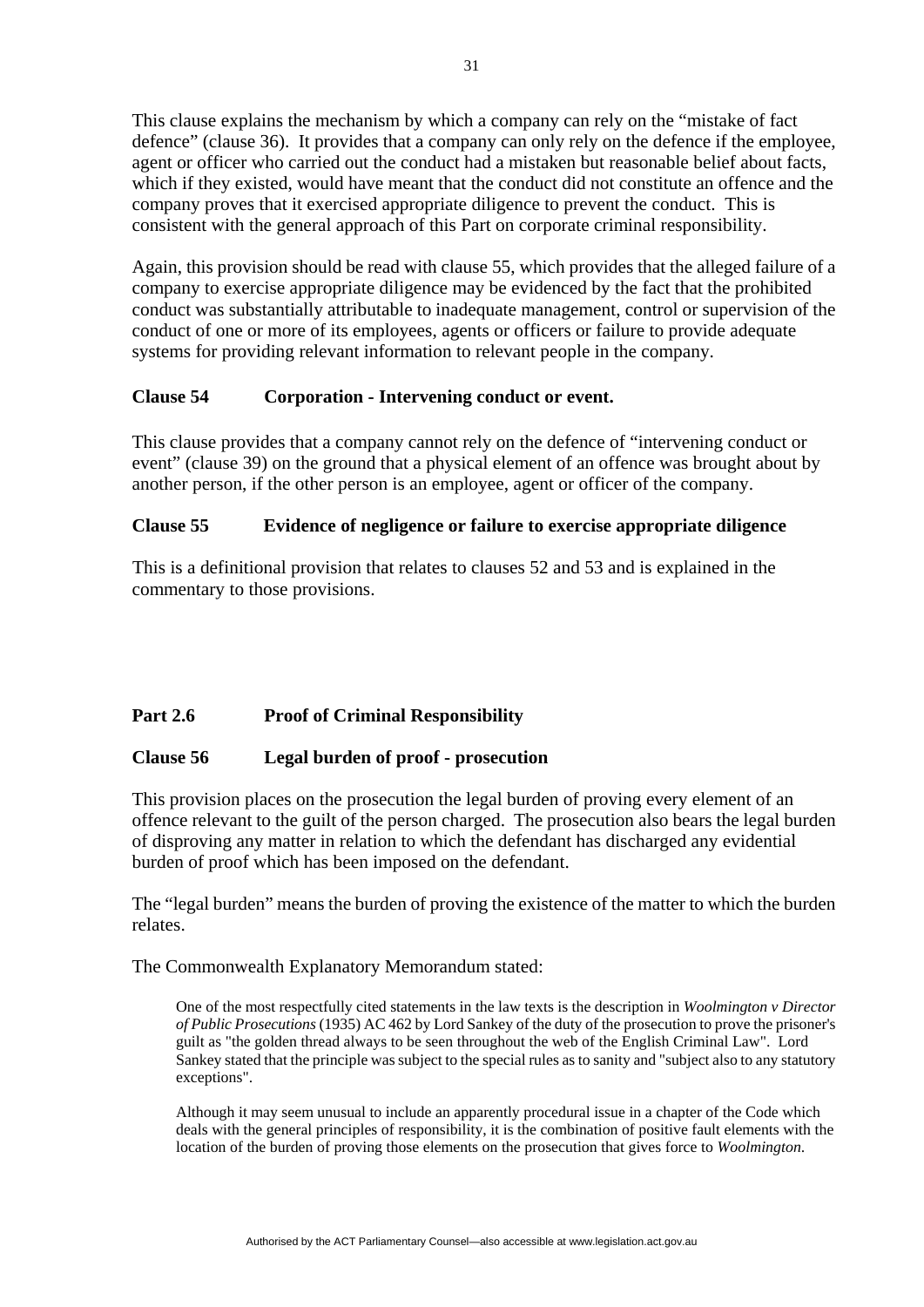# **Clause 57 Standard of proof - prosecution**

This clause explains the standard of proof that applies to a legal burden of proof on the prosecution. The general (default) rule is that a legal burden on the prosecution must be discharged beyond reasonable doubt, but legislation may apply a different standard to a particular offence.

# **Clause 58 Evidential burden of proof - defence**

This clause explains that the general rule is that where a burden of proof is cast on the defendant, it is an evidential burden only. A defendant who wishes to deny criminal responsibility by relying on a provision of Part 2.3 bears an evidential burden in relation to that matter. The general rule can be displaced, as provided by clause 59, which is explained below.

The clause makes it clear that a defendant who wishes to rely on an exception, exemption, excuse, justification or qualification to an offence bears an evidential burden in relation to that matter. The exception, exemption, excuse, qualification, or justification need not accompany the description of the offence in order to apply to that offence. Similarly, the clause makes it clear that in the case of a strict liability offence that allows the defence of reasonable excuse, the defendant has an evidential burden in relation to the defence.

A defendant no longer bears the evidential burden in relation to a matter if evidence sufficient to discharge the burden is adduced by the prosecution or the court.

The question whether an evidential burden has been discharged is one of law. The "evidential burden", in relation to a matter, means the burden of adducing or pointing to evidence that suggests a reasonable possibility that the matter exists or does not exist.

The Commonwealth Explanatory Memorandum stated:

These provisions accord with basic principles accepted in all jurisdictions. They have been reiterated by the High Court in *He Kaw Teh* (1984-5) 157 CLR 203.

There have been differences of opinion as to what onus is transferred to an accused. For example, the defence of honest and reasonable mistake under the Griffith Codes only requires the accused to put the matter in issue, and the onus is on the prosecution to negative it: *Loveday v Ayre and Ayre; Ex parte Ayre and Ayre* (1955) St R Qd 264. At common law, in offences not involving a mental element, it had been thought that the onus on the accused was persuasive: *Maher v Musson* (1934) 52 CLR 100, *Proudman v Dayman* (1041) 67 CLR at 541, until the High Court in *He Kaw Teh* v *The Queen* (1984-5) 157 CLR 523 aligned the common law position with that of the Code jurisdictions — (see pp. 535, 558-9, 574, 582 and 591-4). It would also appear that there is greater scope at common law to remove a case from the jury because the question of whether an evidential onus is discharged is one of law, whereas in Griffith Codes jurisdictions even slight evidence would render the question one of fact for the jury.

## **Clause 59 Legal burden of proof - defence**

This clause makes it clear that a burden of proof that a law imposes on the defendant is a legal burden if and only if the law expressly specifies that the burden of proof in relation to the matter in question is a legal burden, or requires the defendant to prove the matter, or creates a presumption that the matter exists unless the contrary is proved.

This issue has been raised frequently by the Scrutiny of Bill Committee. The enactment of clauses 58 and 59 should put the matter beyond doubt.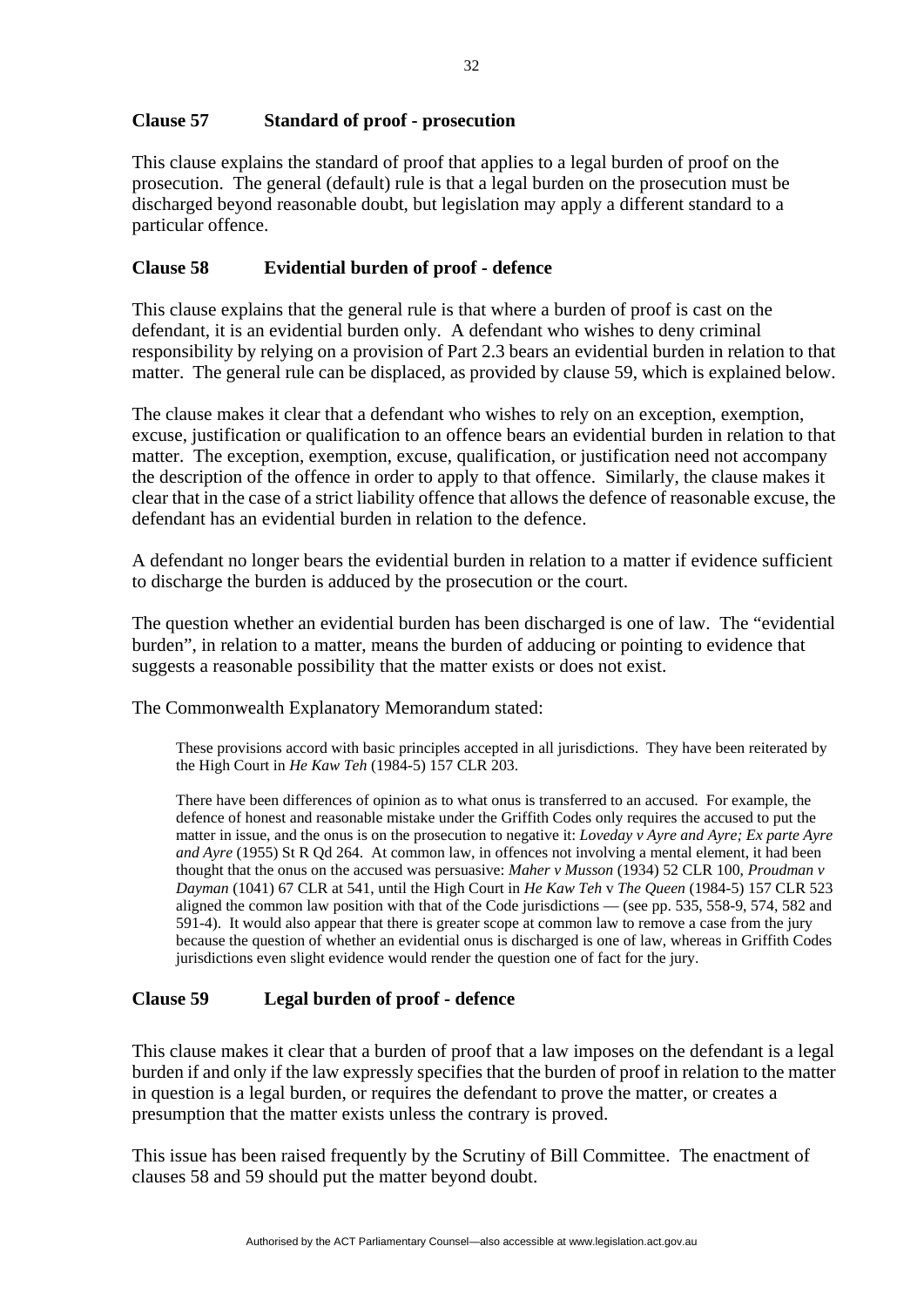# **Clause 60 Standard of proof - defence**

This clause explains the standard of proof for a legal burden of proof borne by a defendant. The defendant's legal burden must be discharged on the balance of probabilities.

### **Clause 61 Use of averments**

This clause explains that a law which allows the prosecution to make an averment is taken not to allow the prosecution to aver any fault element of an offence, nor does it allow the prosecution to make an averment for offences that are directly punishable by imprisonment.

The Commonwealth Explanatory Memorandum explained:

Averment provisions in some legislation permit the prosecutor to allege matters of fact in an information or complaint. The averment amounts to prima facie evidence of the matters averred. The Griffith Codes did not contain averment provisions, although the Queensland Code now does (eg s.638) and the WA Code contains deeming provisions. In the words of Dixon J in *R v Hush; Ex parte Devanny* (1932) 48 CLR 487 at 507-508, an averment provision:

"...does not place upon the accused the onus of disproving the fact upon which his guilt depends but, while leaving the prosecutor the onus, initial and final, of establishing the ingredients of the offence beyond reasonable doubt, provides, in effect, that the allegations of the prosecutor shall be sufficient in law to discharge that onus."

The policy assumption underlying the Code is that averment provisions are generally inappropriate. The Code provides that the prosecution must not aver the intention of the defendant or other fault elements expressed by the provision creating the offence nor may it use averments in cases where the offence is directly punishable by imprisonment.

## **Part 2.7 Geographical application**

This Part applies ACT offences beyond the territorial limits of the ACT in certain cases. The regime is similar to the one in section 3 of the Crimes Act, which the ACT enacted in 1995 in accordance with the model recommended by the Standing Committee of Solicitors-General and adopted by the Standing Committee of Attorneys-General. New South Wales, South Australia and Tasmania also enacted the model provisions.

Since section 3 was enacted the courts have demonstrated a reluctance to apply the model, with Kirby J of the High Court describing the South Australian equivalent of section 3 as an "imperfect provision" (*Lipohar* [2000] 168 ALR 8). Accordingly, the Model Criminal Code Officers Committee reviewed the regime in its report on Chapter 4 of the Code and Part 2.7 is now the recommended regime for enactment by the States and Territories.

As the Commonwealth must have regard to different considerations in applying its law extraterritorially, the regime it has enacted is different to the regime recommended for the States and Territories. Accordingly, the observations quoted below on the respective provisions of Part 2.7 are reproduced from Chapter 4 of the report of the Model Criminal Code Officers Committee entitled, "Damage and Computer Offences and Amendment to Chapter 2: Jurisdiction".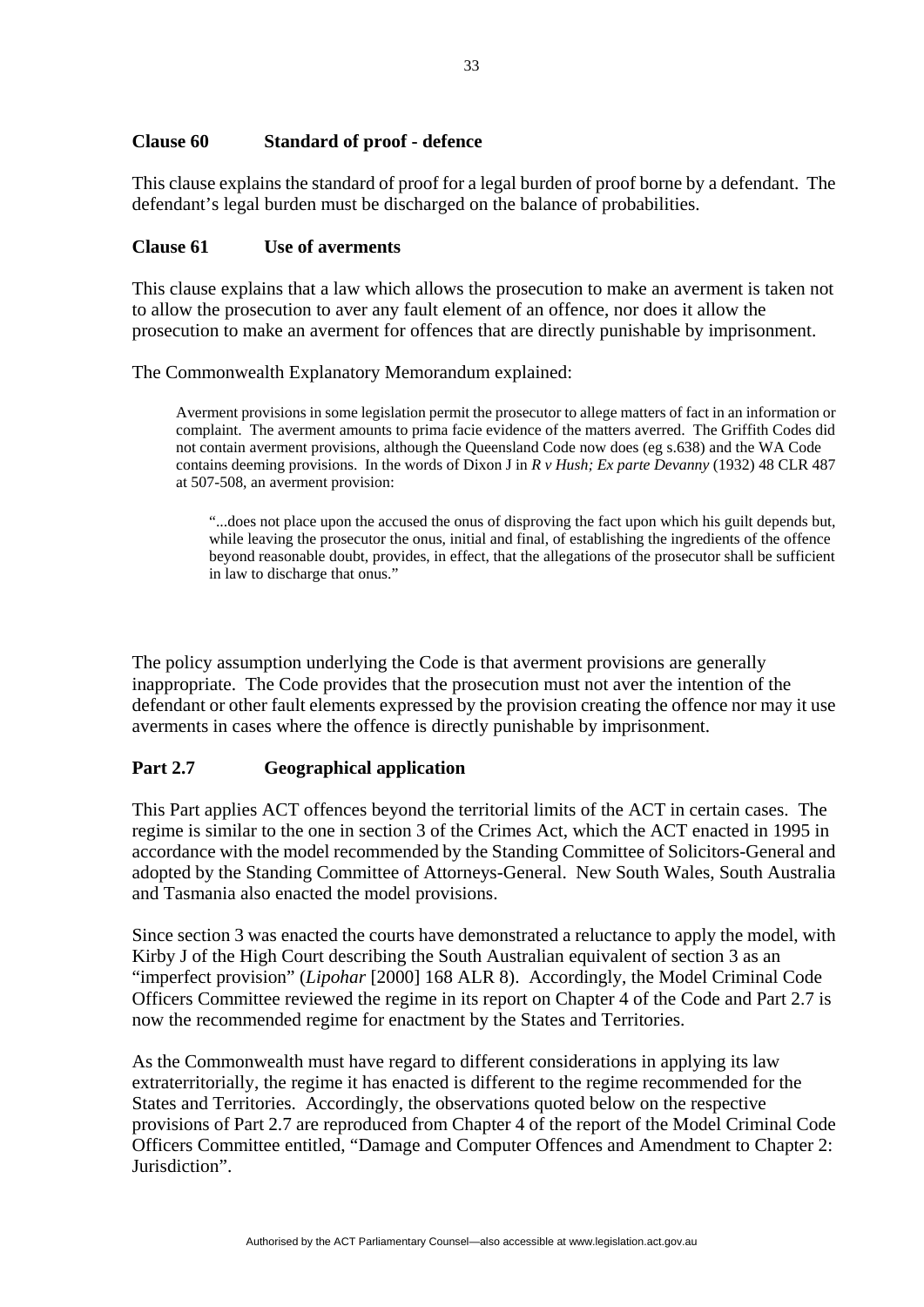# **Clause 62 Application and effect of part 2.7**

This clause explains the purpose of the Part, which is to apply ACT offences beyond the territory of the ACT and Australia in cases where there is a "geographical nexus" between the offence and the ACT (subclause (1)). A geographical nexus is established if the offence is committed wholly or partly in the ACT or if it is committed wholly outside the ACT and the offence has an effect in the ACT (see the commentary to subclause 64(2) below).

The Part will give extraterritorial effect to all ACT offences (subclause (1)) unless the law that creates an offence expressly or implicitly excludes the operation of the Part with respect to that particular offence (subclause (3)). For example where the law makes the location of the offence an element of the offence (such as a law that prohibits entry to a "restricted area" in the ACT) or the law provides that the particular offence applies outside the ACT whether or not there is a geographical nexus.

# **Clause 63 Interpretation for part 2.7**

This clause defines what is meant by the terms "the place where an offence is committed" and "the place where an offence has an effect", for the purposes of this Part, and in particular, for the definition of "geographical nexus" in subclause  $64(2)$ .

The Model Criminal Code Officers Committee explained at page 277:

The definition of the place where the offence is committed is defined to mean the place in which the physical elements of the offence occur. This definition requires two comments. First, it is meant to refer to any place in which any of the physical elements of the offence occur. Offences may, both in current law and in the proposed law, occur in more than one place at any given time. Second, the term "physical elements" is a technical term under the Code and refers to the definition of "physical elements" in [Clause 14] of Chapter 2 of the Model Criminal Code - that is, conduct, circumstances or results.

The definition of the place where an offence has an effect refers, inter alia, to any place whose "peace, welfare or good government" is threatened by the offence. The phrase "peace, welfare or good government" has been used as a demarcation of the constitutional limitation placed upon the otherwise plenary legislative power of a State. The High Court has indicated that "peace, welfare or good government" bears the same meaning as "peace, order or good government" [*Union Steamship v King*  (1988) 166 CLR 1 at 9].

# **Clause 64 Extension of offences if required geographical nexus exists**

This is the central provision of Part 2.7. It provides that an offence against the law of the ACT is committed if there is a geographical nexus between the ACT and the offence and, leaving aside any geographical considerations, all physical and mental elements of the offence also exist. A geographical nexus will exist in either of two ways. First, it will exist if the offence is committed wholly or partly in the ACT, regardless of whether it has an effect in the ACT; or the offence is committed wholly outside the ACT but it has an effect in the ACT (subclause 64(2)).

The Model Criminal Code Officers Committee explained at page 279: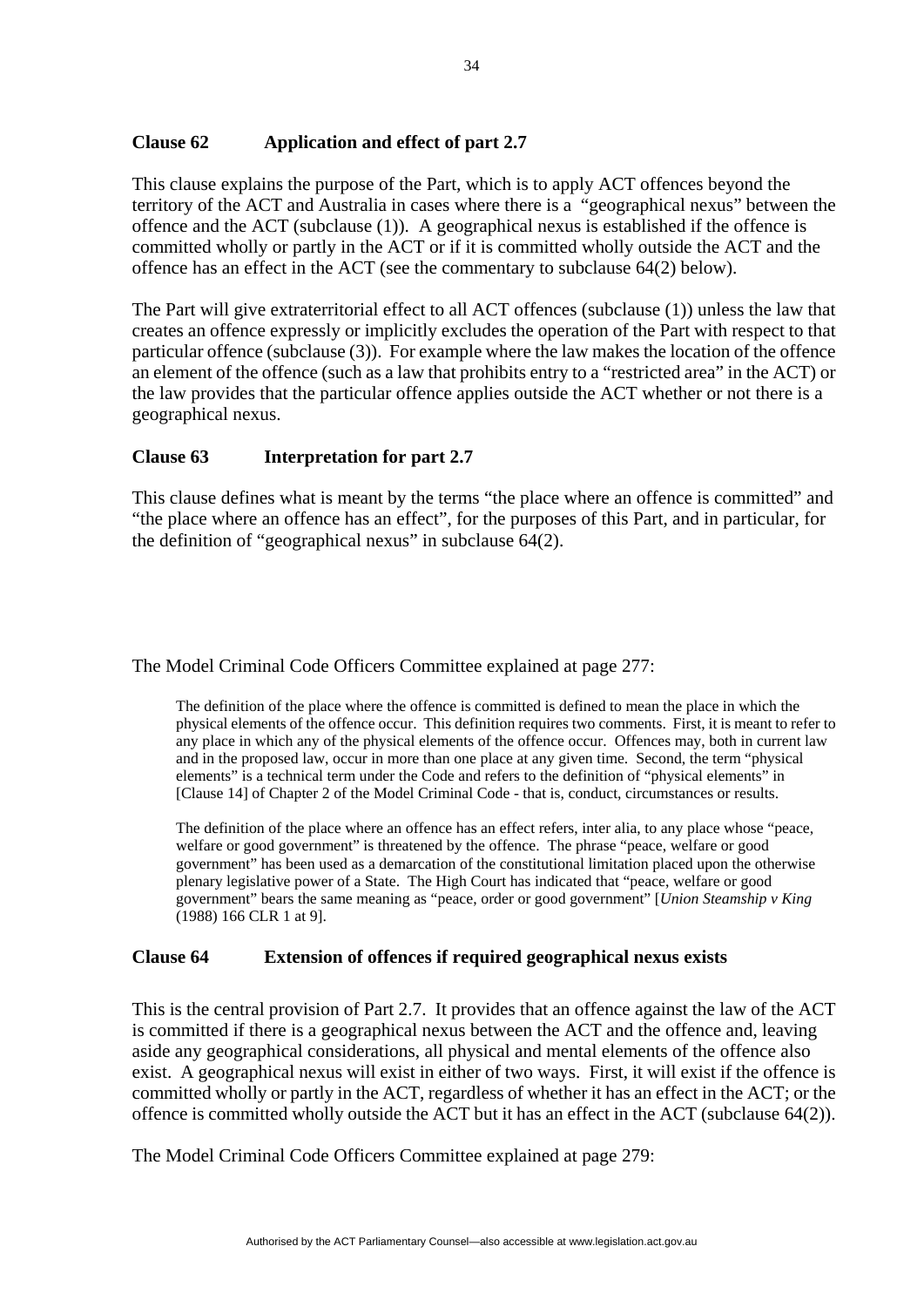This is the key section in which the essential changes to the current model are made. It defines the necessary geographical nexus that must exist between the offence and the State or Territory claiming the power to try the offence. The section simply claims power to try the offence if the offence is committed wholly or partly in the State or Territory (that is to say, one or more of the physical elements occur in the State or Territory) or, if no physical elements occur in the State or Territory, the offence has an effect (as defined above) in the State or Territory.

### **Clause 65 Geographical application - double criminality**

This clause clarifies the extent to which ACT offences will have extraterritorial application depending on whether an offence is partly committed in the ACT or wholly committed outside the ACT.

If the conduct of a crime takes place partly in the ACT and partly in another place (including another place outside Australia), the conduct will be an offence against ACT law even if it is not an offence in that other place (subclause  $65(1)$ ). If the relevant conduct takes place completely outside the ACT (including outside Australia) the ACT offence provisions will only apply in either of two cases; that is,

- only if the conduct is also an offence where it is committed; or if it is not,
- the tribunal of fact is satisfied that the offence is such a threat to the peace, welfare or good government of the ACT that it justifies criminal punishment in the ACT.

The Model Criminal Code Officers Committee explained at page 279:

[There is a good argument that, where no physical elements occur in the State or Territory, there should be a requirement that those who have acted entirely lawfully in the place where all of the elements of the offence occurred should not be exposed to criminal liability in another place unless that other place has such an overriding interest in the suppression of that particular conduct that the reach of the statute (via this Part) and hence the imposition of criminal liability is warranted. This matter is dealt with in [Paragraph 65(2)(b)]. This is inevitably a question upon which no hard and fast rules can be devised, for this Part deals with a potentially enormous range of behaviours. Moreover, the inherent vagueness of such a criterion is not unprecedented - for example, the key criterion of "dishonesty" in relation to a wide variety of offences in Chapter 3 [relating to crimes of theft, fraud, bribery and related offences] is similarly one which is notoriously incapable of precise delineation.

## **Clause 66 Geographical application – procedure**

This clause sets out procedural matters relating to the extraterritorial application of ACT offences and essentially repeats the law as it currently is in section 3 of the Crimes Act. The Model Criminal Code Officers Committee explained at page 281:

These procedural provisions are a minor redraft of the existing SCAG model with no significant changes of substance. The only change worthy of note is that it includes a provision dealing with the situation in which there is a problem of proving a geographical nexus and the jury would not acquit the defendant but would rather find him or her not guilty on the ground of mental impairment. [Paragraph 66(2)(d)] clarifies the position by requiring a finding of not guilty on the grounds of mental impairment if they were the only grounds on which the trier of fact would have found the person not guilty of the offence. This is necessary to ensure these cases are appropriately recognised because they do not involve an acquittal.

Subclause 66(1) provides that the geographical nexus of an offence to the ACT is presumed to exist unless rebutted by the defendant on the balance of probabilities.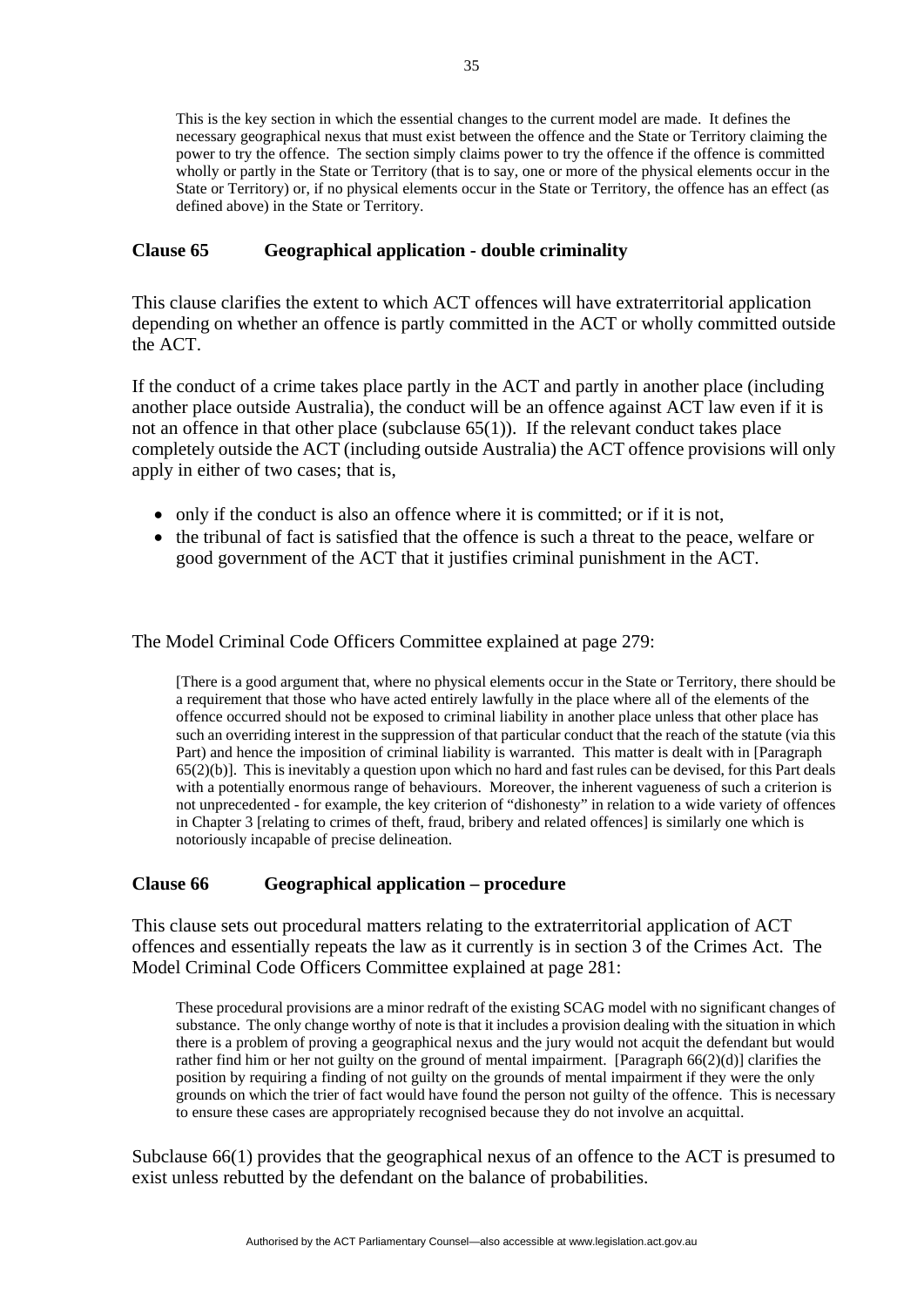If a defendant disputes the existence of the geographical nexus, the court is required to proceed with the trial in the usual way and a determination as to whether the requisite nexus existed will be made by the tribunal of fact at the end of the trial (subclauses  $2(a)$  and (b)). If the issue is raised before the trial, the court must reserve the matter for consideration at the trial (subclause  $66(5)$ ).

If at the end of the trial the tribunal of fact is satisfied on the balance of probabilities that the geographical nexus does not exist, it must return a finding to that effect and the court must dismiss the charge (paragraph  $66(2)(b)$ ). However, if it finds the defendant not guilty for "non geographical considerations", it must return a verdict of not guilty unless the only reason for this finding is the defendant's mental impairment, in which case it must return a verdict of not guilty on account of the defendant's mental impairment (paragraphs 66(2)(c) and (d)).

In some cases it is open to the court to make a determination about a defendant's guilt or innocence for an offence not charged before trial but for which the law allows the tribunal of fact to bring in an alternative verdict. In such cases the provisions of this clause also apply to alternative verdicts (subclause 66(3)) and the tribunal of fact may return a finding of guilt for the alternative offence unless it is satisfied on the balance of probabilities that the geographical nexus does not exist for the alternative offence (subclause 65(4)).

# **Clause 67 Geographical application – suspicion etc that offence committed**

This clause explains that a person who may exercise a function under law if he or she suspects or believes (as the case may be) on reasonable grounds that an offence has been committed, can perform that function whether or not he or she has any suspicion or belief about whether the geographical nexus exists for the offence. This is consistent with the provisions of clause 65 which assign the matter of geographical nexus to be decided at trial by the tribunal of fact.

**Chapter 4 Property Damage and Computer Offences** 

- **Part 4.1 Property Damage Offences**
- **Division 4.1.1 Interpretation for part 4.1**

The provisions in this Division define a number of terms relevant to the offences in this Part.

# **Clause 100 Definitions for part 4.1**

**Cause** damage or another result – A number of offences in this Part require a causal link between the defendant's conduct and damage to property or some other result, such as "causes a fire" in relation to the bushfire offence (clause 105). This provision explains that for the offences in this Part the causal link is satisfied if the defendant's conduct "substantially contributes" to the damage or other result. It is not necessary to show that the person's conduct was the sole cause but simply that it was a substantial cause. This is a commonsense approach similar to the approach the Australian courts take with respect to homicide and inflicting personal injury. Similar provisions are included in Parts 4.2 and 4.3 relating to computer and sabotage offences.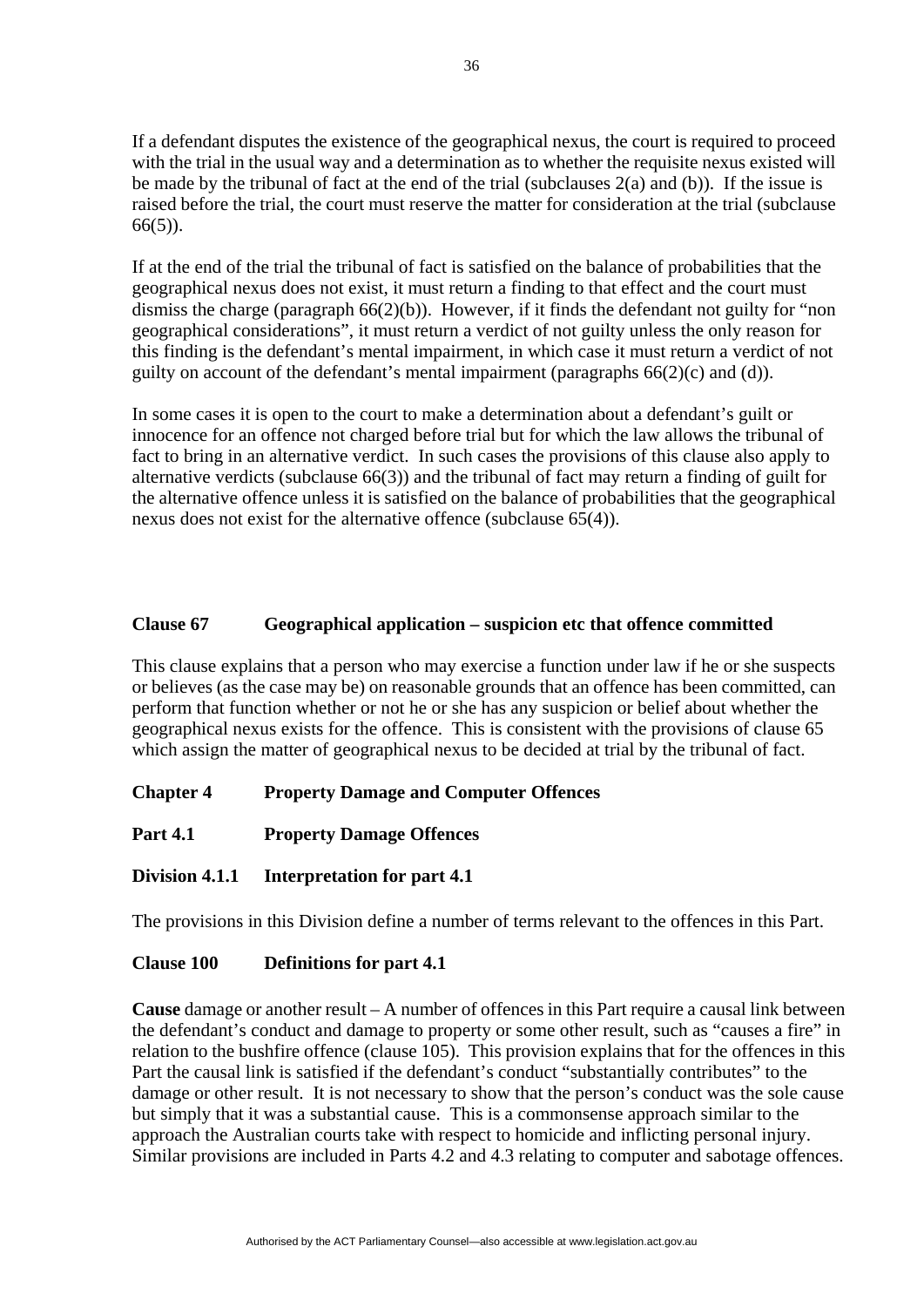**Damage** property – This clause outlines the ways in which property may be damaged for the purposes of the offences in this Part. The term includes destroying or defacing property; interfering with property in a way that causes it to be physically lost or for a use or function of it to be lost; obliterating a document or rendering it wholly or partly illegible; harming or killing an animal and cutting a plant from the land. The list is not exhaustive, however, and it is therefore open to a court to find that property was damaged in some other way. What amounts to "damage" will vary according to the nature of the property and may extend to conduct that does not involve gross physical interference with the property.

**Property** – This clause defines property as any real or personal property of a "tangible" nature. In addition to the more usual forms of property, such as land and fixtures, the term also includes domesticated wild creatures and human body parts or substances such as organs, blood, ova and semen. The inclusion of human tissue is consistent with the trend in the common law which currently recognises proprietary rights in human body parts that have been subjected to an exercise of skill or labour (for example, by dissection or preservation), *R v Kelly* [1998] 3 All ER 741. An example of "intangible" property not covered is the intellectual property in a thing, such as a painting. Although the offences would apply to the physical damage done to a painting they would not apply to the artistic work in the painting if, for example, it was claimed that the painting was displayed in a way that was damaging.

# **Clause 101 Person to whom property belongs**

Most of the offences in this Part require proof of damage to property "belonging to someone else". For this Part property will be taken to belong to any person who has possession or control of it or who has a proprietary right or interest in it. If property is held under a trust, it will be taken to belong to all those who have a right to enforce the trust (subclause 2). But property will not be taken to belong to a person who only has an equitable interest arising from a constructive trust or an agreement to transfer or grant an interest in the property.

Subclause 101(3) is of particular importance because it provides that if property belongs to two or more people it will be taken to belong to all of them. This will ensure that the offences apply to joint owners who damage jointly owned property.

# **Clause 102 Threats**

This clause clarifies the meaning of "threat" for this Part. A number of the offences include the elements of making a threat "to someone else" and intending to cause or reckless about causing a person to "fear" that the threat will be carried out. This clause explains that the element of threatening someone is satisfied if the threat is made to a group of people and that a threat may be made by any conduct, not just speech, and may be explicit or implied, conditional or unconditional. It also provides that the word 'fear" includes "apprehension" so that an offence is committed even if the nominal victim faces the threatened danger with icy detachment or nerves of steel.

## **Division 4.1.2 Offences**

**Clause 103 Damaging property**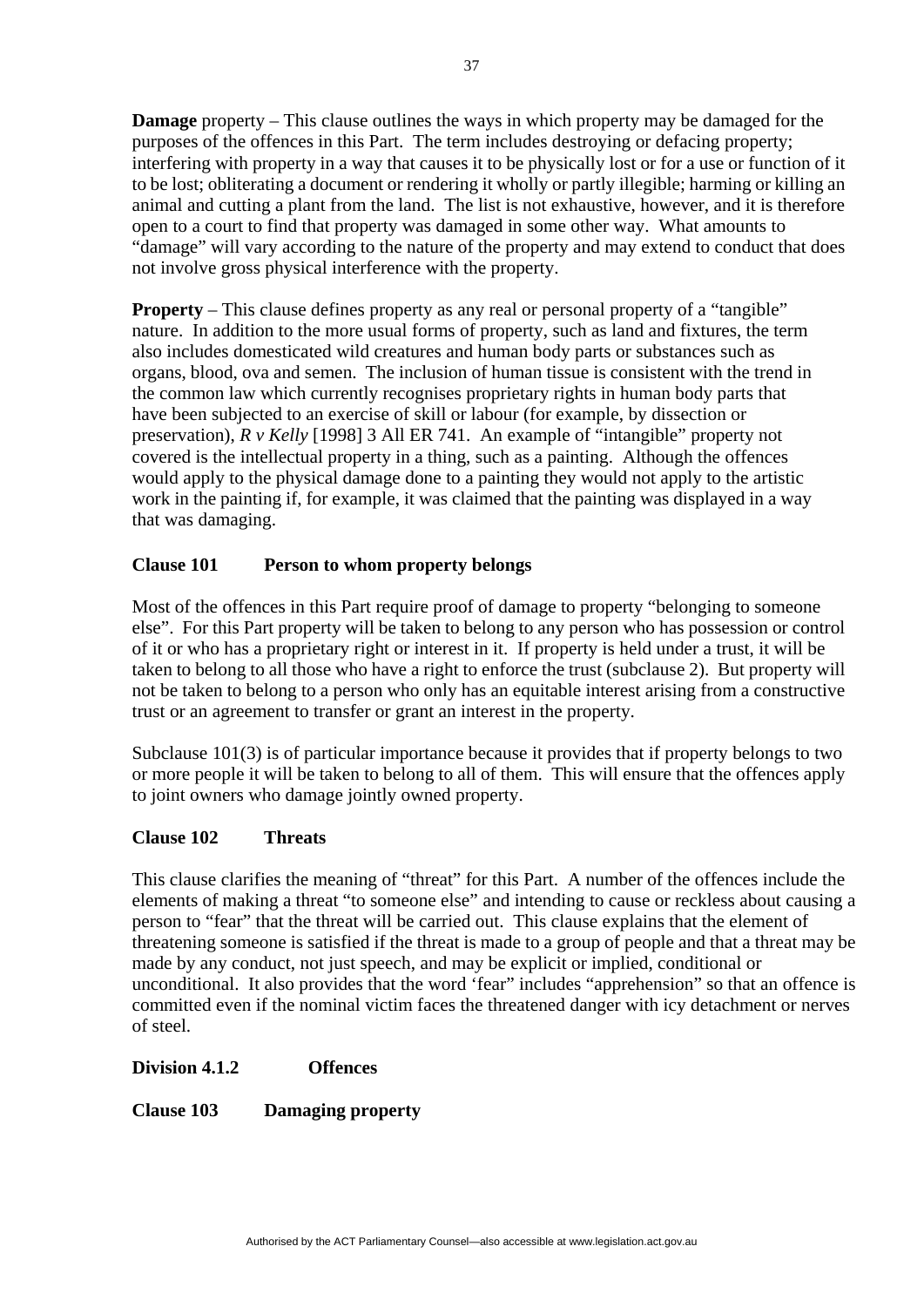This clause sets out the Code's "general" property damage offence. It contrasts with the specific property damage offences of arson (clause 104) and causing bushfires (clause 105) in that it applies to damaging tangible property of all kinds and by whatever means.

Subclause (1) makes it an offence for a person to cause damage to the property of another with the intention of causing damage to that or some other property or reckless as to the risk of causing damage to that or some other property. "Intention" and "recklessness" are defined in clauses 18 and 20 of the Bill. Also, as the commentary in clause 100 shows, damage is broadly defined to include, amongst other things, destroying the property, causing it to be lost and impairing its use or operation. A maximum penalty of 10 years imprisonment or 1,000 penalty units (\$100,000) or both applies for this offence.

An important feature of this offence is that it incorporates the common law convention of "transferred malice". That is, the offence will apply even if the property that was damaged was not the target of the defendant's conduct. A person who throws a stone with the intention of breaking a streetlight will still be guilty of this offence even if the stone misses and breaks a window.

Another important feature of this and the remaining offences in this Division is that liability is not graded by reference to the value of the property damaged. The same offence applies whether the property is worth \$5 or \$5 million. The law takes a similar approach with respect to theft. The value of the property involved may have very little bearing on the seriousness of the defendant's criminal conduct. Destroying a \$5 component of a machine in a production line could generate far greater loss than the value of the component itself. These are matters more appropriately left to be considered in determining the appropriate sentence. Similarly, the prosecutorial discretion can be relied upon to ensure that trivial cases that fall within the literal scope of this offence are not prosecuted.

The property damage offence in this clause and the offences in clauses 116 (unauthorised modification of data to cause impairment) and 117 (unauthorised impairment of electronic communications) can overlap substantially. Determining the offence to charge in a particular case can involve questions of considerable technical complexity. Therefore, to avoid unmerited acquittals subclause (2) allows the court to convict the defendant of the alternative offences in clause 116 and 117 if he or she has been charged with an offence under this clause. Similar provisions are included in clauses 116 and 117.

## **Clause 104 Arson**

This clause provides for the offences of arson and threat to commit arson.

Subclause (1) makes it an offence for a person to damage or destroy any building or vehicle by using fire or explosives and with the intention of damaging that or some other building or vehicle or reckless as to the risk of damaging that or some building or vehicle. A building includes part of a building or any moveable or non movable structure used, designed or adapted for residential purposes. A vehicle is defined as a motor vehicle, motorised vessel (a boat, etc) or an aircraft (subclause (4)). A maximum penalty of 15 years imprisonment or 1,500 penalty units (\$150,000) or both applies for this offence.

As in the case of the "general" property damage offence (clause 103), the principle of "transferred malice" applies so that a person is criminally liable even if he or she damages the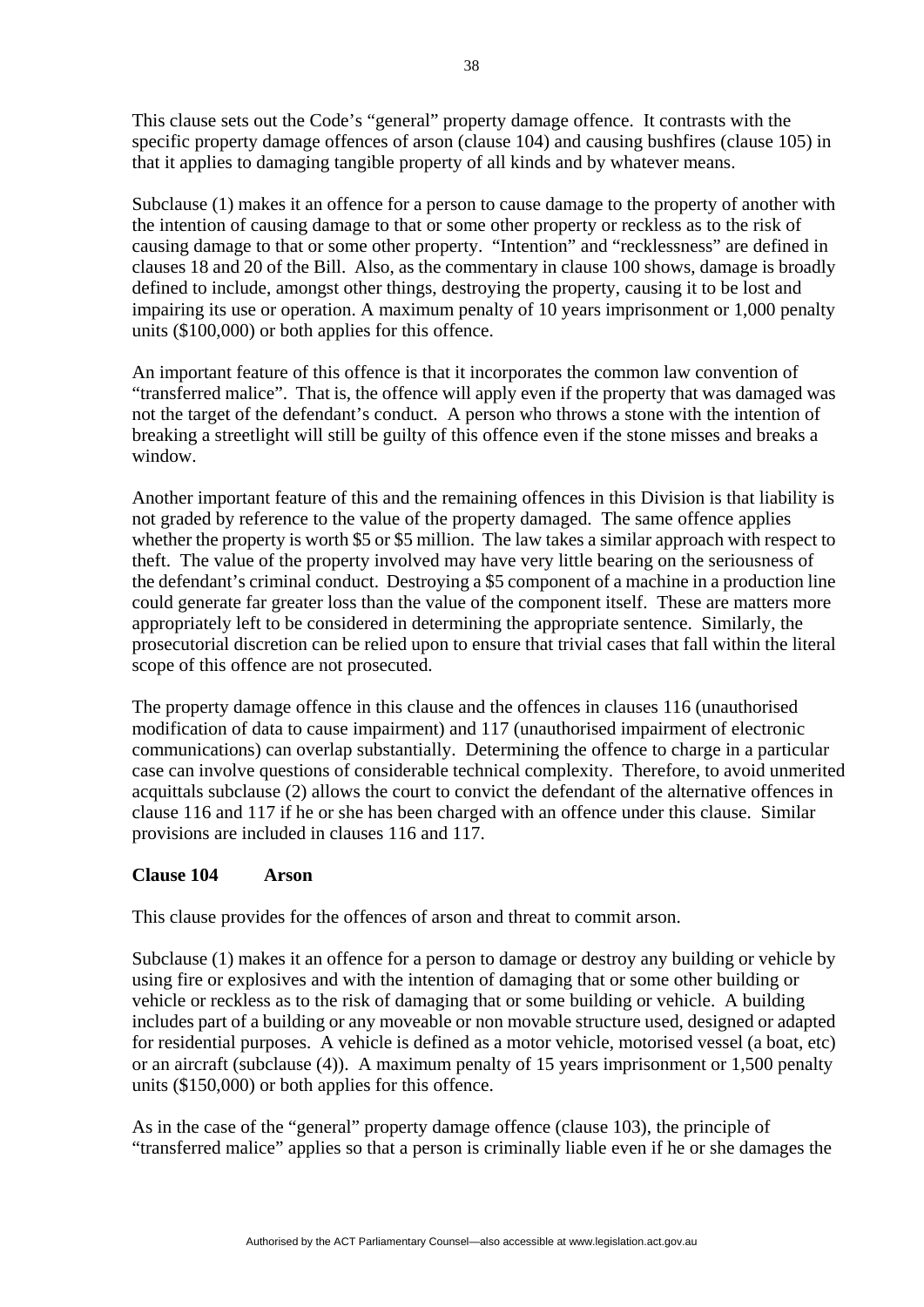wrong building or vehicle. It is sufficient that the offender intended to cause or was recklessness about causing damage to some building or vehicle.

An important distinguishing feature of the arson offence is that it is not limited to causing damage to property "belonging to someone else". It can also apply to owners who damage or destroy their own buildings or vehicles by fire or explosives. MCCOC gave the following reasons for adopting this position:

"Two considerations persuade the Committee to disregard ownership in defining the elements of the offence. The Code limits arson to a restricted range of property [that is, buildings and vehicles] and liability is qualified by the provision of a defence of claim of right [clause 110]. As to the first of these considerations, the uncontrolled or capricious use of fire or explosives to destroy or damage buildings, vehicles, vessels or aircraft is highly likely to cause public alarm, public expense and public nuisance. Those harmful consequences will often follow, regardless of the fact that the person who does the damage happens to own the property in question. Harm or potential harm to the public at large, consequent on the nature of the property affected and the means employed, are more significant elements in this offence than they are in the lesser, general offence of property damage.

There are occasions, of course, when demolition or destruction by fire or explosives are unexceptionable. [Clause 110] allows a defence of claim of right, which will justify or excuse any reasonable work of demolition or destruction by fire or explosives. The defence, in common with other Code defences, requires a person accused of the offence to point to some evidence that suggests the possibility that the conduct was justified or excused. There is no blanket immunity for owners which would allow them an unqualified right to damage or destroy their own property by fire or explosives.

Claim of right requires evidence that the defendant believed that their proprietary right or interest authorised the use of fire or explosives as the means of causing damage or destruction. The owner's right to damage or destroy the property by other, less alarming, methods is not in issue."

Subclause 104(2) provides for the further offence of threatening to commit arson. To establish the offence it must be proved that the defendant made a threat to someone to damage by fire or explosive a building or vehicle belonging to that person or to a third person and that the defendant intended to cause or was reckless about causing the threatened person to fear that the threat would be carried out. It is not necessary to prove that the threatened person actually feared that the threat would be carried out (subclause 104(3) but only that the defendant intended to cause or was reckless about causing that fear. A maximum penalty of 7 years imprisonment or 700 penalty units (\$70,000) or both applies for this offence.

## **Clause 105 Causing bushfires.**

To establish this offence it must be proved that the defendant intentionally or recklessly caused a fire and that he or she was reckless as to the spread of the fire to vegetation on another person's property. A maximum penalty of 15 years imprisonment or 1,500 penalty units (\$150,000) or both applies for this offence.

The physical element of "causing a fire" is defined in subclause (2) to include lighting a fire, maintaining a fire and failing to contain or extinguish a fire lit by that person, where that person could have contained or extinguished it. The extended definition of "causing a fire" means that the offence covers a person who intentionally or recklessly maintains a fire, even though the he or she realises there is a risk of the fire spreading to vegetation on someone else's property. It also covers a person who lights a fire unintentionally, or without being reckless as to lighting that fire, but who then fails to contain or extinguish the fire while he or she is capable of so doing, even though he or she realises there is a risk of the fire spreading to vegetation on someone else's property.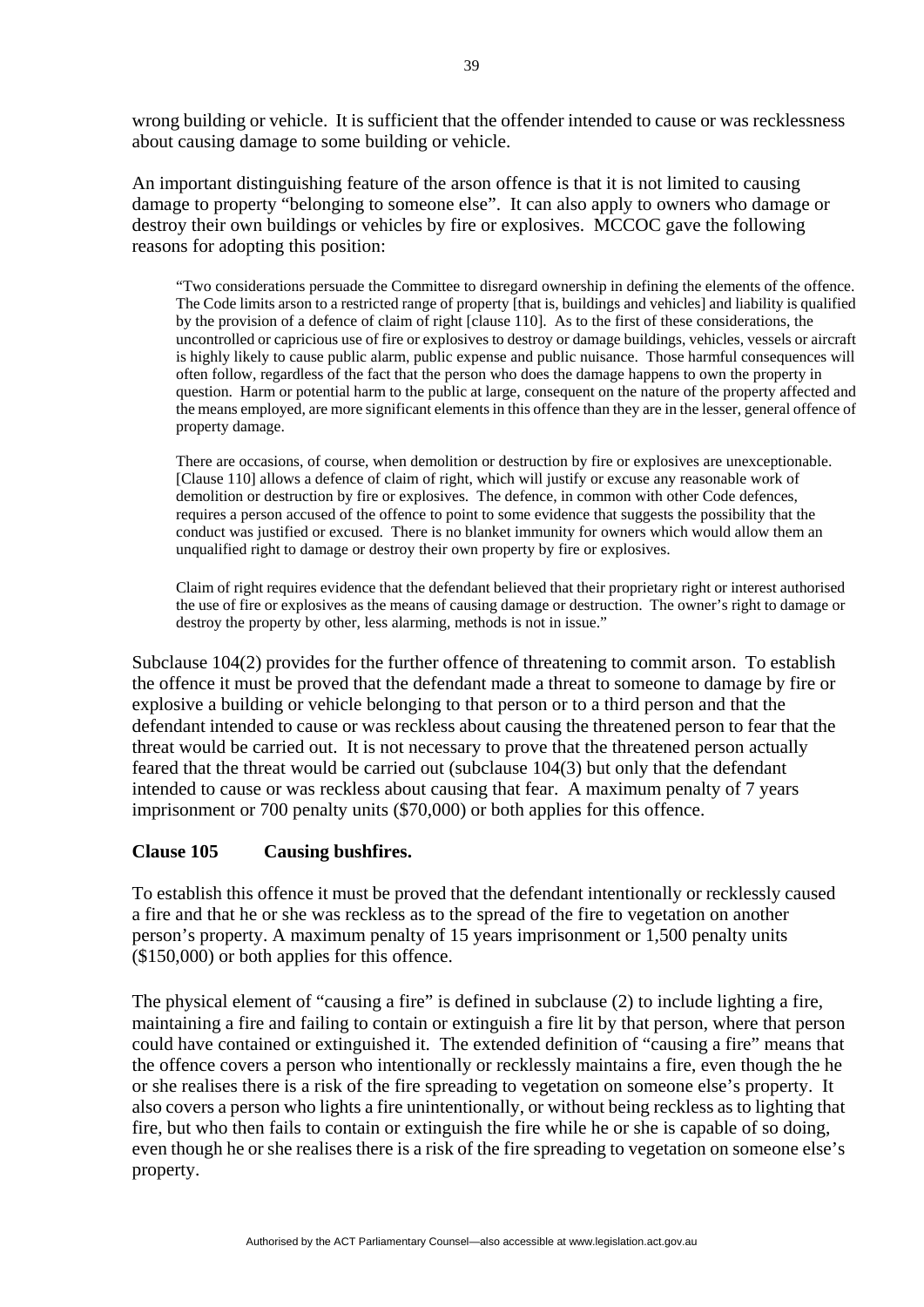Subclause (2) also defines the concept of spread of a fire, to make it clear that "spread" does not mean any movement of the fire or any increase in the fire's volume, but the spread of the fire beyond the capacity of the person who caused the fire to contain or extinguish it. This definition of "spread" ensures that controlled burning activities are not covered by the offence.

The defence of consent in clause 109 applies to this offence even though it is an offence of endangerment rather than of damage to property. The person entitled to consent to damage to property is also a person entitled to consent to a risk of fire spreading to his or her property. Clause 109 includes a specific provision that makes it clear that the defence applies to this offence.

# **Clause 106 Threat to Cause Property Damage – fear of death or serious harm**

To establish this offence it must be proved that the defendant intentionally made a threat to someone to damage property and that the defendant was reckless about causing that person to fear that carrying out of the threat would result in someone's death or serious harm. "Serious harm" is defined as any harm that "endangers or is likely to endanger a person's life" or any harm that "is or is likely to be significant and longstanding"(subclause (3)). The maximum penalty for this offence is 7 years imprisonment or 700 penalty units (\$70,000) or both.

It is not necessary to prove that the defendant intended to carry out the threat or that he or she "intended" to induce fear that the threat would be carried out or that lives could be endangered. It is sufficient if the offender is recklessness as to the risk that the other person might fear death or serious harm.

The property involved can be any property. It need not be property that belongs to someone else or property of a specific kind (such as a building or vehicle as required in the threatened arson offence). Moreover, provided that the threatened action involves a risk of serious harm or death it does not matter whether the threatened damage is relatively minor. A threat to damage a safety device or an alarm by a minor act of interference could induce very serious concerns for personal and public safety.

As with the other "threat" offences in this Part, it is also unnecessary to prove that the threatened person actually feared that the threat would be carried out (subclause (2)). The offence is committed even if the threatened person knows that the threat cannot be carried out, for example, because precautions were taken that effectively rendered the threats hollow. As clause (3) makes clear, "fear" does not require proof that the victim panicked or suffered personal distress or disquiet.

# **Clause 107 Threat to cause property damage**

The offence in this provision applies if a person intentionally threatens another to damage the property of the other or someone else and the first person intends the threatened person to fear that the threat will be carried out. It is not necessary to prove that the threatened person actually feared that the threat would be carried out (subclause (2)) but only that the offender intended the other person to fear it. A maximum penalty of 2 years imprisonment or 200 penalty units (\$20,000) or both applies for this offence.

Like the offence in clause 106, the threat can be a threat to damage property of any kind and the damage proposed can be relatively minor in nature. But unlike the clause 106 offences it must be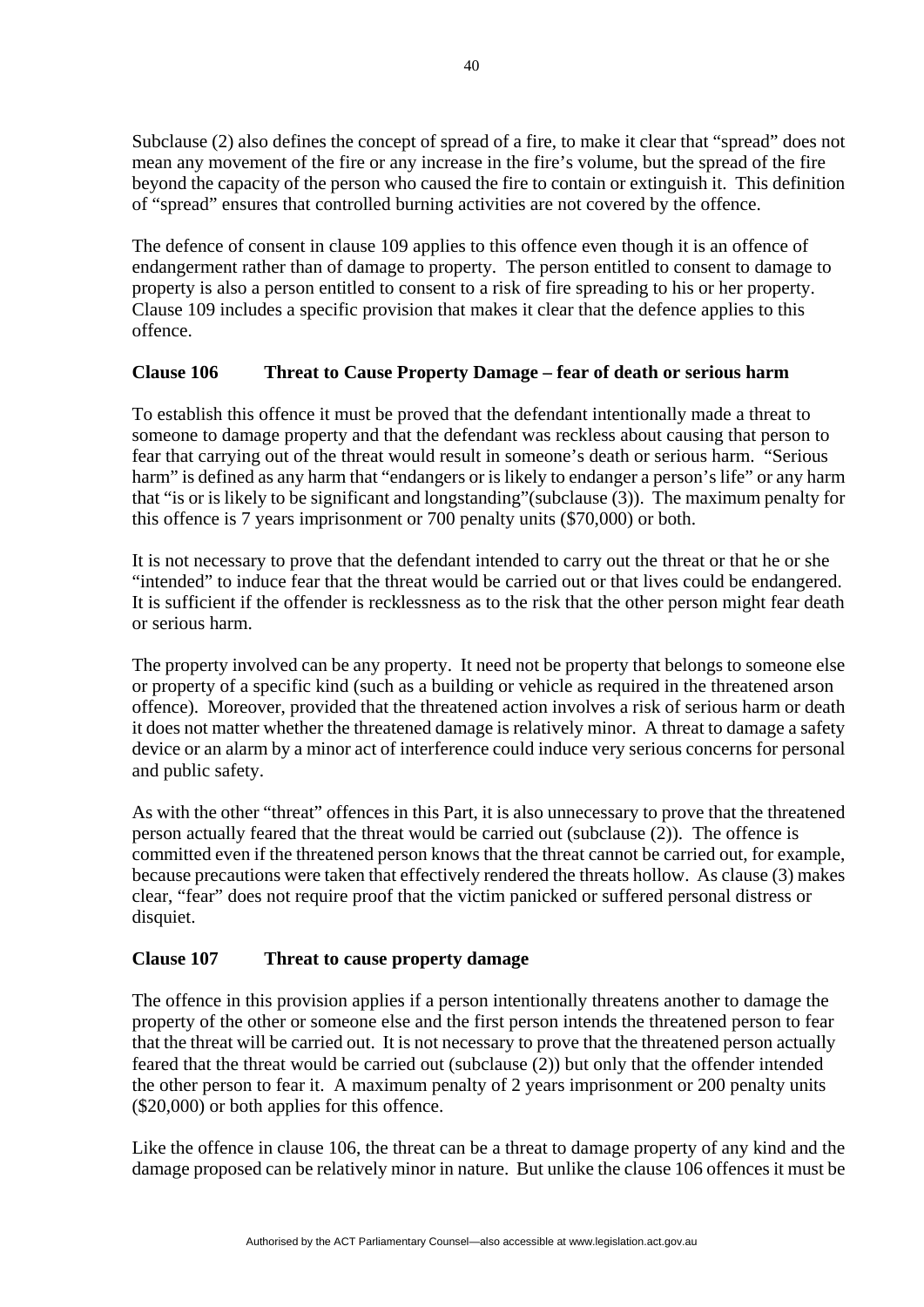property that belongs to someone else. Moreover, it is not necessary to prove that the offender intended to induce fear of harm to someone but simply fear that the threat would be carried out.

This provision is directed to the less serious cases of threats to damage property. Accordingly the offence has been confined to only apply if the offender "intends" to induce fear that his or her threat will be carried out. This is different to the threat of arson offence (subclause 104(2)) and the clause 106 offences, which allow recklessness as to the effect of the threat on the victim to be sufficient. The requirement to prove intention to induce fear will have the effect of excluding some conduct too trivial for criminal punishment, such as a joke that it not meant to be taken seriously. The prosecutorial discretion can also be relied upon to ensure that other trivial cases that fall within the literal scope of this offence are not prosecuted.

# **Clause 108 Possession of thing with intent to damage property**

This provision makes it an offence for a person to possess a thing with the intention that he or she or someone else will use it to damage property that belongs to another. In addition to the usual way in which a person is understood to "possess a thing" the term also includes having control over disposing of a thing (such as the power to sell, trade, use up or destroy), whether or not it is in the person's actual custody, and having joint possession of a thing (subclause (2)). The maximum penalty for this offence is 3 years imprisonment or 300 penalty units (\$30,000) or both.

Any "thing" that can be used to damage property is capable of being caught by this offence. This includes anything from a hammer to a vehicle or vessel and also an animal. The offence is properly confined because it only applies if the person "intends" the thing in his or her possession to be used to damage the property of another. The more common a thing is the more difficult it will be to establish that the person had the relevant intention. In such cases much will depend on the circumstances surrounding the person's possession of the thing involved. The more usual application of the offence will be in cases where the person possesses explosives or specialist equipment of some kind peculiarly adapted to cause some particular form of damage.

Offences of this nature are well known in existing law and have their origins in offences directed at persons equipped to commit a burglary. It is a preparatory offence designed to impose criminal liability when the conduct of the accused is well advanced towards the commission of an offence but falls short of the technical requirements to establish an attempt to commit the offence. Another important feature of this offence is that it applies even though the offender does not intend to use the thing personally. In some cases the offender will be the principal of the planned offence who has arranged for others to execute the plan.

## **Division 4.1.3 Defences**

This Division sets out specific defences to the offences in this Part, which are in addition to any other offences that may apply. The defendant bears the evidential burden in relation to the defences in this Division (see the commentary on Part 2.6 of the Bill).

## **Clause 109 Consent – pt 4.1 offences**

This clause provides a defence to the offences under this Part if at the time of the relevant conduct a person entitled to consent to the property being damage (usually the owner) had consented or the defendant believed that such a person had consented or would have consented if the person had known about the circumstances of the damage. For example, a veterinary surgeon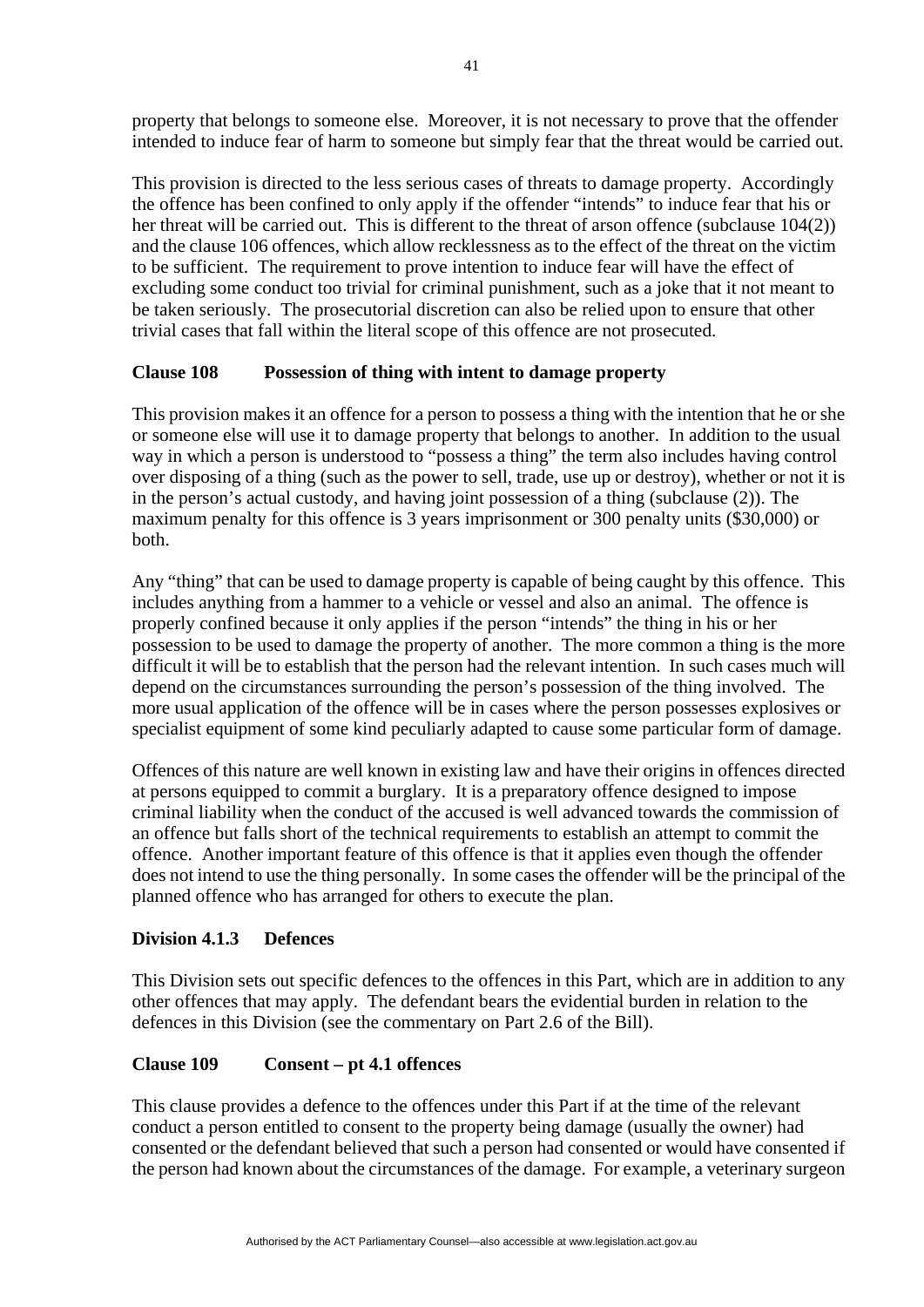that, at the owner's request, gave a lethal injection to a suffering pet is clearly covered by the defence. It also applies if the surgeon believed that the owner consented even if the owner had not and even if the surgeon's belief was plainly unreasonable in the circumstances. As long as the belief was honestly held the defence applies. It also applies if, for example, in the absence of the owner and of any previous discussion on the matter, the surgeon administered the injection because he believed the owner would have wanted it if he or she had known of the extent of the pet's suffering.

Subclause (2) has been included to make it clear that the consent defence also applies to the bushfire offence (clause 105) even though it is an offence of endangerment rather than an offence of damage to property. The defence will apply to protect persons from liability who light fires with the consent of the owner or occupier of the land on which the fire is at risk of spreading. It will also apply if the person who caused the fire believed that the property owner had consented, or would have consented if he or she had known of the risk.

# **Clause 110 Claim of right – pt 4.1 offences**

This clause provides a defence to the offences under this Part if at the time of the relevant conduct the defendant believed that he or she had a right or interest in the property that entitled him or her to engage in the conduct concerned. A "right or interest in property" is defined to include a right or privilege in or over land or waters, whether created by grant, licence or otherwise.

The arson offence is not limited to causing damage to property "belonging to someone else". It can also apply to owners who damage or destroy their own buildings or vehicles by fire or explosives. Therefore this defence does not protect an owner from conviction for the arson offence simply because the owner believed that he or she had a right or interest in the property. Rather, in this context the defence requires evidence that the owner believed that his or her proprietary right or interest authorised the use of fire or explosives as the means of causing damage or destruction. For example, because the owner believed that his or her permit from the public authority entitled him or her to do so.

# **Clause 111 Self-defence**

This provision makes it clear that the defence of self defence in clause 42 of the Bill also applies to offences under this Part. The elements of the defence are discussed in detail in the commentary to clause 42. A person who breaks a bottle of his neighbour's prized bottle collection in order to expose the sharp edge and frighten off an intruder would have the benefit of the defence.

# **Part 4.2 Computer Offences**

# **Clause 112 Definitions for pt 4.2**

This clause defines terms used in the computer offences in this Part including the following:

**Causes**: Many of the offences in the Part rely on an element of causation, such as "causing" unauthorised access to or modification of computer data or impairing electronic communication between computers. This provision explains that a person will be taken to cause such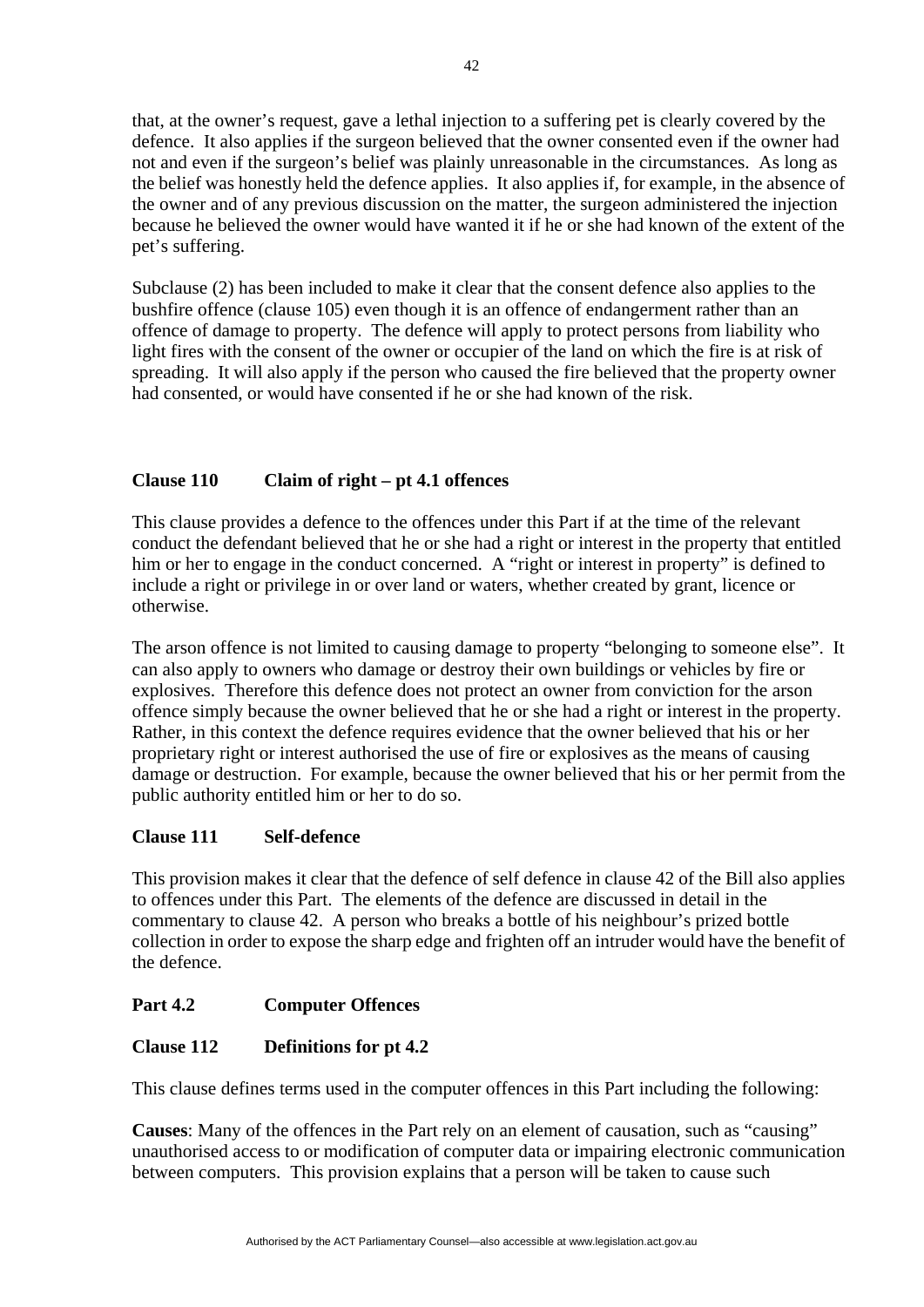unauthorised access, modification or impairment if his or her conduct "substantially contributes" to it.

**Access** to data held in a computer: This term is directly relevant to the unauthorised access offences in clauses 115 and 120. The term means to display data by the computer or output it in some other way from the computer (eg print it or send it via the Internet); to copy or move the data elsewhere in the computer or to a data storage device (such as a computer disk) or to execute a program. The definition needs to be read in conjunction with clause 113 which provides that access to data held in a computer is limited to access caused by executing a function of a computer. Therefore, merely inspecting a computer screen does not amount to access to computer data.

**Data** held in a computer: This term includes data entered or copied into a computer; data held in a removable storage device in a computer (such as a computer disk) and data held in a data storage device on a computer network of which the computer forms a part (such as a file server). The definition is inclusive and extends to any data or programs in a computer, whether they form part of the operating system or have been entered into the computer for reference or use. Importantly, data or programs held on a disk or other removable storage device become "data held in a computer" when the disk is in a computer. As MCCOC stated:

"This element of the definition is of particular significance to the application of [clause 83], which prohibits unauthorised impairment of computer data. The offence extends to impairment of data held on discs or other removable data storage devices. Once the device is electronically accessible by a computer, the data held on the device comes within the protective scope of the provisions. If modification of the data is unauthorised, liability follows, though the offender may own the particular computer, which effects the modification. The definition of data held in a computer extends to data in a device located outside the computer, so long as it is electronically accessible by that computer."

**Data storage device:** this term means anything containing or designed to contain data for use by a computer. It includes computer disks as well as file servers used by a network of computers.

**Electronic communication, Impairment:** These two terms concern and include the prevention of an electronic communication or impairing an electronic communication on an electronic link or network used by a computer. But do not include merely intercepting an electronic communication. Clause 113 also limits this term to impairment caused by executing a function of a computer.

**Modification** of data held in a computer: This term means to alter or remove data or add to data. The definition is also qualified by clause 113.

## **Clause 113 Limited meaning of** *access to data* **etc**

As discussed, this clause qualifies the definitions in clause 112 relating to access to data, modification of data and impairment of electronic communication to or from a computer. It provides that those terms only encompass access, modification or impairment caused directly or indirectly by the execution of a function of a computer. That is, to prove an offence in this Part that uses those terms it must be established that the access, modification or impairment resulted from conduct that caused a computer to execute a programmed function. Merely inspecting a computer screen will not amount to access to computer data. Nor will causing physical damage to the computer hardware amount to "modifying" computer data or "impairing" electronic communication from a computer.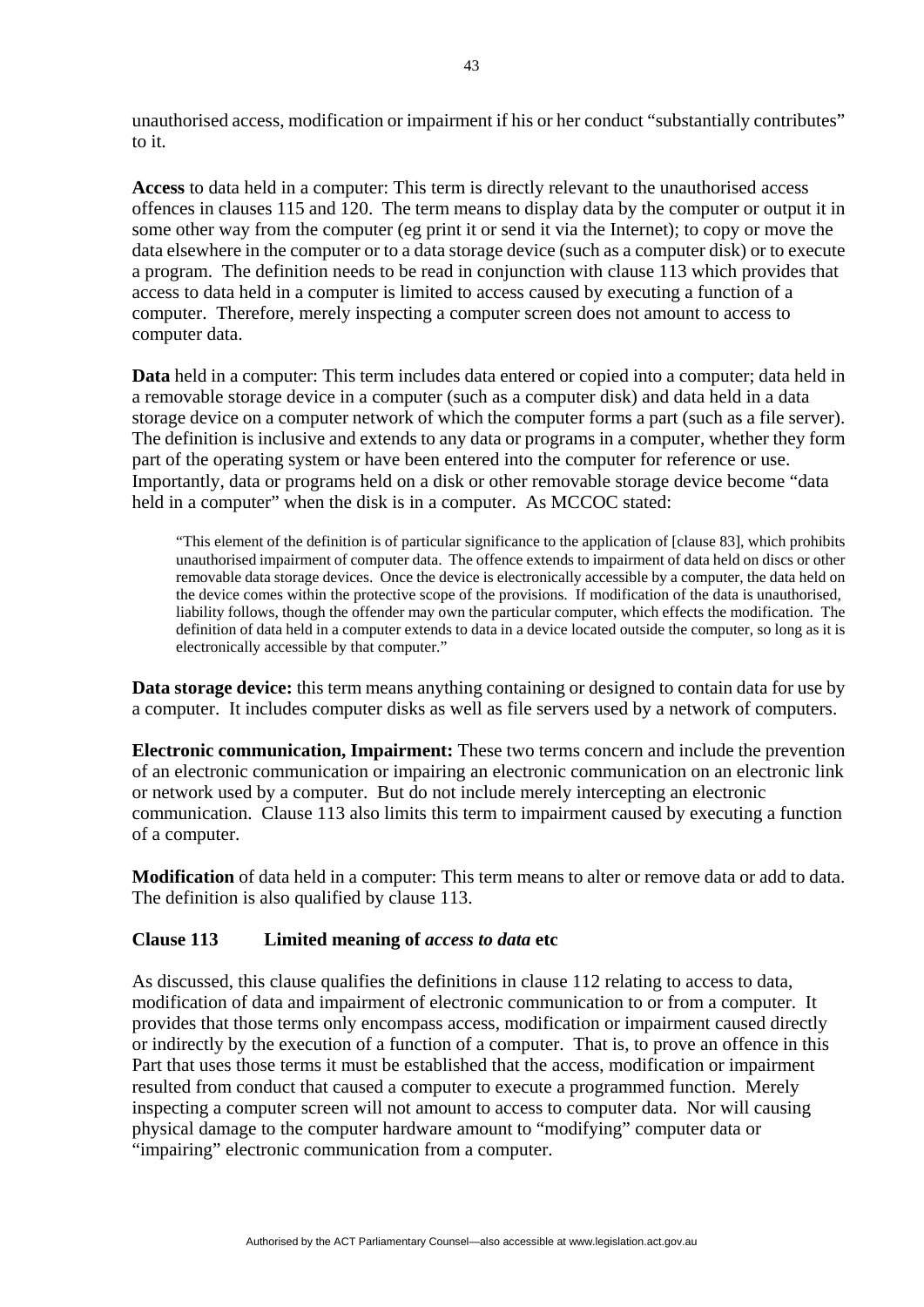The requirement that access, modification or impairment, is to be "caused by the execution of a function of the computer" ensures that the offences in this Part will not only apply in cases where the function is activated in the usual way, via a keyboard, but also in cases were a person, with the relevant fault elements, puts a virus infected disk into circulation.

# **Clause 114 Meaning of** *unauthorised* **access, modification or impairment**

This clause explains that access, modification and impairment is "unauthorised" if the person is not entitled to cause the access, modification or impairment. A computer technician employed to oversee, maintain, test and improve a company's computer programs would be entitled to access and modify the company's computer data and, therefore, the access and modification offences would not apply. On the other hand a hacker who accesses and modifies company data, in the absence of any entitlement, clearly acts without authorisation.

Subclause (2) adds a further clarification. It provides that access, modification or impairment is not unauthorised only because a person has an ulterior purpose for causing it. In other words, the fact that a person may intend to misuse his or her authorisation to access data does not alter the fact that the *access* was authorised. For example, a bank employee may be required to access customer accounts to perform his or her duties. The fact that on a particular occasion the employee uses his access privileges to spy on his neighbour's finances does not mean that *the access* was unauthorised (such conduct is more appropriately regulated by other means). But if the person is entitled to make particular modifications to data and instead modifies the data in another, unauthorised manner, that modification would be unauthorised.

# **Clause 115 Unauthorised access, modification or impairment with intent to commit a serious offence**

This provision makes it an offence for a person to cause unauthorised access or modification of data held in a computer or to cause unauthorised impairment of electronic communication between computers, knowing that the access, modification or impairment is unauthorised and with the intention of committing or enabling the commission of a serious offence. A serious offence is defined in subclause (5) as any offence punishable by 5 years imprisonment or longer (including life imprisonment) and includes an offence in another jurisdiction that would be a serious offence if committed in the ACT. The maximum penalty for this offence is the maximum penalty that applies for the serious offence the person intended to commit or facilitate.

To establish this offence it does not matter whether the defendant knew that the intended offence was a serious offence (subclause 115(2)) or that the serious offence was impossible to commit (paragraph 115(3)(a)). It also does not matter that the defendant may have intended someone else to commit the serious offence (paragraph  $115(1)(c)$ ) or that it would be committed at a later time (paragraph 115(3)(b)).

An important feature of this offence is that the prohibition is not limited to the use of computer technology for fraud related purposes (compare section 134 of the *Crimes Act 1900*) but extends to catch relevant conduct directed to the commission of any serious offence. Accordingly a hacker who accesses and modifies data or impairs electronic communications with the intention of activating a malfunction and thereby causing damage to property or death or injury is criminally liable under this offence. The offence is preparatory in nature and will apply even if the intended offence is not completed. However, because of its character as a preparatory offence, liability for attempting this offence is expressly excluded (subclause  $115(4)$ ).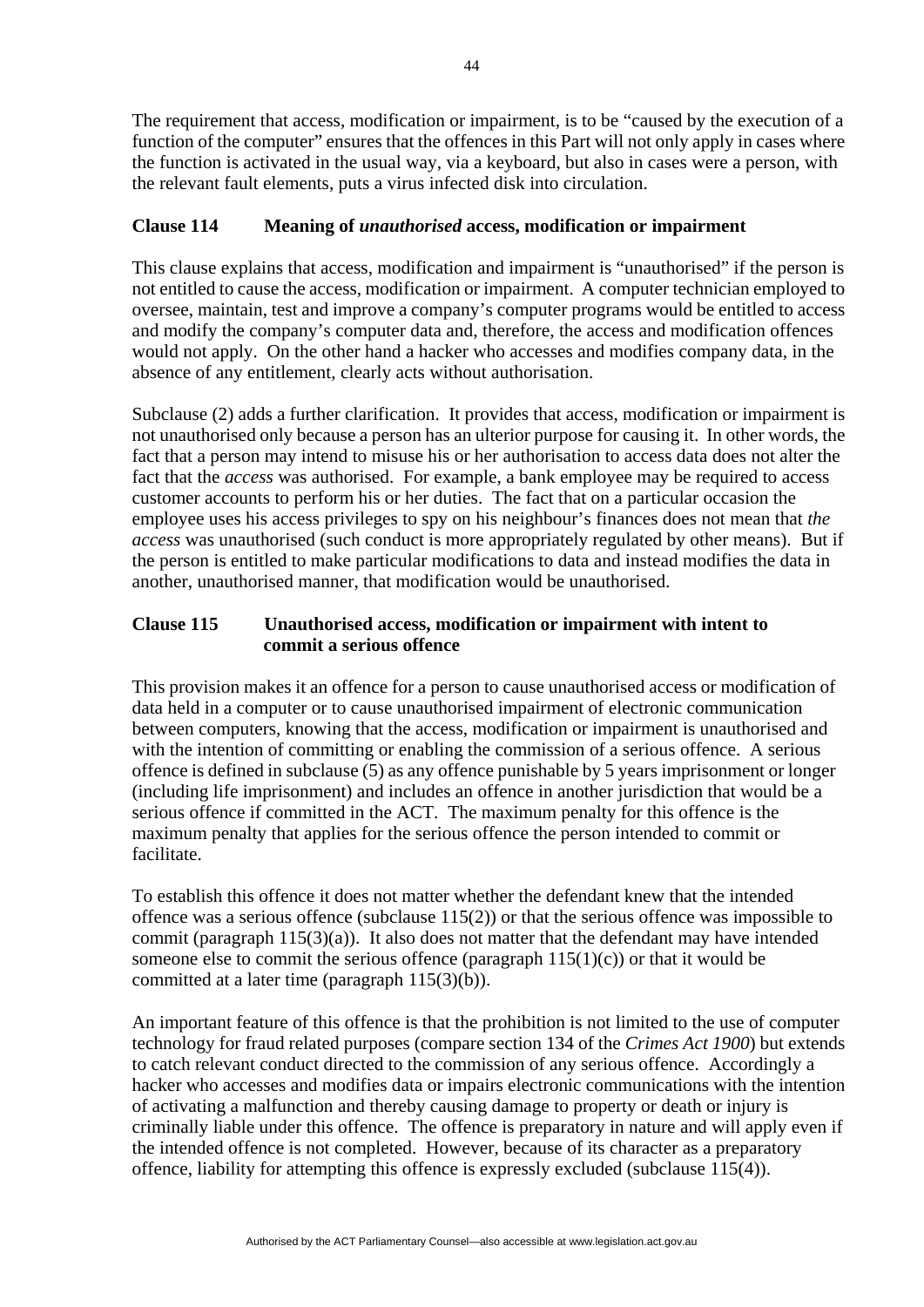## **Clause 116 Unauthorised modification of data to cause impairment**

This provision makes it an offence for a person to cause any unauthorised modification of data held in a computer, where the person knows that the modification is unauthorised, and intends or is reckless about impairing access to, or the reliability, security or operation of, data held in a computer. The maximum penalty for this offence is 10 years imprisonment or 1,000 penalty units (\$100,000) or both.

The offence does not require proof of impairment. It is sufficient if the modification is done with an intention to impair or recklessness as to the risk of impairment (subclause 116(2)).

The offence prohibits two distinct kinds of harm. The first is the modification of data to impair the reliability, security or operation of that or other data and the second is the modification of data to impair access to that or other data. The offence covers a range of situations including (i) a person with limited authorisation who impairs data by engaging in an unauthorised operation on data or programs (ii) a hacker who obtains unauthorised access over the Internet and modifies data and causes impairment; and (iii) a person who circulates a disk containing a computer virus which infects the target computer data.

Subclause 116(3) allows the court to convict the defendant of the alternative offences in clause 103 (damaging property) and 117 (unauthorised impairment of electronic communication) if he or she has been charged with an offence under this clause.

# **Clause 117 Unauthorised Impairment of Electronic Communication**

This provision makes it an offence for a person to cause any unauthorised impairment of electronic communication to or from a computer, where the person knows the impairment is unauthorised, and intends or is reckless about impairing the electronic communication. The maximum penalty for this offence is 10 years imprisonment or 1,000 penalty units (\$100,000) or both.

Unlike the offence in clause 116 this offence requires proof that there was in fact an impairment of electronic communication.

The offence is designed to protect communication links between computers against what is sometimes referred to as "denial of service attacks". This tactic includes flooding an e-mail address or web site with unwanted messages to overload the computer system and thereby cause it to breakdown or otherwise disrupt, impede or prevent it from functioning. Alternatively the target computer may itself be induced to generate such a large volume of messages to prevent communication, or addresses may be altered and messages re-routed.

Like other offences in this Chapter, this offence has a wide scope of application, from harms, which are transient, and trifling to conduct that results in serious economic loss or serious disruption of business, government or community activities. The prosecutorial discretion can be relied upon to ensure that trivial breaches of the provision are not prosecuted.

Subclause (2) allows the court to convict the defendant of the alternative offences in clause 103 (damaging property) and 116 (unauthorised modification of data to cause impairment) if he or she has been charged with an offence under this clause.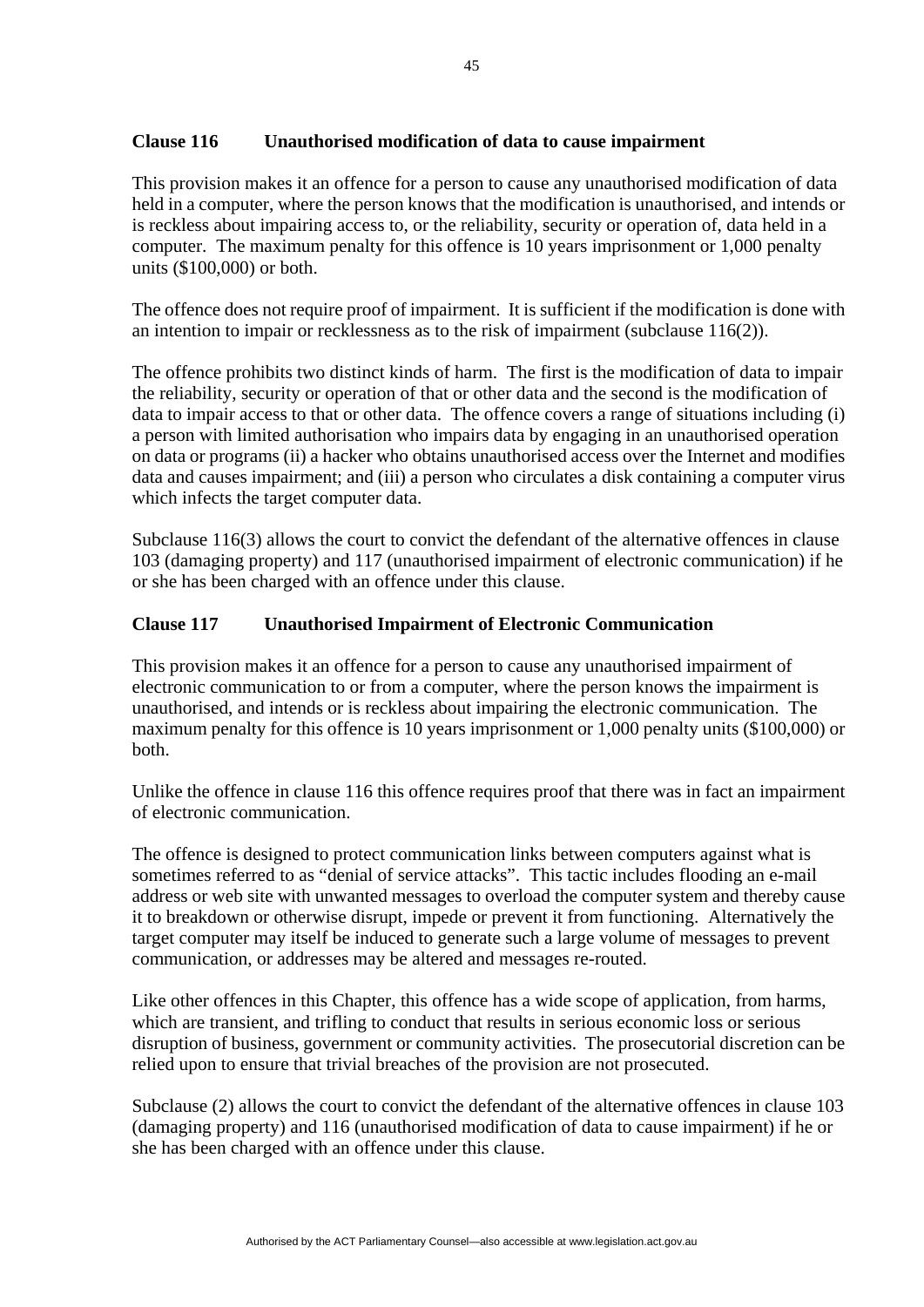#### **Clause 118 Possession of data with intent to commit serious computer offence**

This clause makes it an offence for a person to possess or control data with the intention of committing or enabling the commission of a "serious computer offence" under this Part. A serious computer offence is defined (in clause 112) as an offence under clauses 115, 116 and 117 or conduct in another jurisdiction that is an offence in that jurisdiction and would be an offence against those provisions if it occurred in the ACT. The latter part of the definition (paragraph (b)) makes it clear that a person who, for example, "possesses" computer data in the ACT with the intention of committing a like "computer offence" in another jurisdiction is still liable for an offence under this clause if the conduct would also be an offence in that jurisdiction. The maximum penalty for this offence is 3 years imprisonment or 300 penalty units (\$30,000) or both..

The offence is analogous to the offence of "possession of a thing with intent to damage property" in clause 108 of Part 4.1. It is designed to attach liability to people who possess programs or technology designed to hack into other people's computer systems or impair data or electronic communication. The essential element of the offence is the requirement of proof of an intention to commit a further offence. Like clause 108, but in contrast with clauses 116 (unauthorised modification of data to cause impairment) and 117 (unauthorised impairment of electronic communications), there is no liability for mere recklessness. The nature of the object or thing possessed will usually lend evidential support for the allegation that the person in possession intended the commission of a computer offence.

Subclause 118(2) defines the term "possession and control of data" in a way that extends the offence beyond cases where the data is physically held by the offender to encompass situations where the data is in the offender's control but in the possession of another. The term includes possessing a computer, a data storage device (eg a disk) or a document that stores or records data or *control* of data held in a computer possessed by someone else, even if the computer is outside the ACT.

A person can be found guilty of this offence even if the computer offence is impossible to commit (subclause 118(3) and even if the intention is that someone else will commit it (paragraph 118(1)(b)). As the offence is a preparatory offence, liability for attempting this offence is expressly excluded (subclause 118(4)).

# **Clause 119 Producing, supplying or obtaining data with intent to commit serious computer offence**

This clause makes it an offence to produce, supply or obtain data with the intention of committing or enabling a serious computer offence by that person or another person. A serious computer offence is defined (in clause 112) as an offence under clauses 115, 116 and 117 or conduct in another jurisdiction that is an offence in that jurisdiction and would be an offence against those provisions if it occurred in the ACT. The maximum penalty for this offence is 3 years imprisonment or 300 penalty units (\$30,000) or both.

This offence is similar to the offence in clause 118. The primary object is to catch those who devise, propagate or publish programs that are intended for use in committing an offence against clauses 115, 116 or 117 (or their equivalents in other jurisdictions), whereas the offence in clause 118 is targeted at those who have such programs in their possession or control. Because of the potential scope of this offence the law of attempt applies to impose liability on would-be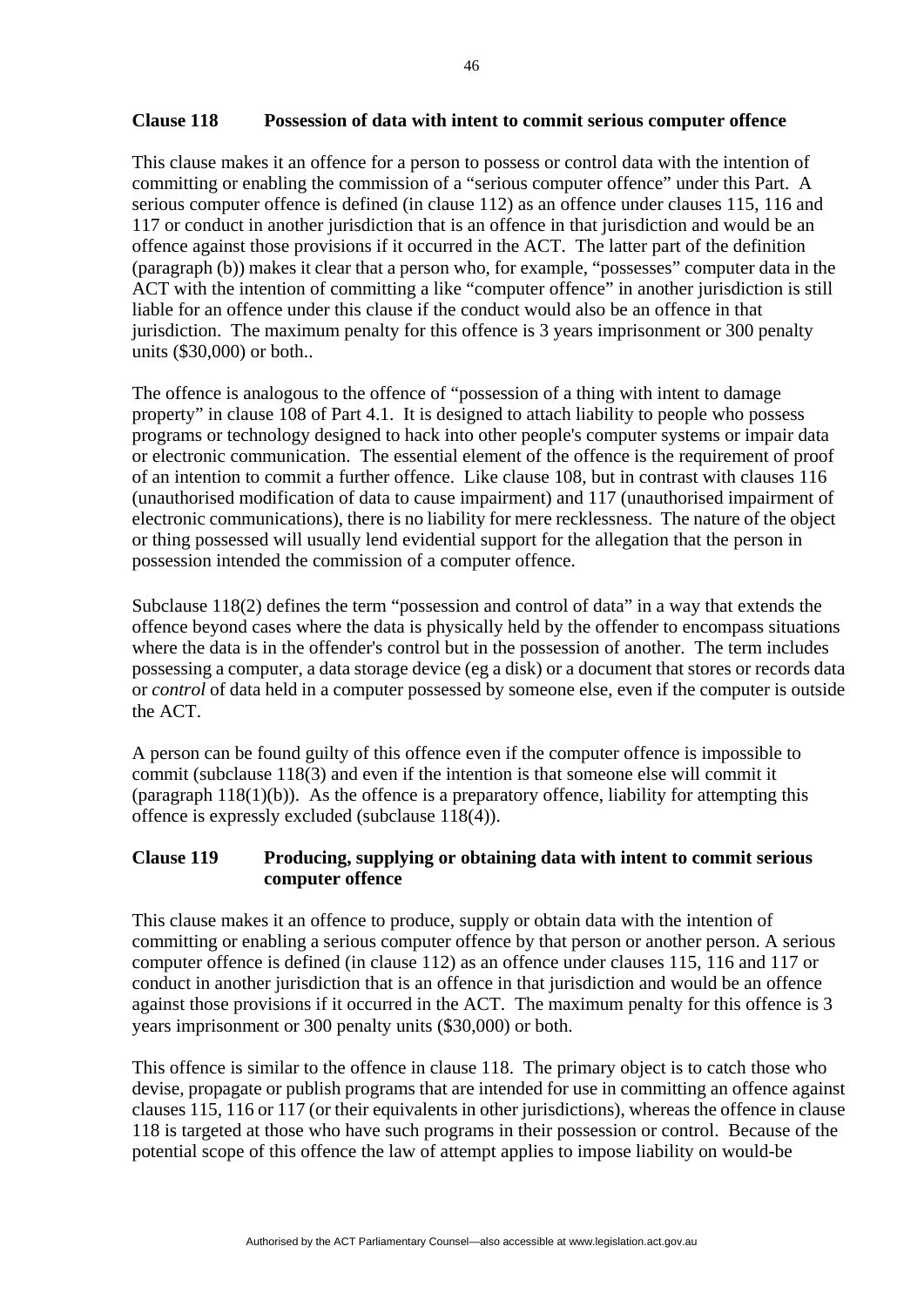procurers, inventors and suppliers. Like clause 118, this offence applies even if committing the computer offence is impossible.

## **Clause 120 Unauthorised access to or modification of restricted data**

This clause makes it an offence for a person to cause unauthorised access to, or modification of, restricted data held in a computer, where the person intends to cause the access or modification and knows that the access or modification is unauthorised. The maximum penalty is 2 years imprisonment or 200 penalty units (\$20,000) or both.

The offence only relates to unauthorised access or modification of *restricted* data. "Restricted data" is defined to mean, "data held on a computer to which access is restricted by an access control system associated with a function of the computer". Therefore, a person only commits the offence if he or she bypasses an entry code, password or some other security feature. Similarly the offence only applies to *unauthorised* access or modifications. Activities such as the authorised assurance testing of the security of a computer system is not caught by the offence.

The restricted meaning of access and modification of data in clause 113 limits this offence to conduct that causes access or modification by means of a programmed function of the computer. Merely inspecting a computer screen or damaging the computer hardware will not amount to access or modification for this offence.

The offence will apply to hackers who bypass a computer security system and access personal or commercial information or alter that information. It will also apply to an employee who breaks a password on his or her employer's computer system in order to access the Internet or to access protected information. However, the offence will not apply to an employee who is authorised to access to the Internet at work and uses it to place bets on horse races.

## **Clause 121 Unauthorised impairment of data held in computer disc, credit card etc**

This provision makes it an offence for a person to cause any unauthorised impairment of the reliability, security or operation of any data held in a computer disk, credit card or other device used to store data by electronic means, where the person intends to cause the impairment and knows that the impairment is unauthorised. The maximum penalty is 2 years imprisonment or 200 penalty units (\$20,000) or both.

The offence supplements the more serious offence in clause 116 relating to the unauthorised modification of "data held in a computer" to cause impairment. This offence applies to data stored electronically on disks, credit cards, tokens or tickets. The offence in clause 116 requires that modification of data be caused by the execution of a computer function, whereas this offence is designed to cover impairment of data caused by other means such as passing a magnet over a credit card.

#### **Part 4.3 Sabotage**

## **Clause 122 Definitions for pt 4.3**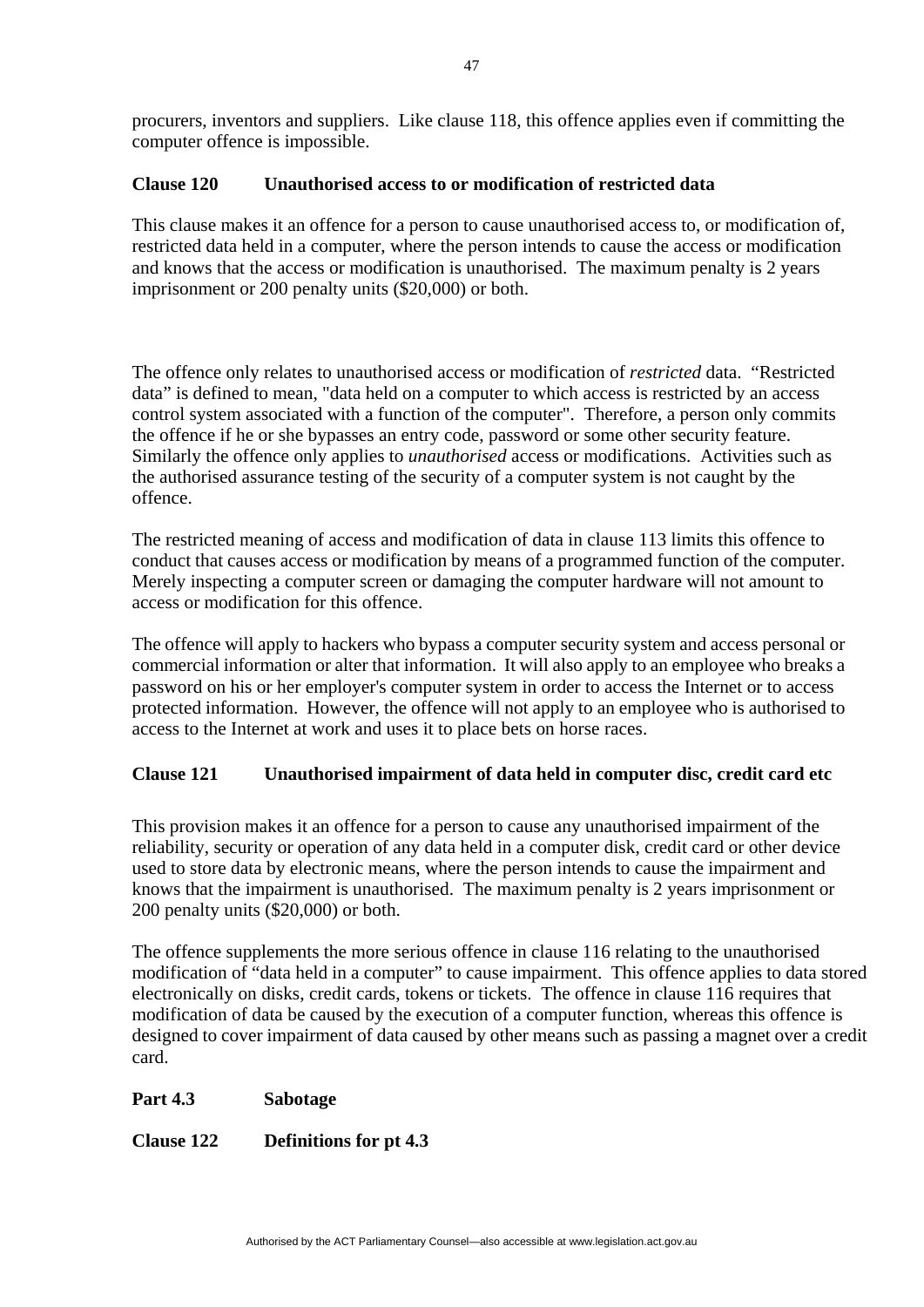This clause defines terms used in the sabotage and threatened sabotage offences in this Part. They are:

**cause** damage or disruption: This definition of causation follows the form adopted in the property damage and computer offences. It provides that a person causes damage or disruption if his or her conduct "substantially contributes" to the damage or disruption.

**damage** to a public facility: The offences of sabotage and threatened sabotage apply to conduct that damages or involves a threat of damage to a public facilities. This term is defined as damage to a public facility or part of the facility or *disruption* to the use or operation of the facility. The definition is wider than the counterpart definition of "damage" in relation to the property damage offences. This is because sabotage is intended to apply to both damage and disruption of a public facility. The consequences of disrupting a public facility can often be as serious as damaging it. Moreover, an attack on a public information system may cause a catastrophic breakdown of services though little or no physical damage results.

**property offence:** This term is defined as any of the offences in Part 4.1 or any conduct in another jurisdiction that is an offence in that jurisdiction and would be an offence against Part 4.1 if the conduct occurred in the ACT.

**public facility:** The public facilities that are the subject of the sabotage offences include government facilities; public infrastructure facilities that provides water, sewerage, energy, fuel, communication or other services to the public; public information systems, such as a system used to generate, send, receive, store or process electronic communications; public transport systems and public places. A facility is a public facility whether it is publicly or privately owned.

**unauthorised computer function:** This term is defined as "unauthorised access to data held in a computer" or "unauthorised modification of data held in a computer" or unauthorised impairment of electronic communication to or from a computer". Each of those terms mean the same in this Part as they mean in Part 4.2 This term is important to both the offences in this Part because sabotage can be committed by means involving computer crime as well as by more traditional means.

# **Clause 123 Sabotage**

This clause makes it an offence for a person to cause damage to a public facility by committing a property offence or by causing an unauthorised computer function with the intention of causing major disruption to government functions or major disruption to the use of services by the public or major economic loss. The maximum penalty is 25 years imprisonment or 2,500 penalty units (\$250,000) or both.

The offence is aimed at terrorism and related conduct. There is no restriction on the means of causing damage or disruption provided that the means involve the commission of a property damage offence or an unauthorised computer function. Though proof of some damage or disruption is required, it is not necessary to establish that the actual level of damage or disruption involved major disruption or major economic loss. It is sufficient that the defendant "intended" to cause major disruption or major economic loss.

Sabotage by means of an unauthorised computer function will usually involve conduct that "impairs" data or electronic communications. But the offence will also catch conduct that involves no more than unauthorised access to data or an electronic communication system. In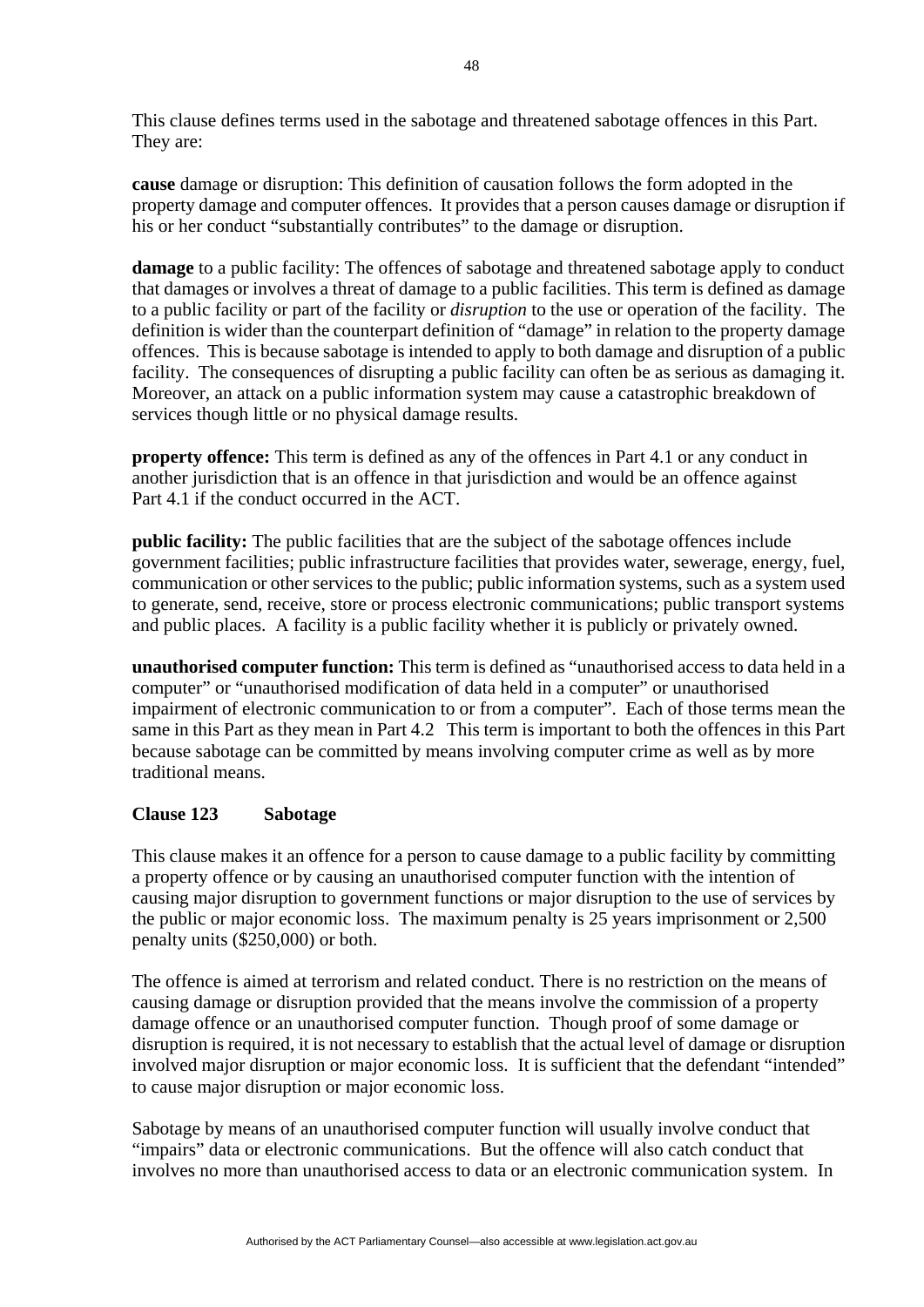the United States hackers have been known to break into apparently secure government computer systems simply for the thrill of demonstrating their skills. Once it is known that the integrity of the system is breached, major disruption is possible if the system has to be shut down while new security precautions are taken. The offence would catch such conduct if the hacker intended to cause major disruption.

# **Clause 124 Threaten Sabotage**

This clause makes it an offence for a person to intentionally make to someone else a threat to cause damage to a public facility by committing a property offence or by causing an unauthorised computer function, with the intention of causing the other person to fear that the threat will be carried out and will cause major disruption to government functions or major disruption to the use of services by the public or major economic loss. The maximum penalty is 15 years imprisonment or 1,500 penalty units (\$150,000) or both.

As with the other "threat" offences in this Chapter it is not necessary to prove that the threatened person actually feared that the threat would be carried out (subclause 124(2)). Subclause 124(3) clarifies the meaning of "threat" for this offence in similar terms to clause 102. It provides that a threat may be made by any conduct, not just speech, and may be explicit or implied, conditional or unconditional. The requirement to threaten someone is satisfied if the threat is made to a group of people and the word 'fear" includes "apprehension" so that an offence is committed even if the threatened person is not fearful.

# **Chapter 5 Miscellaneous**

# **Clause 125 Regulation making power**

The purpose of this provision is to permit regulations to be made for the Code. An example of such regulations would be a regulation made under clause 8 to set a date on which the Code is to apply to existing offences.

# **Clause 126 Repeal of Criminal Code 2001**

As explained above since this Bill incorporates all the provisions of the 2001 Code and incorporates the remaining general principles of criminal responsibility, it is not necessary to retain the 2001 Code. Accordingly this clause repeals the 2001 Code.

# **Clause 127 Consequential amendments – Schedule 1**

The Schedule contains minor consequential amendments to relevant legislation arising from the enactment of the provisions of the Code.

Part 1.1 of the Schedule amends the definition of "domestic violence offences" in section 3 of the *Bail Act 1992* by including in that definition the property offences in clauses 103, 104, 106, 107 and 108 of the Code.